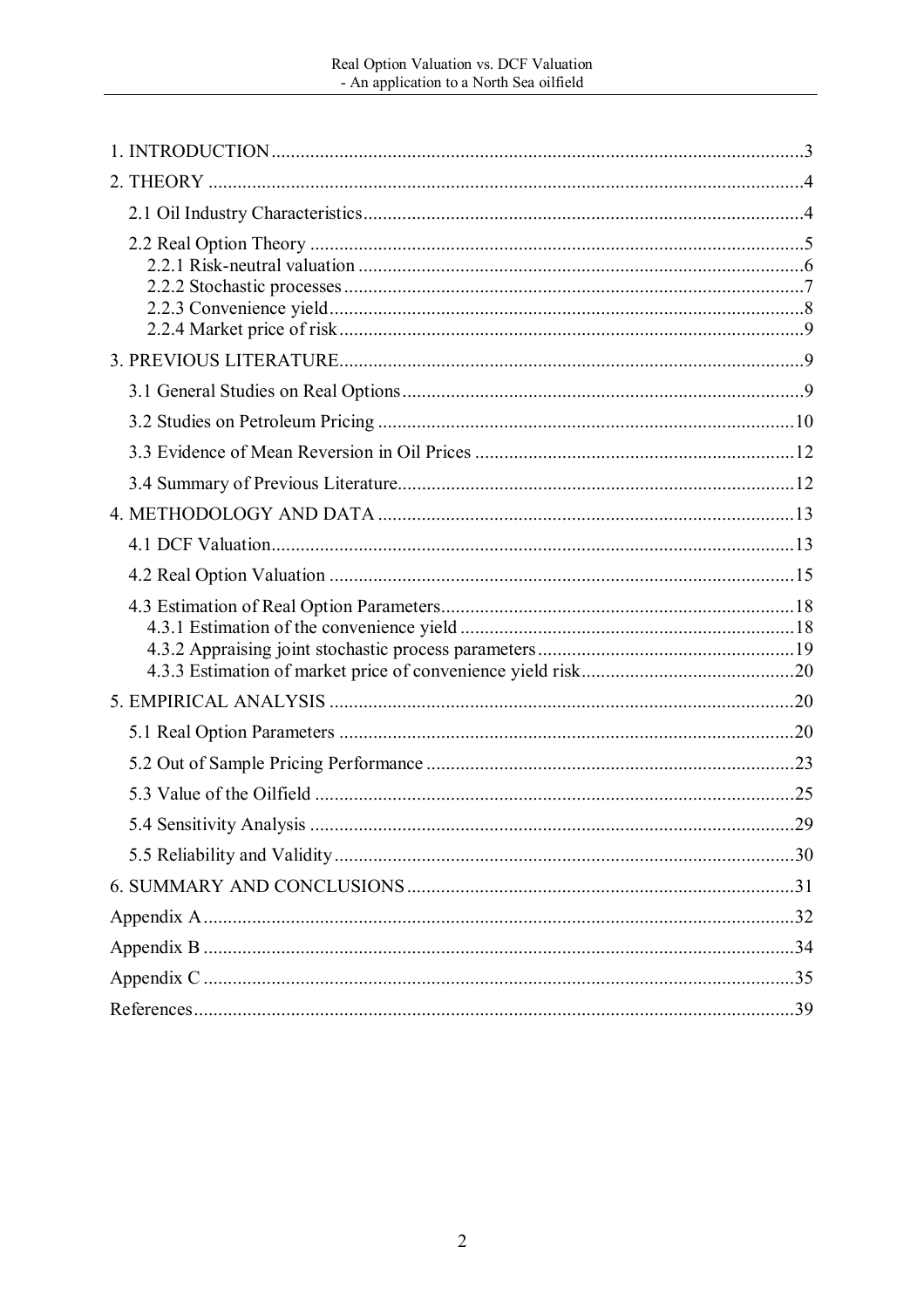# **1. INTRODUCTION**

The body of empirical work emphasizing that standard capital budgeting techniques understate the value of projects is growing rapidly. Critics of the DCF criterion argue that cash flow analysis fails to account for the flexibility in business decisions [Triantis and Hodder (1990), Hayes and Abernathy (1980)]. Real option models are more focused on describing uncertainty and in particular the managerial flexibility inherited in many investments. Real options give the firm the opportunity but not the obligation to take action. Such project options typically include the possibility to delay, expand, contract, or liquidate an investment. A company possessing real options is more flexible and thereby more valuable than a company without them. In addition to communicating investment value, these models indicate when to exercise the inherent options in a project.

However, uncertainty is unfortunately often neglected in investment decisions as a result of the complexity in describing it. Copeland, Koller, and Murrin (2000) point out that executives regularly fail to account for the hidden options in projects. Furthermore, managers are claimed to be unfamiliar with practical advances that simplify the understanding and use of real options.

In contrast Butler (2000) emphasizes that companies frequently take decisions that violate the NPV decision rule. He argues that the violations occur as a result of the existing uncertainty in projects. Option pricing theory explains three phenomena: 1) why companies impose higher hurdle rates on investments in foreign countries, 2) why firms often remain in markets where they are loosing money, 3) why firms enter new markets even though the investment obviously has a negative NPV.

Every year petroleum<sup>1</sup> companies bid hundreds of million Pounds for offshore petroleum leases, auctioned out by governments. Performing accurate value estimations is undoubtedly crucial for both governments and the bidding firms. Neglecting the great flexibility in oil ventures could lead to serious undervaluation of assets and miss-allocation of resources in the economy. As a result substantial efforts should be spent in developing valuation models that can describe these opportunities.

This thesis examines whether the value of an undeveloped oilfield differs dependent on if real option valuation or DCF valuation is used. Given that a substantial difference exists, are there any reasons for not using option valuation? Furthermore, are potential hidden values negligible in relation to the information costs incurred by implementing these models? We consider the option to delay investment in an undeveloped North Sea oilfield, where development is being planned. The real option value of the oilfield is estimated by using the Gibson and Schwartz model (1990). Moreover, we extend the model by accounting for the production lag. The valuation is carried out by creating a risk-free portfolio, which implies taking a position in the oilfield and two derivatives. We then use a numerical method to estimate the option value, which is compared to the DCF-value. More precisely, we use an explicit finite difference method to solve the partial differential equation (P.D.E.) satisfying the oilfield value.

 The remainder of this thesis is organised as follows. Section 2 outlines oil industry characteristics and the theory of real options. Section 3 contains a review of the literature on real options and petroleum assets. Section 4 presents the option valuation and the DCF model used in our comparison. Section 5 presents our empirical implementation of the models. Section 6 sums up and concludes.

<sup>1</sup> Petroleum is defined as oil and/or gas.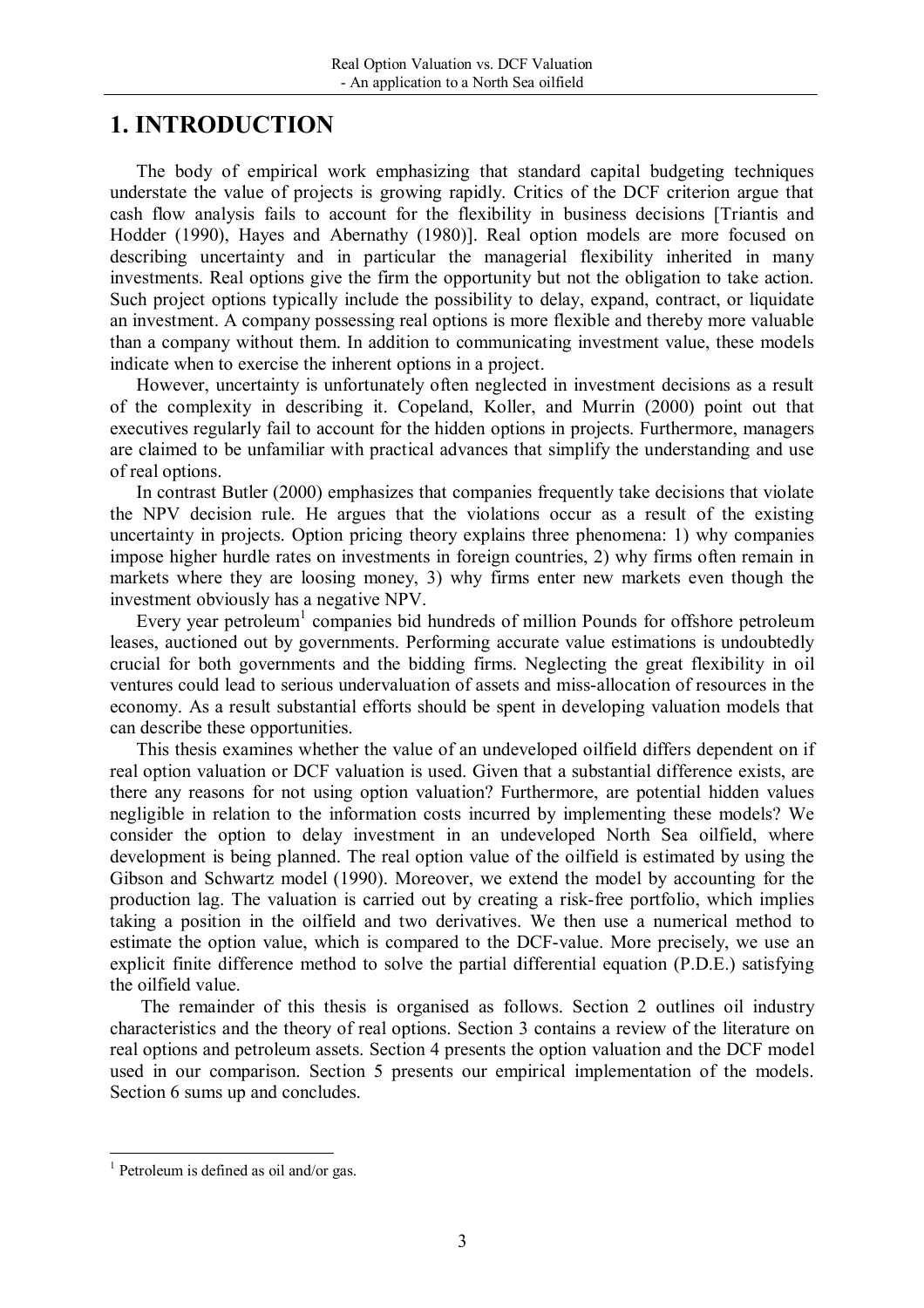# **2. THEORY**

## **2.1 Oil Industry Characteristics**

Oil is a major resource that continues to be extensively used around the world. However, assuming that petroleum is a homogenous commodity is wrong. It differs depending on where it has been extracted (for instance the Mideast, the North Sea, or the Mexican Gulf), the quality, and to what use it is being refined. Oil extracted from the North Sea is referred to as Brent and is quoted in Dollars per barrel.<sup>2</sup> Futures contracts on Brent are listed on the International Petroleum Exchange in London (IPE) and NYMEX.

Petroleum has very long shelf life as long as it is left for storage in the field. Indeed, if there are no restrictions on the supply of oil and no competition for production, investment can be delayed indefinitely. Improvement in seismic exploration and extraction techniques has opened up production of previously unreachable regions of the sea [Butler (2000)]. As a consequence, crude oil is today being increasingly developed from offshore oil wells, accounting for 35% of the world's oil production [Brandt et al. (1998)].

The owner of an offshore lease must complete three steps before securing petroleum above the ground: Exploration, development, and extraction. Exploration involves considering what area to target in the search of potential oil reserves, which implies taking part in a lease auction.<sup>3</sup> Subsequently, the winning firm will need to complete seismic and drilling procedures to measure how much oil reserves are present in the field, as well as the expenses associated with extracting them. Given favorable results the firm can proceed to the development level. Including the installation of equipment to extract the oil: Typically constructing oilrigs, pipelines, and drilling production wells. Thereby undeveloped reserves are transformed to developed reserves, defined as reserves with productive capacity. After considering whether the surrounding circumstances are prosperous enough the operator can start extracting the petroleum reserves. Consequently, oil investment can be modeled as a compound option, each stage provides an option to complete the next stage [Paddock, Siegel, and Smith (1988)]. Implying that lease valuation requires consideration of all cash flows attributable to the three stages. Figure 1 gives an overview of the options occurring to a leaseholder.

Governments impose restrictions on how long a leaseholder can wait until beginning exploration and development, so called relinquishment requirements. Thereby the exploration and development flexibility can be seen as options occurring to the lease owner. The operator must decide whether to install capacity to extract the developed reserves, or to delay investment. Dixit and Pindyck (1994) argue that the option to delay the development stage is the most valuable in the oil industry. Since it involves the greatest capital expenditures, not easily recovered once investment is undertaken. Exploration and extraction typically involve relatively small expenditures.

A characteristic of the petroleum industry is the fact that several petroleum companies often operate the same platforms and therefore jointly decide when to begin development. Also, the decision to invest can be influenced by the state of the firms other assets. A company can for instance be forced to start development because of poor finances, or by the need to finance exploration activities. Suggesting that delaying investment and beginning development is not always straightforward, as assumed by the real option models.

 <sup>2</sup> Equivalent to approximately 159 litres.

<sup>&</sup>lt;sup>3</sup> Typically arranged by a government.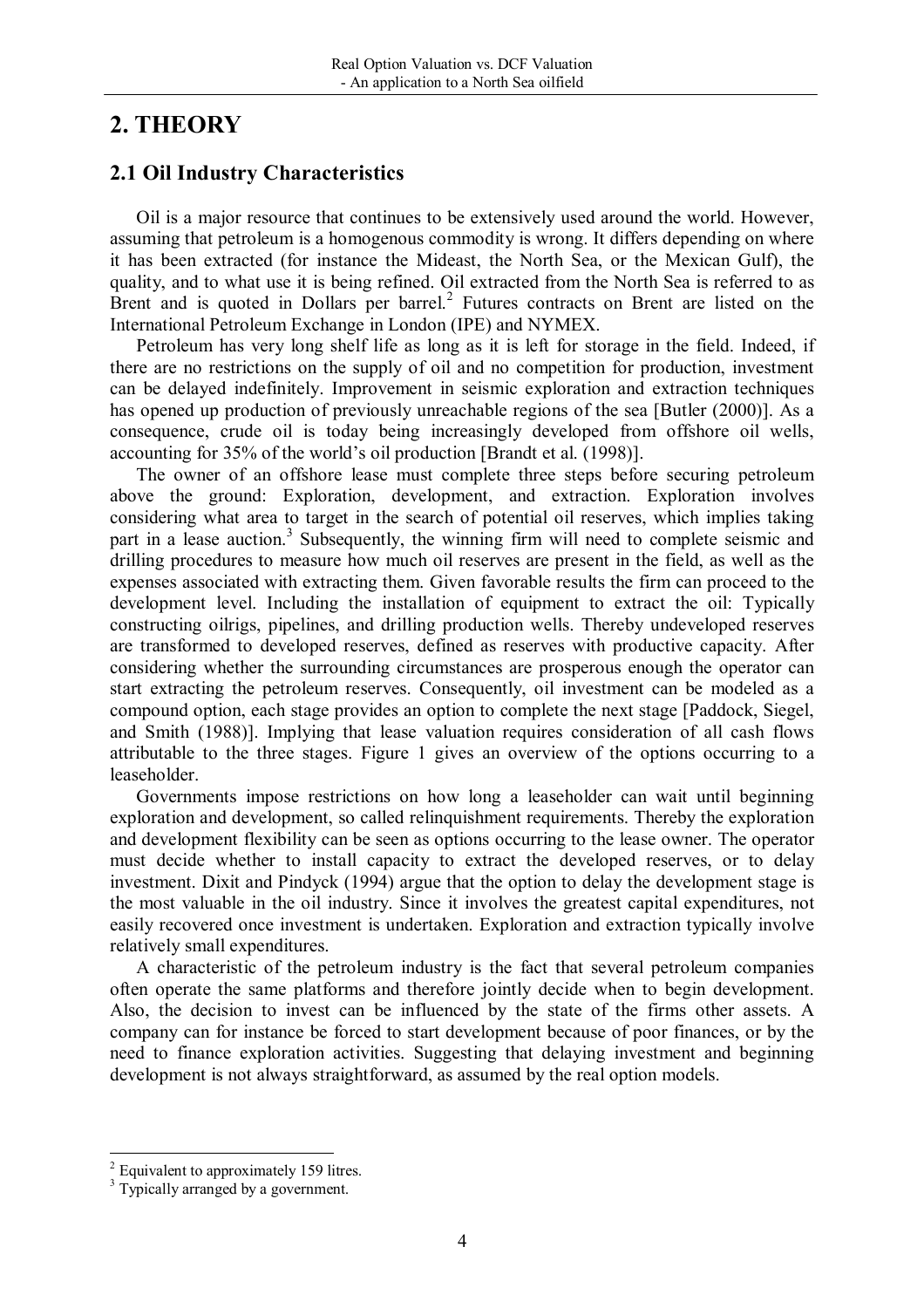#### **Figure 1 Options Present in Offshore Oil Production**

The figure summarizes the many options available to an offshore leaseholder during the exploration and production stages in the petroleum industry. Each stage constitutes an option to complete the next stage.



## **2.2 Real Option Theory**

 An irreversible investment cannot be recovered, a sunk cost in other words. Furthermore, irreversible investments frequently involve great uncertainty concerning the future benefits connected to the project. Given that managers inherit some flexibility in deciding when to invest, such a project is always worth more than a similar project without flexibility. Consequently, advocates of real option models argue that the value of a firm can be seen as

#### $V_{\text{firm}} = NPV + value \text{ of options}$  (1)

On the other hand, the defenders of cash flow models claim that the DCF approach has the ability to take into account the options inherent in a project. Of course, this demands that the discount rate changes through project life to reflect the varying risk of future cash flows. While feasible in theory, it is not always achievable in reality.

Flexibility in decision-making includes options to delay, abandon, expand, contract, extend and shorten operations. These options are referred to as real options since they exhibit a claim on real assets. Real option theory can be applied to valuation of natural resources, firms in financial distress, R&D projects, current project expansion or contraction, new product launches, investments in environmental technologies, and the decision to penetrate new markets.

In contrast to option approaches the DCF criterion implicitly assumes that the investment is reversible or if not that the firm has to act now or never. Dixit et al. (1994) point out that many ventures do not meet these conditions; therefore, presence of flexibility in projects should affect the investment decision. Defenders of cash flow methods propose a solution by creating a decision tree and performing NPV calculations at each node, to better capture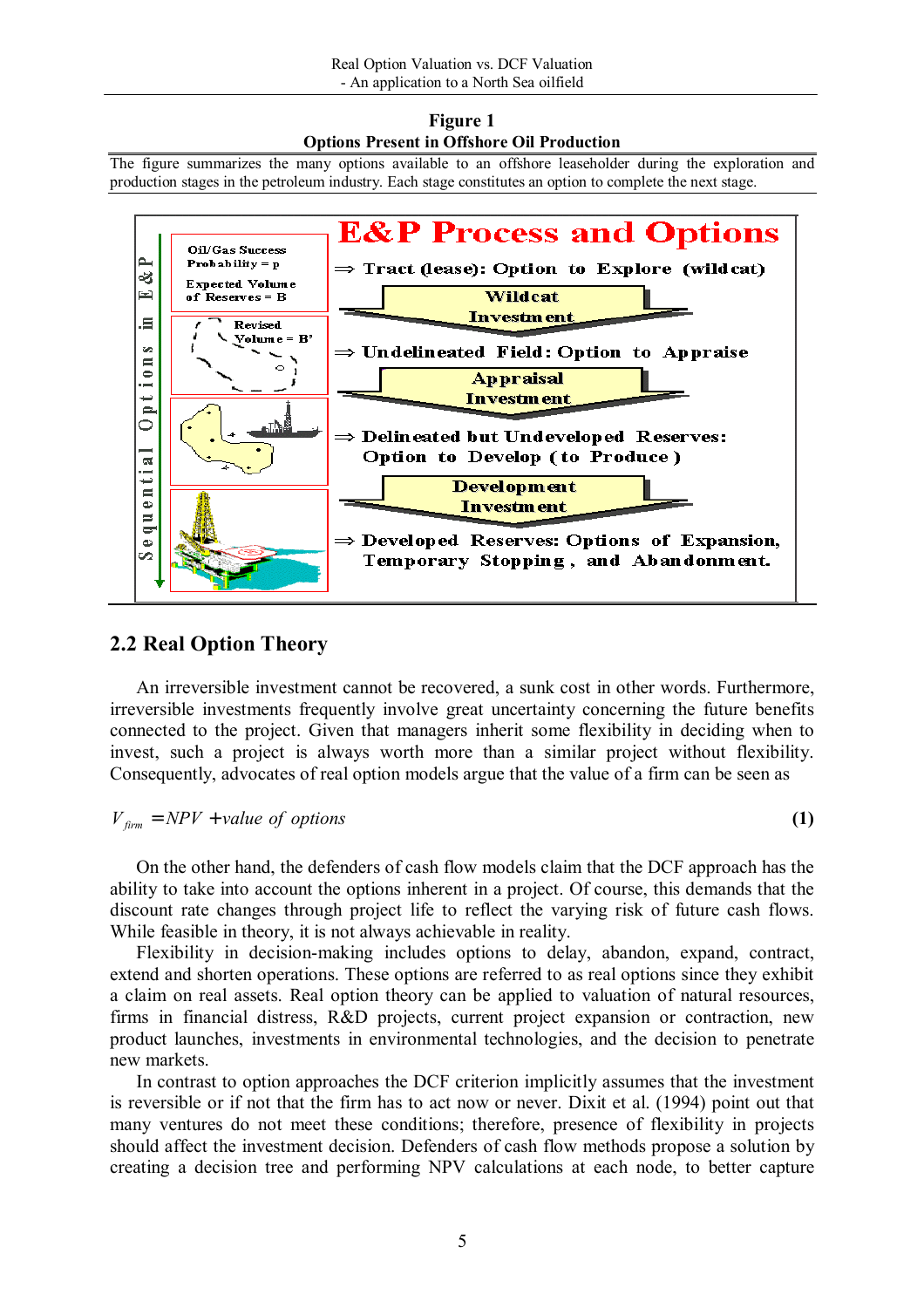flexibility. Practitioners refer to the decision tree method as dynamic DCF valuation. Although it constitutes an improvement over the standard DCF method it still fails to incorporate the volatility of the project.

Going through with an irreversible expenditure means foregoing the opportunity to wait for new information, thereby taking on an opportunity cost, which should be included in the investment decision. Indicating that investment is optimal when the value exceeds both the investment expense and the lost option value. Greater uncertainty will increase project value, thereby reducing the actual investment the firm will undertake. The critical spot price *S\** is the oil price where the firm should invest, since the option premium at this point is zero. Meaning that the real option value equals the net present value. Dixit et al. (1994) provide evidence that the critical value *S\** increases with project volatility. The resemblance to the decision of exercising an American call option is obvious. Exercising an in the money option is not always optimal, since we need to account for the value of waiting before deciding whether to exercise. Table 1 provides an overview of the similarities between real and financial options.

**Table 1 Analogy Between Real and Financial Options**

The table reports the similarities between the parameters in the Black Scholes formula and a typical real option model. The resemblance makes it easier to understand and implement option methods on real assets.

| <b>Black Scholes Financial Options</b> | Real Options in Petroleum Investment            |
|----------------------------------------|-------------------------------------------------|
| <b>Financial Option Value</b>          | Value of an Undeveloped Reserve (V)             |
| <b>Current Stock Price</b>             | Present Value of Developed Reserve (PV)         |
| Exercise Price of the Option           | Investment Cost to Develop the Reserve (k)      |
| <b>Stock Dividend Yield</b>            | Net Convenience Yield $(\delta)$                |
| <b>Risk-Free Interest Rate</b>         | Risk-Free Interest Rate (r)                     |
| <b>Stock Volatility</b>                | Volatility of Developed Reserve $(\sigma)$      |
| Time to Expiration of the Option       | Time to Expiration of Investment Right $(\tau)$ |

Although many similarities exist between financial and real options there are also some differences

- 1) In some real option applications it takes time to build the underlying asset, so called production lags.
- 2) Real options typically have longer time to expiration.
- 3) Unsystematic uncertainties play an important role in real option models.
- 4) The issue of when to exercise the option is vital in real options. In contrast, the "Greeks" are insignificant in real option models.

#### **2.2.1 Risk-neutral valuation**

Real options along with financial options can be valued under a risk-neutral framework. Constructing a portfolio of the underlying asset and a futures contract assures a certain future payoff. Discounting these certain future cash flows with a risk-free interest rate enables us to find todayís portfolio value. The option value is then calculated by adding the appropriate boundary conditions. Another applicable approach to derive the option value is portfolio replication. More precisely, this implies taking positions in the underlying asset and a riskfree asset that replicates the option payoff, for any price of the underlying asset.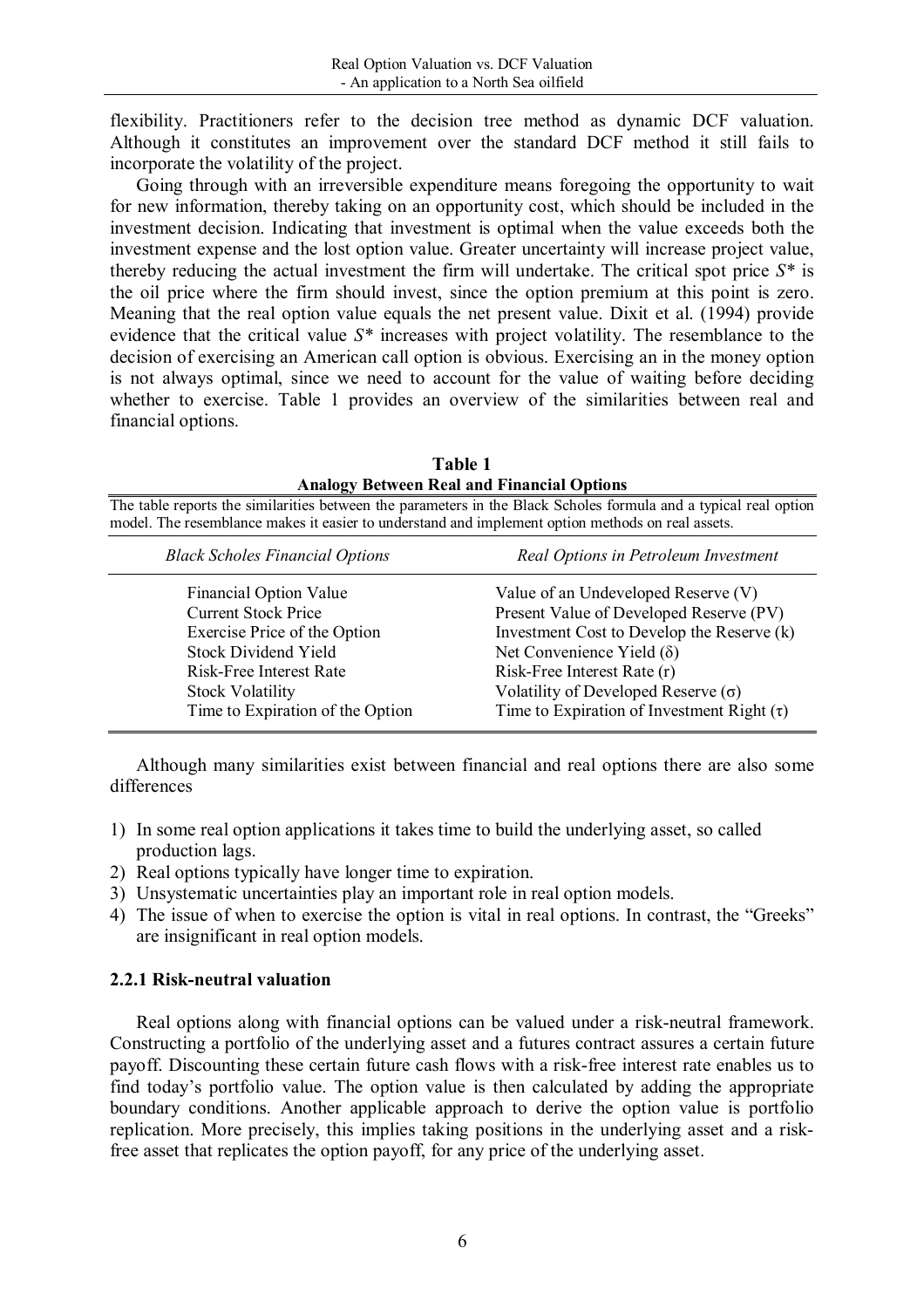Valuing contingent claims<sup>4</sup> involves substituting the real growth rate of the underlying asset with the risk-neutral growth rate. Reentering the real world we observe two phenomena: The expected growth rate changes and consequently the discount rate changes to reflect the increase in risk. These two events happen to offset each other exactly. Suggesting that the derivative will be valued equivalently in the risk-averse and the risk-neutral world. The advantage of the risk-neutral framework lies in the avoidance of appraising a risk-adjusted discount rate. However, risk-neutral valuation is only appropriate for traded assets. For nontraded assets, affecting the pay off structure of the option, we need to observe the variables real growth rate and the market price of risk.<sup>5</sup> Subsequently, the process can be adjusted to facilitate risk-free discounting.

#### **2.2.2 Stochastic processes**

Performing a real option valuation requires a projection of the stochastic process followed by the underlying asset. The process most frequently applied to stocks and commodities is the geometric Brownian motion (GBM). Stating that time and uncertainty are the sole factors affecting the commodity price and supposing that volatility is constant

 $dS = \mu S dt + \sigma S dz$  (2)

where,

*µ = expected return on asset S σ = asset volatility dz = wiener increment* 

Eq. (2) states that observed prices are lognormally distributed through time. The variance of dS grows linearly with time and the wiener increment leads to jumpy changes in S. Thus, a wiener process is not differentiable with respect to time. Another way of modeling the evolution of asset prices is to presume that commodity prices are mean reverting [Hull (2000)]. Looking at the Ornstein-Uhlenbeck process in Eq. (3) indicates that the price tends to the long run mean  $\overline{P}$ . Moreover, the speed of reversion is proportional to the distance between the current position and the equilibrium level. So the variance grows at first but then stabilizes

$$
dP = \eta \left( \overline{P} - P \right) dt + \sigma dz \tag{3}
$$

where,

*η = the speed of reversion to mean P P= the current price of the underlying asset* 

The spot price could also be described by a jump process, given that the commodity has a tendency to be exposed to price shocks. A possible extension to describing jumpy commodity prices is to assume a mean reverting process with temporal jumps. Its strength lies in the strong economic logic, where commodity price volatility is explained as a result of the arrival of exceptional news. Normal news are modeled by mean reversion, whereas a discrete jump

  $^{4}$  Any form of investment right whose value depends on an underlying asset.

 $5$  To be explained in section 2.2.4.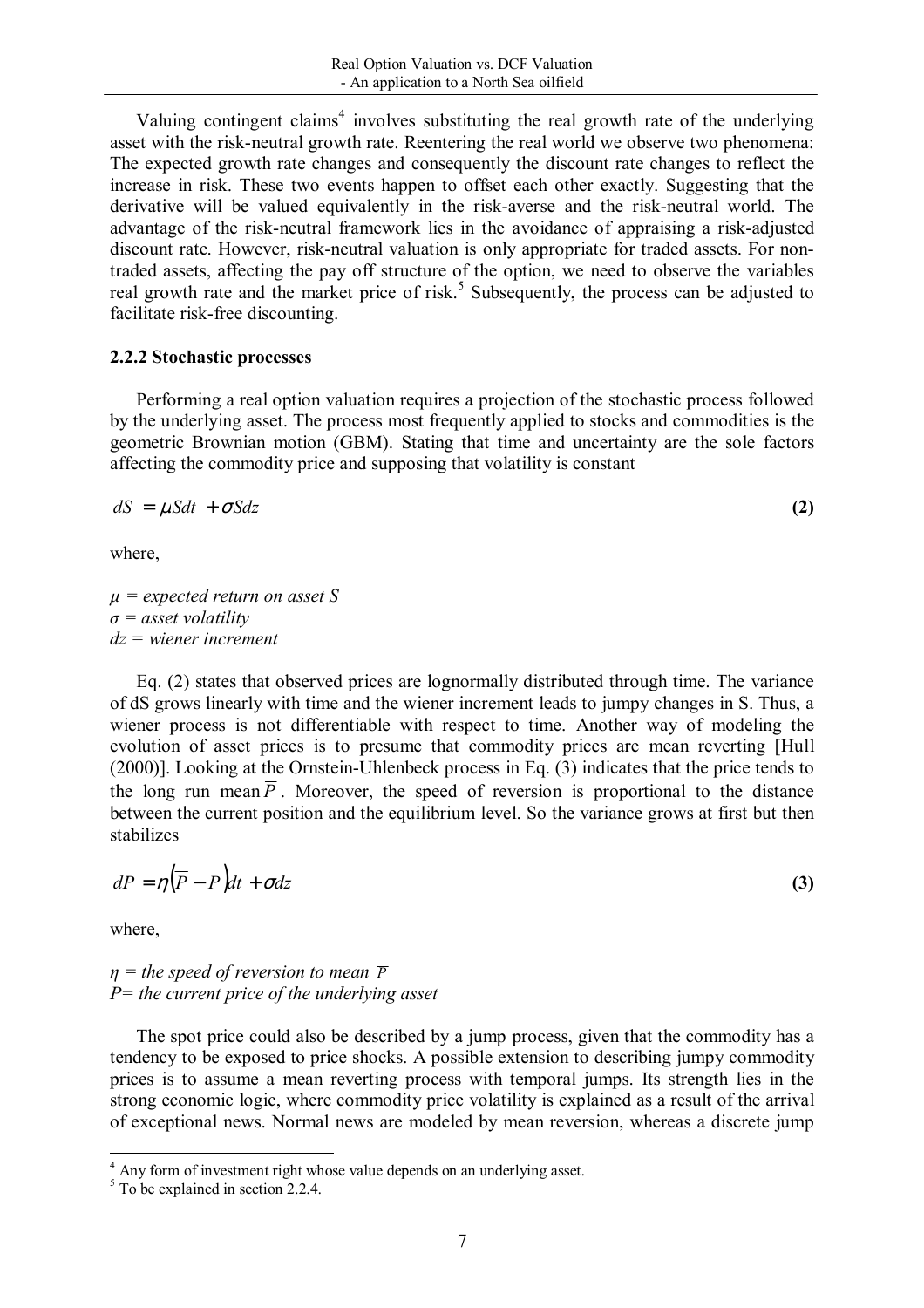process models the shocks. Despite more realistic assumptions, such a process is unfortunately associated with some problems. Mainly not being able to build a risk-less portfolio and the trouble involved in estimating parameters. Another problem arises in the appraisal of the jump size distribution. All jumps are infrequent so there is a lack of data to estimate these disturbances. A possible solution is to calculate implied parameters from market data.

#### **2.2.3 Convenience yield**

Crude oil is primarily held for consumption reasons, not investment. The convenience yield measures the advantages of owning a physical commodity, not obtained by holding a futures contract. Advantages include the possibility of profiting from supply shortages and demand increases. Accordingly, the convenience yield can be seen as an alternative cost for not producing oil and could also be compared to a dividend yield on a stock. Consequently, the commonly used arbitrage argument between futures and spot prices becomes an inequality

 $f \leq Se^{r\tau}$  (4)

where,

*τ = time to maturity (T-t) r = risk-free interest rate S = spot rate* 

Benefits of holding Brent are clearly higher when there is a low availability of crude oil in the world market. Conversely, the higher inventories the lower convenience yield. In view of that, the convenience yield can be argued to describe investor's forecasts regarding the future supply of the commodity [Hull (2000)]. In addition, the convenience yield of a commodity can be different for various users and can vary overtime. When inventories of a commodity decrease, the spot price should increase, as should the convenience yield. All else equal, increases in the convenience yield will lead to lower futures prices for long-term maturity contracts. Most models of stochastic processes use a net convenience yield, the convenience yield less the storage costs, to describe futures prices

$$
f = Se^{(r-\delta)\tau}
$$
 (5)

where,

#### *δ = net convenience yield*

 Bearing in mind the notion of the convenience yield as an alternative cost suggests that the value of delaying investment decreases as the benefit of holding crude oil increases. On the contrary, if the convenience yield decreases or becomes negative the value of the option to delay investment increases. Although negative convenience yields do not have a rational economic interpretation. Either benefits from holding oil inventories exist or they do not. The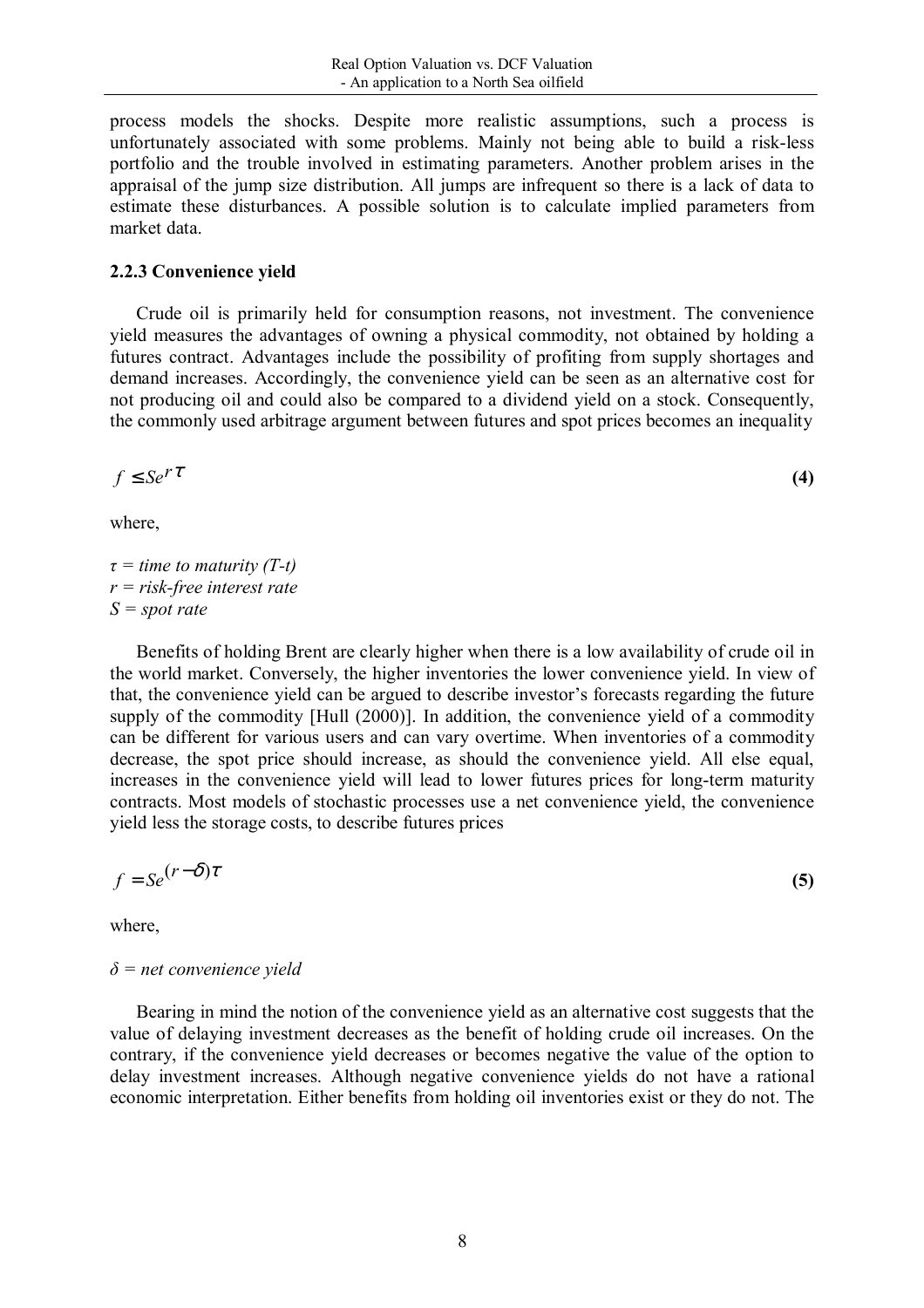main disadvantage from holding oil reserves is the storage cost, but these costs are already included in the net convenience yield.<sup>6</sup>

#### **2.2.4 Market price of risk**

Any contingent claim on an asset, traded or not, can be priced in a world with systematic risk by subtracting the corresponding risk premium in market equilibrium and then behaving as if the world is risk-neutral. In the risk-neutral world the market price of risk is zero. It is independent of the nature of the derivative and is defined as

$$
\lambda = \frac{(\mu - r)}{\sigma} \tag{6}
$$

where,

*µ = expected return on the asset*   $\mu = g + \delta$ , (net convenience yield  $\delta$ , and the expected growth rate in price  $g$ )<sup>7</sup> *σ = standard deviation of the state variable r=risk-free interest rate*

Eq. (6) indicates that  $\lambda$  is equivalent to the sharp ratio of a stock index. Multiplying the amount of risk  $\sigma$ , with the market price of risk  $\lambda$ , results in the risk premium for the underlying asset. If the risk premium is positive investors require a higher return to compensate for the state variables risk. Conversely a negative premium causes investors to require a lower return. Implying that the state variable has the effect of reducing rather than increasing systematic risks in portfolios. Eq. (6) is valid for both consumption and investment assets, since we define expected return as the growth rate in the spot rate plus the convenience yield. $8$ 

 Pricing a contingent claim on any underlying asset requires the estimation of the growth rate in a risk-free world. The correct growth rate is found by subtracting the risk premium of the stochastic variables. Eq. (6) verifies that the risk-free growth rate of an investment asset is *r*, whereas the risk-free growth rate of a consumption asset is  $(r - \delta)$ . Confirming the fact that no risk premiums need to be estimated for traded state variables, in order to value derivatives in a risk-free world. In contrast, dealing with non-traded assets<sup>9</sup> demands estimation of the exogenous risk premium and risk-adjusted growth rate.

# **3. PREVIOUS LITERATURE**

# **3.1 General Studies on Real Options**

Brennan and Schwartz (1985) develop a one-factor model for evaluating natural resource investments. The spot price is assumed to be the only state variable, following a geometric Brownian motion. Considering a hypothetical Copper mine they display spot prices at which it is optimal to abandon, temporarily close, or delay operations. Wiklund and  $\ddot{\text{O}}$ sund (1997)

 <sup>6</sup> In theory though, the net convenience yield can be negative, in case storage costs are perceived to be larger than benefits.

<sup>7</sup> The similarities with the expected return on a stock are obvious.

<sup>&</sup>lt;sup>8</sup> The convenience yield of an investment asset is zero and is replaced by a dividend yield.

<sup>&</sup>lt;sup>9</sup> Implying that the risk in these parameters cannot be hedged.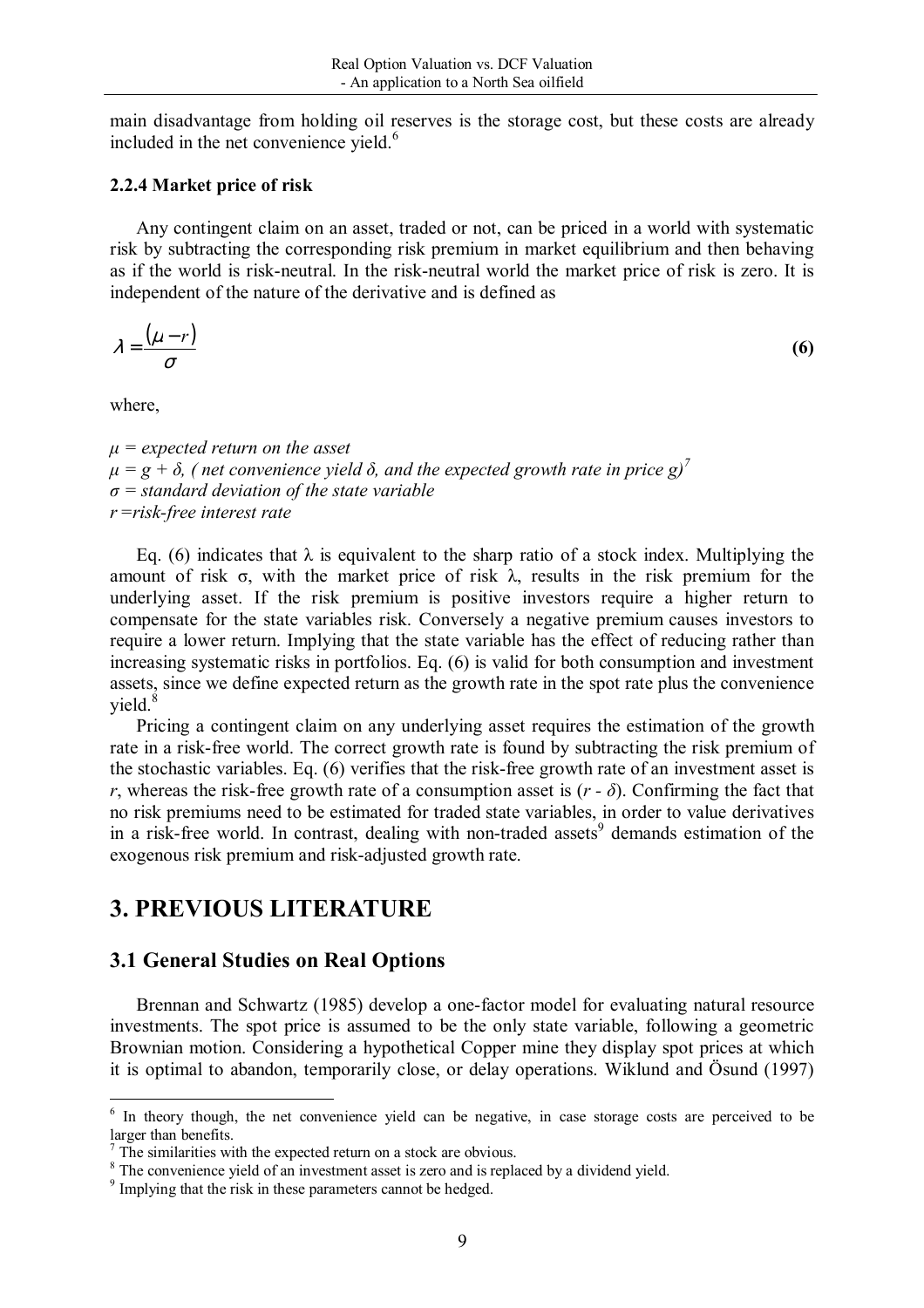use the same model to value a lead-zinc ore mine in Sweden. In addition, they add an exchange rate process to describe the option value outside the United States. The study indicates an option premium of 10% for current metals prices. For reasonable spot rates the premium varies around 5-50%, for lower rates it amounts to more than double the DCF value. Moel and Tufano (2002) carry out an empirical study using the Brennan and Schwartz model to describe the option to open and close a developed gold mine. Focusing on 285 North American mines, findings indicate that the real option model is successful in describing the opening and closing decisions of firms, for the period 1988-1997. Furthermore, they compare the option model to a model not accounting for volatility. The former is determined to be significantly better as a predictor, implying that volatility improves predictive power. Also, the decision to shut down a mine is connected to firm-specific managerial factors, not considered in an ordinary real options model. Another interesting finding suggests that abandonment decisions are influenced by the fortunes of the firms other mines. Coordination between different operating partners however, does not influence the likelihood that a mine will remain open.

McDonald and Siegel (1986) examine the option to invest in a project. Both the present value of benefits and investment costs are modeled as stochastic following a geometric Brownian motion. Although the underlying assumption states that project life is infinite, project cash flows are allowed to jump to zero by adding a Poisson jump to the process. For reasonable parameters the option premium of a project is proven to be significant and ranges from 10 to 30%.

Ingersoll and Ross (1992) point out that the presence of interest rate risk suggests that all projects possess flexibility value, in an uncertain economic environment. They argue that the effect of uncertainty on investment delay is sizeable. Nevertheless, the option to delay can be negligible sometimes. Especially in new fast growing businesses, where it is necessary to be first in capturing the growth. Implying that postponing investment not only postpones receipt of each cash flow but also looses a period's growth.

Whether option valuation is applied or not is essential to understanding investment decisions made in the economy. Lindblom and Turgay (2000) interview several investment companies in Stockholm, questioning whether corporations use option-pricing techniques. Findings indicate that most firms do not, since complex models require estimation of volatility and explanation of the model to clients.

Linden, Lindskog, and Plemic (2001) examine how Internet companies are valued in practice, based on twenty interviews with practitioners in Stockholm, London, New York, and Boston. Answers indicate that DCF valuation and multiples are the most commonly used valuation techniques in practice. Moreover, the usage of option approaches is limited, since the knowledge of the approach is still in its infancy. The technique is often regarded as complex and time-consuming. There also seems to exist consensus among analysts that the DCF method will continue to be the dominant tool in the future, with option valuation as a complement. Finally, the authors conclude that option theory is utilized more as a strategic tool.

## **3.2 Studies on Petroleum Pricing**

Paddock et al. (1988) value 21 selected offshore petroleum leases in the Mexican Gulf by using a one-factor model, where uncertainty is generated by the spot price of oil following a geometric Brownian motion. Results indicate that historic government valuations have tended to underestimate industry bids. Using the one-factor model enables the authors to present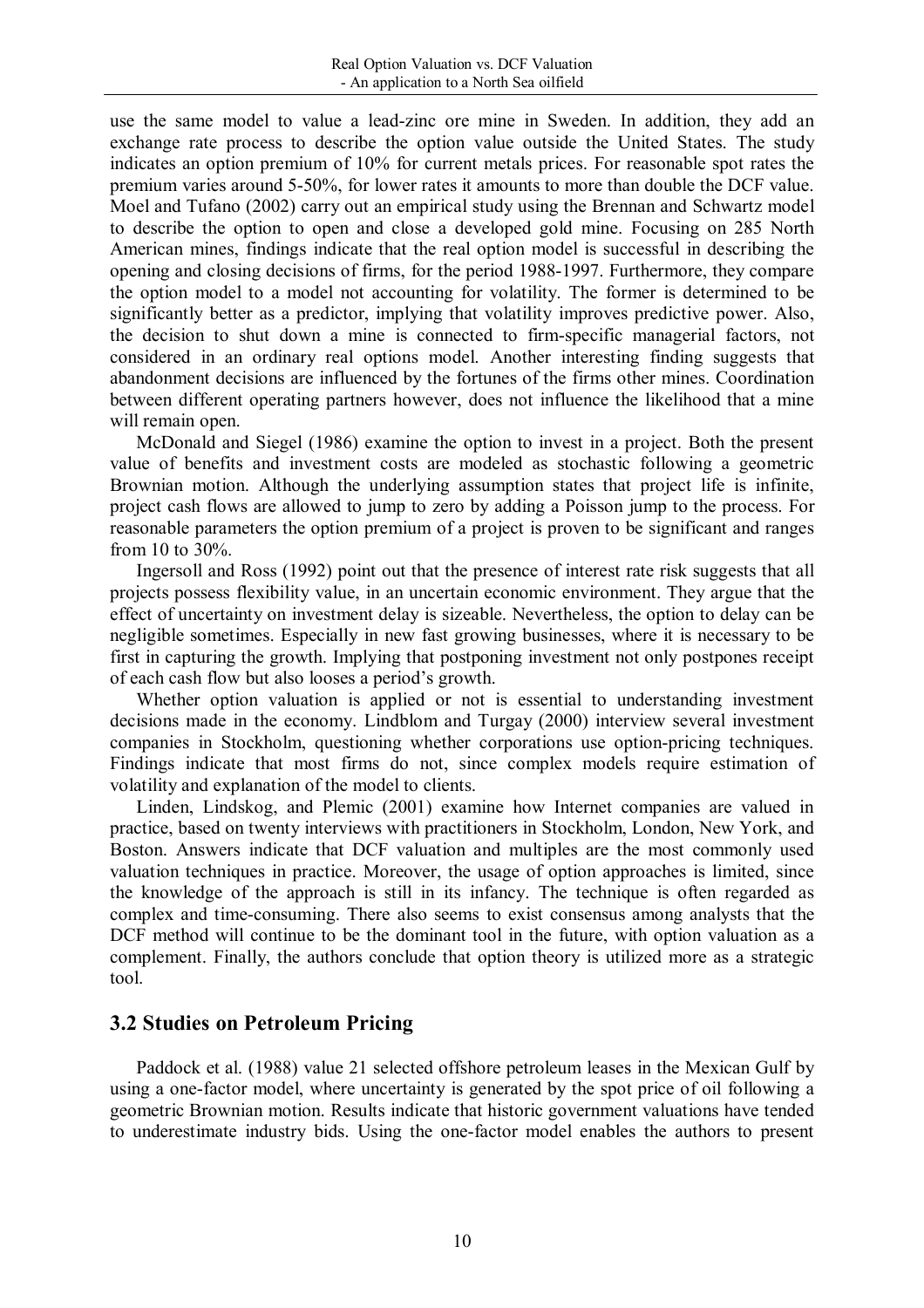values closer to industry bids.<sup>10</sup> The option premium ranges from  $10-50\%$  calculated as a mean of 21 leases. But the highest bids were typically more than double the option value. A plausible explanation could be that they disregard the abandonment option. Results also suggest that reserves with low investment costs are likely to be developed earlier.

Hurn and Wright (1994) examine the influence of economic variables on the lag between field discovery and field development, using data from 108 North Sea oilfields. The data indicate that the expected price of oil and the level of reserves are important in influencing the appraisal duration, but the variance of the oil price is not. Furthermore, non-economic features of the fields significantly influence the appraisal lag. Hence, findings do not provide strong support for real option models. Geology, not economics appears to drive the production start up duration, even more than in the appraisal duration.

Smith and Mccardle (1996) value oil properties by using option pricing methods to value risks that can be hedged and decision analysis to value risks that can not be hedged. The valuation method is developed in a discrete-time, finite-horizon framework where uncertainties are gradually resolved. The authors illustrate the benefits of their valuation methodology by comparing the results to previous results given by conventional methods. Although conventional methods can determine the correct value they do not take risk aversion and market opportunities into account.

Laughton (1998a) discusses the growing worry in the petroleum industry concerning the DCF method as a valuation tool. Focusing mainly on the underestimation of reserve value, the bias towards building too much production capacity, which leads too inefficiency, the lack of consideration for the flexibility in the project, and the lack of ability to evaluate the unique risk profiles of similar projects. He argues that instead of adjusting the DCF valuation by for instance using a higher discount rate it would be better to avoid the biases in the first place.

Laughton (1998b) examines how project value depends on price and reserve size uncertainty in the offshore petroleum industry. The considered option is an abandonment option. His findings indicate that both types of risk increase project value. Furthermore price uncertainty leads to delay of all actions, while greater reserve size risk leads to sooner action. By using two different permanent shock price models he estimates the option premium to be over 40% for reasonable parameters.

Gibson et al. (1990) develop a two state variable model for valuation of financial and real oil assets, dependent on the spot price and instantaneous convenience yield. The model is shown to perform well in pricing short-term futures contracts, but the performance worsens for contracts of more than six months maturity. Nonetheless, using weekly updates of the market price of risk enhances the pricing accuracy. Spot prices seem to follow a random walk while the convenience yield is found to be strongly mean reverting. Schwartz (1997a) compares three different models taking mean reversion in crude oil prices into account. He tests their ability to price futures contracts and the implications for valuation of real assets. The first model is a simple one-factor model in which the logarithm of the commodity price is assumed to follow a mean reverting process. The second model is the Gibson and Schwartz model and the third extends the former model by including stochastic interest rates. All three models are compared with the DCF method and a real option model neglecting mean reversion, i.e. a geometric Brownian motion. Results suggest that pure mean reversion models are incapable of predicting the term structure of oil futures contracts. Conversely, valuations using the multi-factor models are remarkably accurate. Pricing contracts with maturities of up to 18 months indicates that the term structure prediction is indistinguishable for the two models. Although predicted prices can vary considerably for longer maturities. For maturities of up to ten years the three-factor model performs slightly better. On the other hand, model

 $10$  Valuing both the exploration and development stage.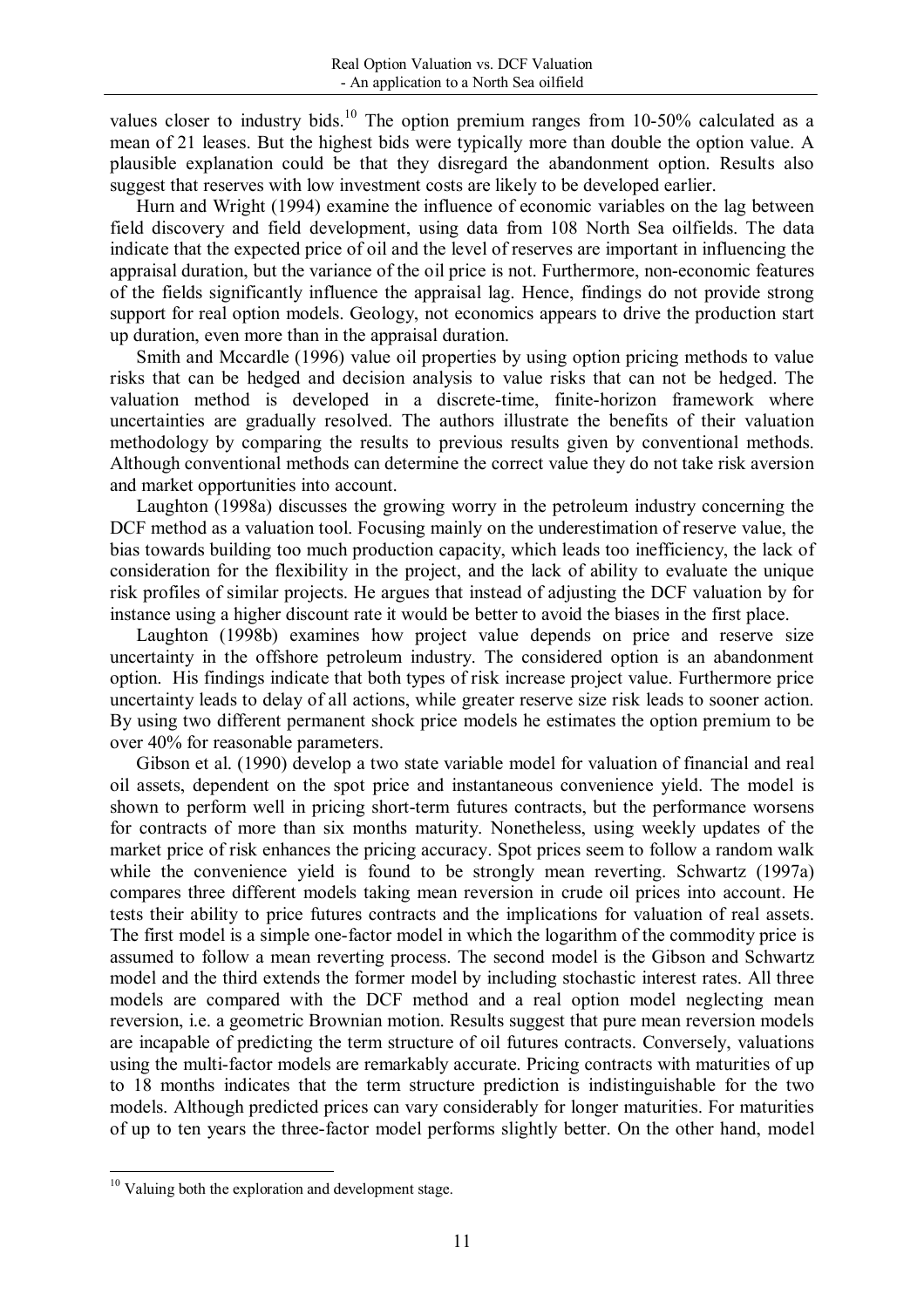three is very sensitive to the assumption made concerning the long run discount yield. For in the money projects model three gives the highest value, followed by model two, the GBM model, and last the simple mean reversion model. The option premiums of model two and three over the DCF method typically range around 20-60% for reasonable spot prices.

Schwartz (1997b) develops a one-factor model, with practically the same implications as the more advanced two-factor model, when applied to valuing long-term commodity assets. The single-factor model is derived from the two-factor model, but is easier to use when valuing complex multiple real option projects. It constitutes a good approximation in the long run and has to be solved numerically. The difference lies in the assumption of a constant convenience yield, which is a function of the other parameters.

Cortazar and Schwartz (1998) implement the Gibson and Schwartz model to value an undeveloped oilfield and to determine the optimal time to invest using a Monte Carlo simulation method. The advantage of using Monte Carlo simulation lies in the possibility to increase the number of state variables considered in the analysis.

 Schwartz and Smith (2000) propose a new two-factor model, allowing for short-term mean-reverting variations in prices and some uncertainty in the equilibrium level to which the prices revert. Assumptions in respect to the convenience yield are not made, but the model is equivalent to the classic two-factor model. Short-term price deviations are modeled as a linear function of the instantaneous convenience yield. The authors argue that this model should be easier to apply, since it demands estimation of one parameter less than the ordinary two-factor model.

#### **3.3 Evidence of Mean Reversion in Oil Prices**

Laughton and Jacoby (1993) show that failure to accommodate for mean reversion in oil prices leads to overestimation of risk and systematic biases in capital budgeting decisions. Dixit et al. (1994) sum up the previous research on mean reversion in crude oil spot prices, by pointing to the fact that weak mean reversion can be seen over a thirty year period, but is nonexistent for the past hundred years.

Bessembinder, Coughnenour, Seguin, and Smoller (1995) provide further evidence on mean reversion in asset prices. They use the term structure of futures prices to test whether investors anticipate mean reversion in spot prices. An inverse relationship between prices and the futures term slope constitutes evidence that investors expect mean reversion in spot prices. Their approach suggests that mean reversion occurs for two different reasons. Attributable to either positive correlation between spot prices and the convenience yield, or a negative relationship between interest rates and spot prices. Eq. (5) displays the possible reasons for mean reversion. For crude oil the results indicate that mean reversion arises solely from positive co-movement between prices and the convenience yield. Their conclusion reinforces the study by Gibson et al. (1990), suggesting strong mean reversion in the convenience yield.

Schwartz (1997a) study also reveals strong mean reversion in the convenience yield for oil. He concludes by saying that DCF induces investment to early, but the real options approach induces investment to late when it neglects mean reversion.

#### **3.4 Summary of Previous Literature**

The vast majority of real option studies model the spot price process as a geometric Brownian motion. Option premiums typically vary around 10-50% for reasonable parameters. Moreover, the project value at which investment is optimal is typically more than double the investment cost for many projects. For option valuation of undeveloped petroleum reserves the premium typically ranges between 20-60%, for all spot price models. Although not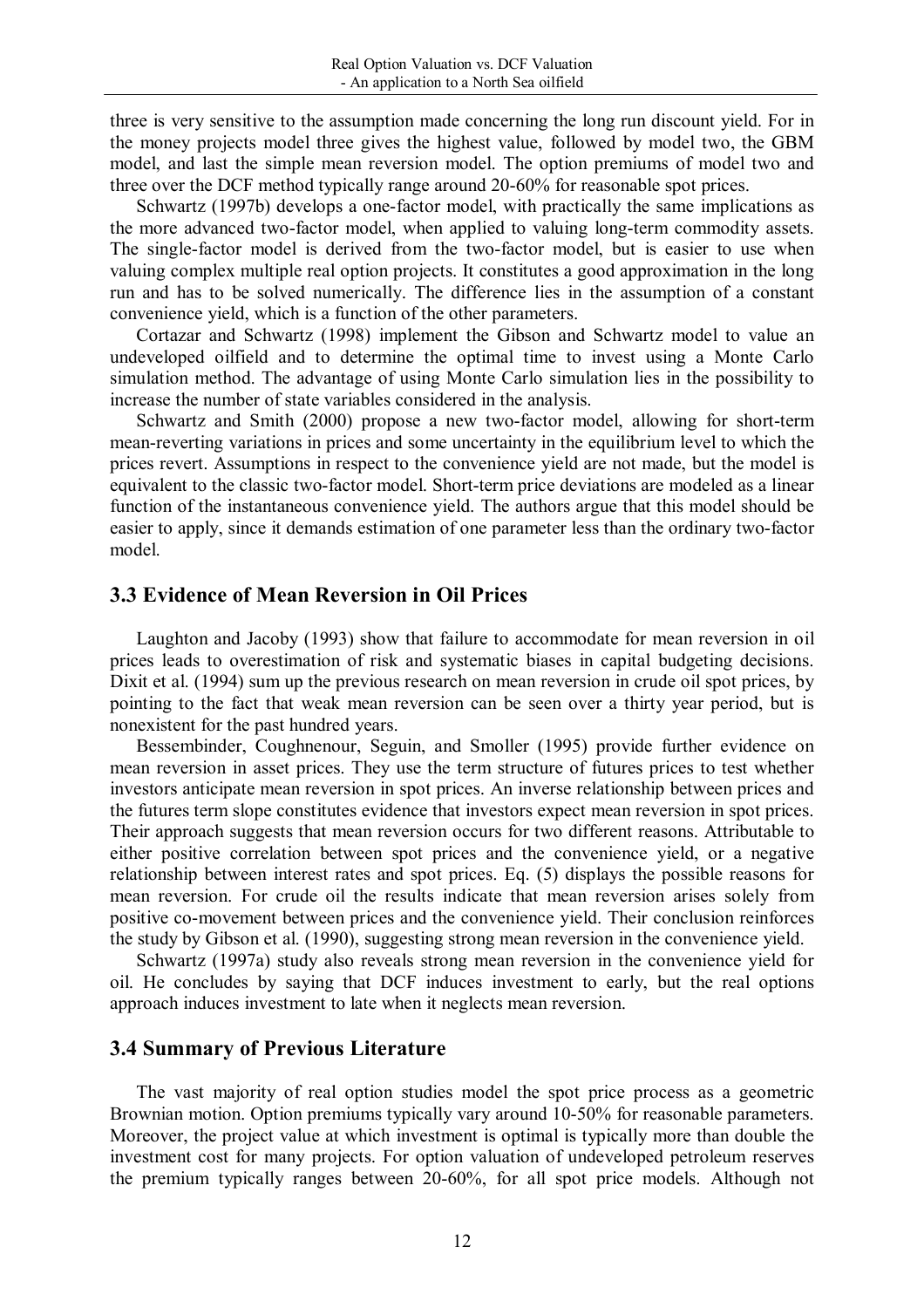unanimous, some research indicates that the lag between discovery and production is dependent on the geological features of the field, rather than spot rate variability. Contrary evidence is presented in a recent study on gold mines, suggesting that spot price volatility has explanatory power.

 Empirical research provides strong evidence of the excellent pricing ability of multi-factor models in valuing oil futures contracts. Models assuming mean reversion or a random walk in the spot rate clearly underperform. While models presuming that uncertainty is inherent from several sources, notably the spot rate, the net convenience yield, and interest rates do excellently in pricing futures. Spot prices follow a random walk in all these multi-factor models and the convenience yield is mean reverting. The two-factor model performs slightly better in the short run and the three-factor model somewhat better in the long run.

Most studies indicate that the knowledge and use of real option approaches is limited. Practitioners primarily use it as a complement to DCF analysis and the applied option models are typically uncomplicated binomial trees.

# **4. METHODOLOGY AND DATA**

# **4.1 DCF Valuation**

Applying cash flow valuation to evaluate oilfield projects constitutes an easy and quick way to gather information for investment decisions. Difficulties in carrying out the valuation are more likely to occur from oil reserve uncertainty, than from the model itself. The DCF approach implicitly assumes that the investment is undertaken immediately and that future cash flows are predictable. Furthermore, these cash flows are supposed to be exposed to a constant systematic risk, reflected by a constant risk-adjusted discount rate. Oil price volatility is not explicitly accounted for in the DCF valuation, although it can be argued that systematic price risk is considered in the discount rate.

 In this particular case all geological conditions of the undeveloped oilfield are known, so once the investment has been committed the yearly oil production and annual costs are presumed to be certain. All exploration and appraisal expenses have been committed and are therefore treated as sunk costs. The relinquishment requirement expires in January 2012. Meaning that the oilfield operator can delay investment prior to this day. However as previously emphasized only the real option approach accounts for the possibility to delay investment, since the DCF criterion assumes immediate investment. Consequently, the relinquishment requirement does not affect the cash flow valuation. We do not account for the quality of the oil reserves; rather we assume that all reserves can be sold at market prices. We regard this to be a plausible assumption for our oilfield. The forecasted oil price for the entire production period is set at OPEC's long run price target of \$20 per barrel and more than half of the recoverable oil is extracted in the first two years of production. All the natural gas present in the offshore field will not be considered in the valuation, since it constitutes a minor part of project value. $^{11}$ 

The DCF valuation assumes that the decision to invest is taken on Jan.1, 2001. Since there is a three-year production lag cash flows are expected at the beginning of year 2004. Crude oil is then extracted for nine more years until early 2013, when production is abolished. All annual costs are multiplied each year with the Dollar/Pound forward exchange rate. This adjustment is necessary taking into consideration that project costs are in British Pounds and revenues are received in U.S. Dollars. We calculate the forward rate each year by using the

 $11$  A predicted price of \$1.80 per thousand square cubic feet (scf) of gas indicates a gas reserve value of \$21 million, clearly negligible in relation to the amount of recoverable oil reserves.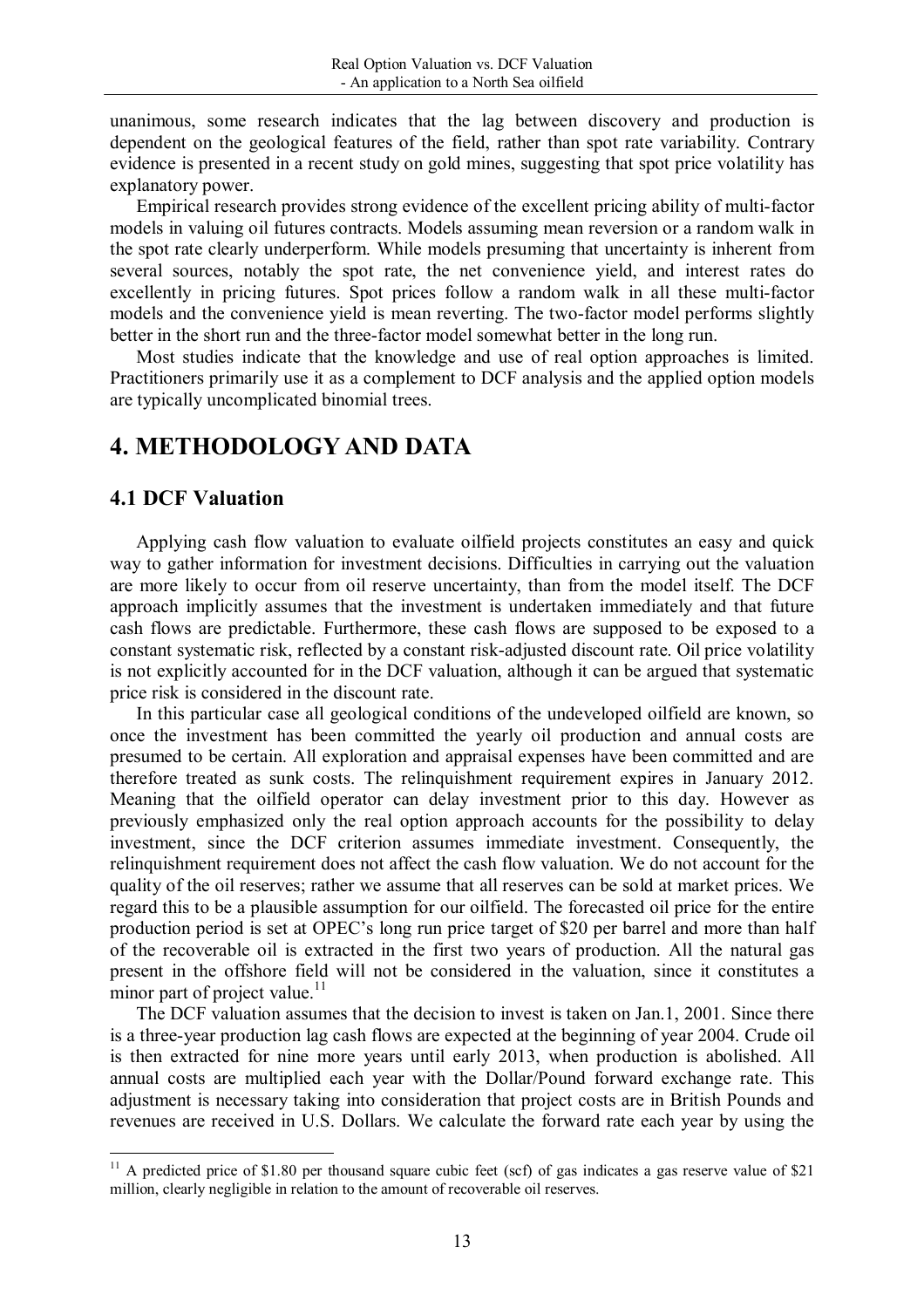ten-year U.K. and U.S. government bonds at the end of December 2000. No depreciation is made and we disregard any changes in operating working capital. After-tax cash flows are discounted with a calculated WACC<sup>12</sup> reported in Table 2 along with the rest of our oilfield data. See Appendix C for a detailed overview of the DCF valuation

$$
NPV = -k + \sum_{t=T}^{N} e^{-WACC^{*}t} [(Q_t S_t - C_t X_t)(1 - h_t) + h_t D_t]
$$
\n(7)

where,

*k* = *initial investment N* = *life of the oilfield once production has begun WACC = risk-adjusted continuous discount rate*   $Q_t$  = number of barrels of oil to be extracted in year t *St = assumed Brent spot price*   $C_t$  = total cost of production year t *Xt = forward exchange rate year t*   $h_t$  = corporate tax rate  $D_t =$  planned depreciation year t

**Table 2 Oilfield Characteristics and Financial Parameters<sup>13</sup>**

The table reports oilfield characteristics and financial parameters used in the DCF valuation. As emphasized previously the volume of natural gas does not enter into the valuation. Reuters have provided us with the interest- and exchange rate data.

| Parameter                                | Data                    |
|------------------------------------------|-------------------------|
| Volume of oil initially in place         | 113 MMst $b^{14}$       |
| Volume of oil technically recoverable    | 19.5 MMstb              |
| Volume of natural gas                    | 11.5 Bscf <sup>15</sup> |
| Relinquishment requirement <sup>16</sup> | 11 years                |
| Production lag                           | 3 years                 |
| Assumed debt ratio                       | 0.70                    |
| <b>Estimated Beta</b>                    | 0.70                    |
| Corporate tax rate <sup>17</sup>         | 15%                     |
| Assumed risk premium                     | 5.00%                   |
| U.S. ten-year government bond 2001-01-01 | 5.00%                   |
| Assumed default premium                  | $2.00\%$                |
| Cost of debt                             | 7.00%                   |
| <b>Resulting WACC</b>                    | 6.72%                   |
| Assumed Brent price/barrels in 2004      | \$20                    |
| Forward Exchange rate 2004-01-01 (\$/£)  | 1.483                   |

 <sup>12</sup> The WACC has been determined using estimates of the debt ratio, default premium, beta and an assumed risk premium to calculate the cost of equity.

Due to confidentiality we are unable to reveal the name of the oilfield and the company providing the data.

<sup>&</sup>lt;sup>14</sup> Means millions of stock tank barrels.

<sup>&</sup>lt;sup>15</sup> Means billions of square cubic feet.

<sup>&</sup>lt;sup>16</sup> Used only in the real option valuation.

<sup>&</sup>lt;sup>17</sup> An approximation of the annual tax rate given to us by the oilfield operator.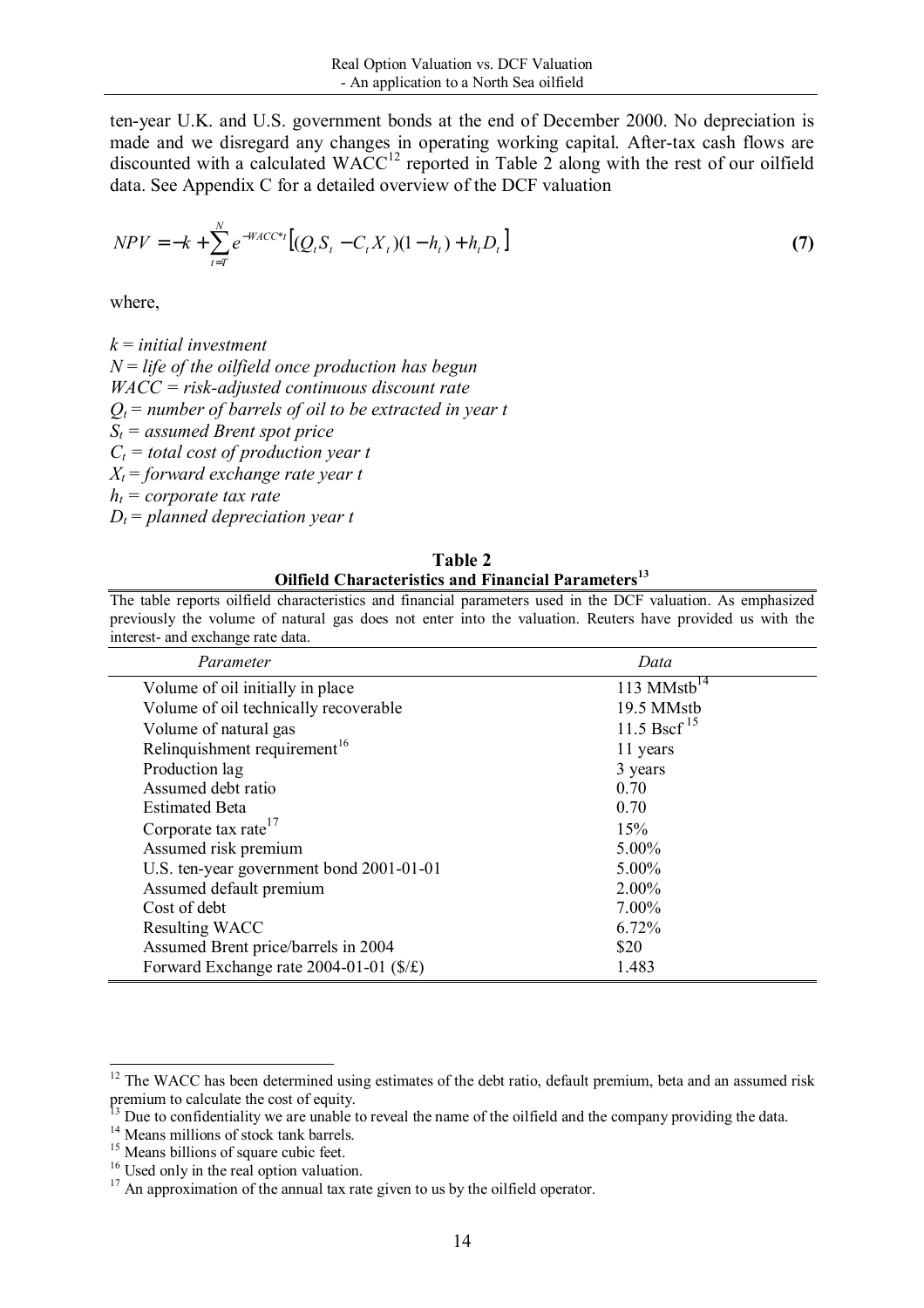## **4.2 Real Option Valuation**

 Carrying out a real option valuation implies making assumptions about which state variables effect the value of the contingent claim. Furthermore, the evolution over time of these variables needs to be modeled with stochastic processes. Time series data should be monitored closely to determine a suitable process for each variable. The importance of observing the evolution of stochastic variables lies in the fact that their predicted pattern affects the derivative value.

When it comes to crude oil previous research has shown that one-factor models, predicting that spot prices follow mean reverting or geometric Brownian motions, perform poorly in valuing futures contracts [Schwartz (1997a)]. The success of the two- and three-factor models suggests that taking convenience yield variability into account is necessary in order to achieve accurate pricing of futures and forward contracts.

We have therefore decided to use the two-factor model developed by Gibson et al. (1990) and tested by Schwartz (1997a). All recent studies document the two-factor models remarkable performance in pricing contracts. Although performing slightly worse in valuing long-term contracts it involves a less complicated numerical solution than the three-factor model. The underlying assumptions state that the spot price and the convenience yield vary stochastically over time.<sup>18</sup> Spot prices are imagined to follow a geometric Brownian motion with drift and the convenience yield follows a mean reverting Ornstein-Uhlenbeck process

| $dS = (\mu - \delta)Sdt + \sigma_s Sdz_s$           | (8) |
|-----------------------------------------------------|-----|
| $d\delta = \eta(\alpha - \delta)dt + \sigma_s dz_s$ | (9) |
| $dz_{S}dz_{\delta} = \rho dt$                       |     |

where,

*S = spot rate µ* = *expected return from holding crude oil δ = annualized convenience yield η = annualized reversion rate in the convenience yield α = mean convenience yield dzs and dz<sup>δ</sup> = correlated wiener increments ρ = correlation between wiener increments* 

Eq. (8) and (9) describe the evolution of the two state variables in the real world. The drift term of the spot rate is adjusted by the convenience yield since we have defined  $\mu$  as the total expected return. Consequently,  $(\mu - \delta)$  translates into the growth rate of the spot price. Unfortunately stochastic processes are not differentiable, however, by using Ito's Lemma we can define the instantaneous value change of any contingent claim. Given that the price  $f(S, \delta, \tau)$  of a crude oil derivative is a function of two variables, Ito's generalized Lemma<sup>19</sup> helps us determine the instantaneous price change.

  $18$  So the volatility in the project is modeled purely by spot price and convenience yield uncertainty. In theory project volatility could be affected by other factors. However, since we treat the amount of recoverable reserves as a known amount it is fair to assume that the volatility of the project is determined by the spot price and the convenience yield.

<sup>&</sup>lt;sup>19</sup> See appendix A.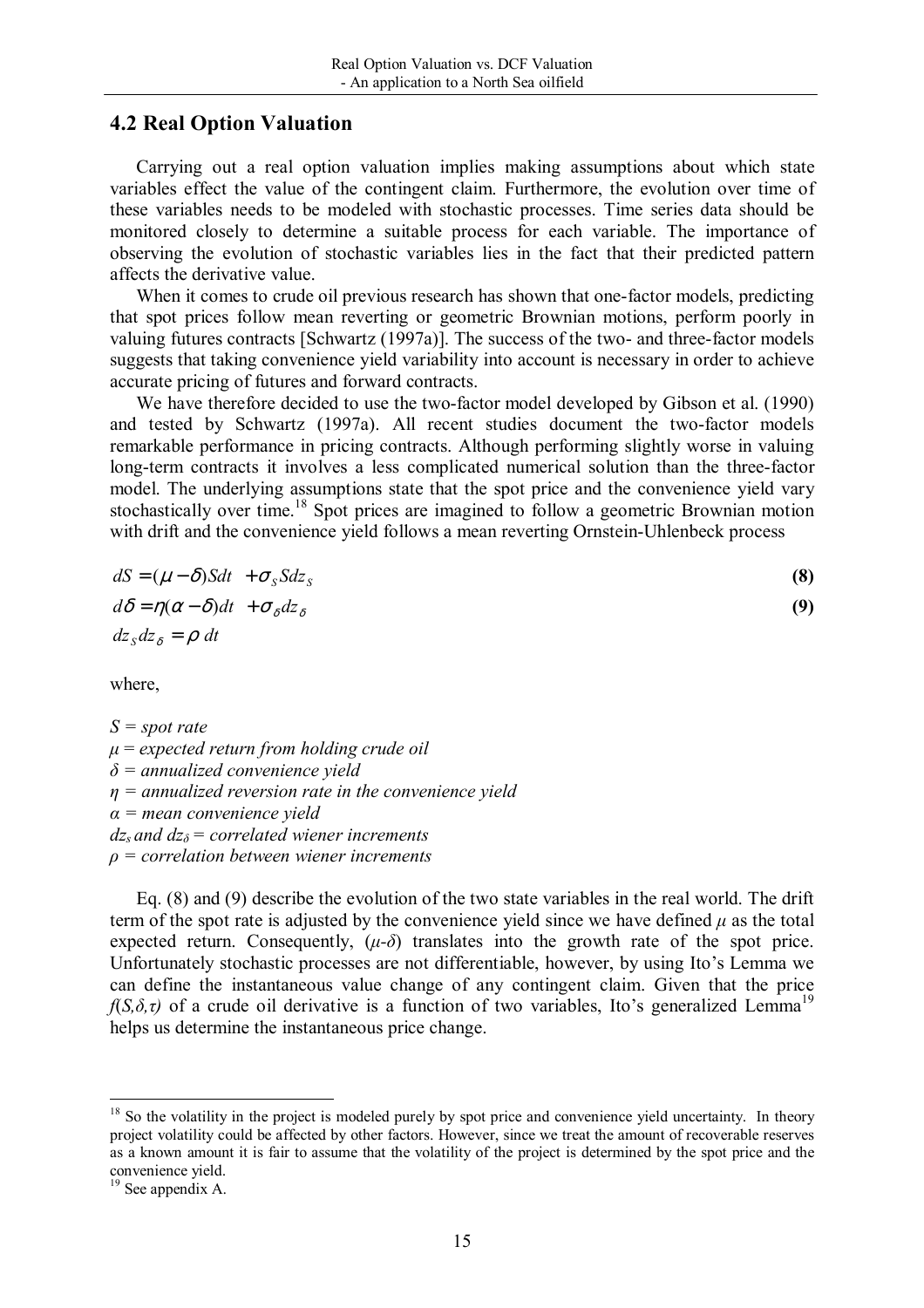$$
df = \left[ \frac{\partial f}{\partial S} (\mu - \delta) S + \frac{\partial f}{\partial \delta} (\eta (\alpha - \delta)) - \frac{\partial f}{\partial \tau} + \frac{1}{2} \left( \frac{\partial^2 f}{\partial S^2} \sigma_S^2 S^2 + \frac{\partial^2 f}{\partial \delta^2} \sigma_S^2 + 2 \frac{\partial^2 f}{\partial S \partial \delta} \sigma_S \sigma_S \rho S \right) \right] dt +
$$
  
+ 
$$
\frac{\partial f}{\partial S} \sigma_S S dz_S + \frac{\partial f}{\partial \delta} \sigma_S dz_\delta
$$
 (10)

Eq. (10) describes the instantaneous price change of any oil contingent claim dependent on *S* and *δ*. Using the above expression enables us to create a risk-free portfolio. More specifically by taking a position in two derivatives and a position in crude oil (purchasing oil reserves) we create a risk-neutral portfolio leading to the differential equation below<sup>20</sup>

$$
\frac{\partial f}{\partial S}(r-\delta)S + \frac{\partial f}{\partial \delta}(\eta(\alpha-\delta) - \lambda \sigma_{\delta}) + \frac{1}{2}\frac{\partial^2 f}{\partial S^2}\sigma_{\delta}^2 S^2 + \frac{1}{2}\frac{\partial^2 f}{\partial \delta^2}\sigma_{\delta}^2 + \frac{\partial^2 f}{\partial S \partial \delta}\sigma_{\delta}\sigma_{\delta}\rho S - \frac{\partial f}{\partial \tau} - rf = 0
$$
\n(11)

where,

#### *λ = market price of convenience yield risk r* = *risk-free interest rate*

The price of any oil contingent claim must satisfy the above partial differential equation. Eq. (11) indicates that determining the value of a contingent claim demands estimation of the market price of convenience yield risk, since it represents a non-traded asset. To value a specific derivative, for instance a call option, we just add the appropriate boundary conditions. The price of a futures contract  $F(S, \delta, T)$  is given by

$$
\frac{\partial F}{\partial S}(r-\delta)S + \frac{\partial F}{\partial \delta}(\eta(\alpha-\delta) - \lambda\sigma_{\delta}) + \frac{1}{2}\frac{\partial^2 F}{\partial S^2}\sigma_{\delta}^2S^2 + \frac{1}{2}\frac{\partial^2 F}{\partial S^2}\sigma_{\delta}^2 + \frac{\partial^2 F}{\partial S\partial \delta}\sigma_{\delta}\sigma_{\delta}\rho S - \frac{\partial F}{\partial \tau} = 0
$$
\n(12)

subject to the initial condition

$$
F(S,\delta,0) = S \tag{13}
$$

Jamshidian and Fein (1990) have shown that the analytical solution to Eq. (12) is

$$
F(S, \delta, T) = S * exp\left[-\delta \frac{1 - e^{-\eta T}}{\eta} + A(T)\right]
$$
\n(14)

where,

$$
A(T) = \left(r - \hat{\alpha} + \frac{1}{2}\frac{\sigma_{\delta}^{2}}{\eta^{2}} - \frac{\sigma_{S}\sigma_{\delta}\rho}{\eta}\right)T + \frac{1}{4}\sigma_{\delta}^{2}\frac{1 - e^{-2\eta T}}{\eta^{3}} + \left(\hat{\alpha}\eta + \sigma_{S}\sigma_{\delta}\rho - \frac{\sigma_{\delta}^{2}}{\eta}\right)\frac{1 - e^{-\eta T}}{\eta^{2}}
$$
(15)

$$
\widehat{\alpha} = \alpha - \frac{\lambda \sigma_{\delta}}{\eta}
$$

 20 Deriving the partial differential equation by creating a risk-free portfolio is complicated. So we derive it using a two-factor bond pricing technique instead, summarized in Appendix A.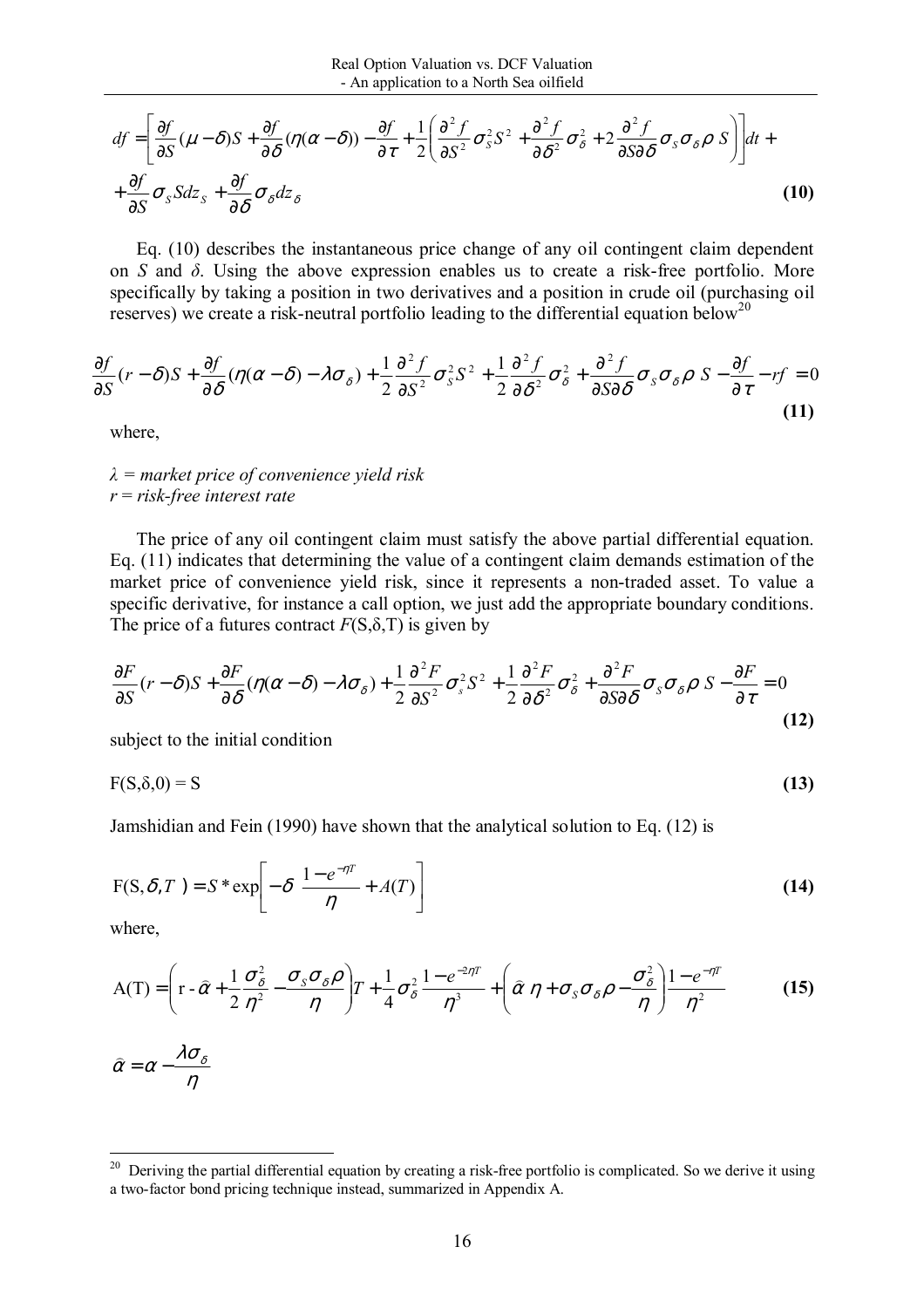Having an analytical expression for valuing futures enables us to compute the term structure of Brent contracts for any maturity. That is on any given day a spot price *S* and an annual convenience yield  $\delta$ , implies a certain term structure of futures prices. Accordingly, we calculate futures prices for 12 years<sup>21</sup> by using Eq. (14) for the term structure on Jan.1, 2001. Subsequently, the project is evaluated as if the decision to invest is already taken. The present value of cash flows from the oilfield is obtained through a certainty equivalent (CEQ) approach. More specifically, the computed term structure of futures for twelve years is used to estimate cash flows, which are discounted at the risk-free interest rate.<sup>22</sup> We assume that all production will take place according to plan once development of the field starts and that annual depreciation is tax deductible.<sup>23</sup> The CEQ value of the developed project is then

$$
NPV_{CEQ} = -k + \sum_{t=T}^{N} e^{-rt} [(Q_t F(S, \delta, T) - C_t X_t)(1 - h_t) + h_t D_t]
$$
\n(16)

$$
PV_{CEQ} = \sum_{t=T}^{N} e^{-rt} \left[ (Q_t F(S, \delta, T) - C_t X_t)(1 - h_t) + h_t D_t \right]
$$
(17)

*k* = *initial investment N* = *life of the oilfield once production has begun r = yield on a ten-year government bond*   $Q_t$  = number of barrels of oil to be extracted in year t  $C_t$  = total cost of production year t  $X_t$  = forward exchange rate year t  $h_t$  = corporate tax rate year t  $D_t$  = planned depreciation year t

To value the option to invest<sup>24</sup> we need an expression for the value change of our project. Taking a position in two derivatives and the oilfield, which means adding Eq. (16) to (11), derives the P.D.E. satisfied by the value of the option to invest  $V(S,\delta,\tau)$  [Schwartz 1997b]

$$
\frac{\partial V}{\partial S}(r-\delta)S + \frac{\partial V}{\partial \delta}(\eta(\alpha-\delta) - \lambda \sigma_{\delta}) + \frac{1}{2}\frac{\partial^2 V}{\partial S^2}\sigma_{S}^2S^2 + \frac{1}{2}\frac{\partial^2 V}{\partial \delta^2}\sigma_{\delta}^2 + \frac{\partial^2 V}{\partial S\partial \delta}\sigma_{S}\sigma_{\delta}\rho S - \frac{\partial V}{\partial \tau} - rV
$$
  

$$
-k + \sum_{t=T}^{N} e^{-rt}[(Q_t F(S, \delta, T) - C_t X_t)(1 - h_t) + h_t D_t] = 0
$$
 (18)

Subject to the terminal condition

$$
V(S, \delta, 0) = \max [NPV, 0]
$$
 (19)

and the lower and upper boundary conditions

$$
V(\theta, \delta, \tau) = 0 \tag{20}
$$

<sup>&</sup>lt;sup>21</sup> Remember that there is a three-year production lag.

 $22$  All costs are assumed to be predictable as mentioned previously.

<sup>&</sup>lt;sup>23</sup> In the case of our oilfield no depreciation is made,  $D_t = 0$ .<br><sup>24</sup> Equivalent to the value of the oilfield.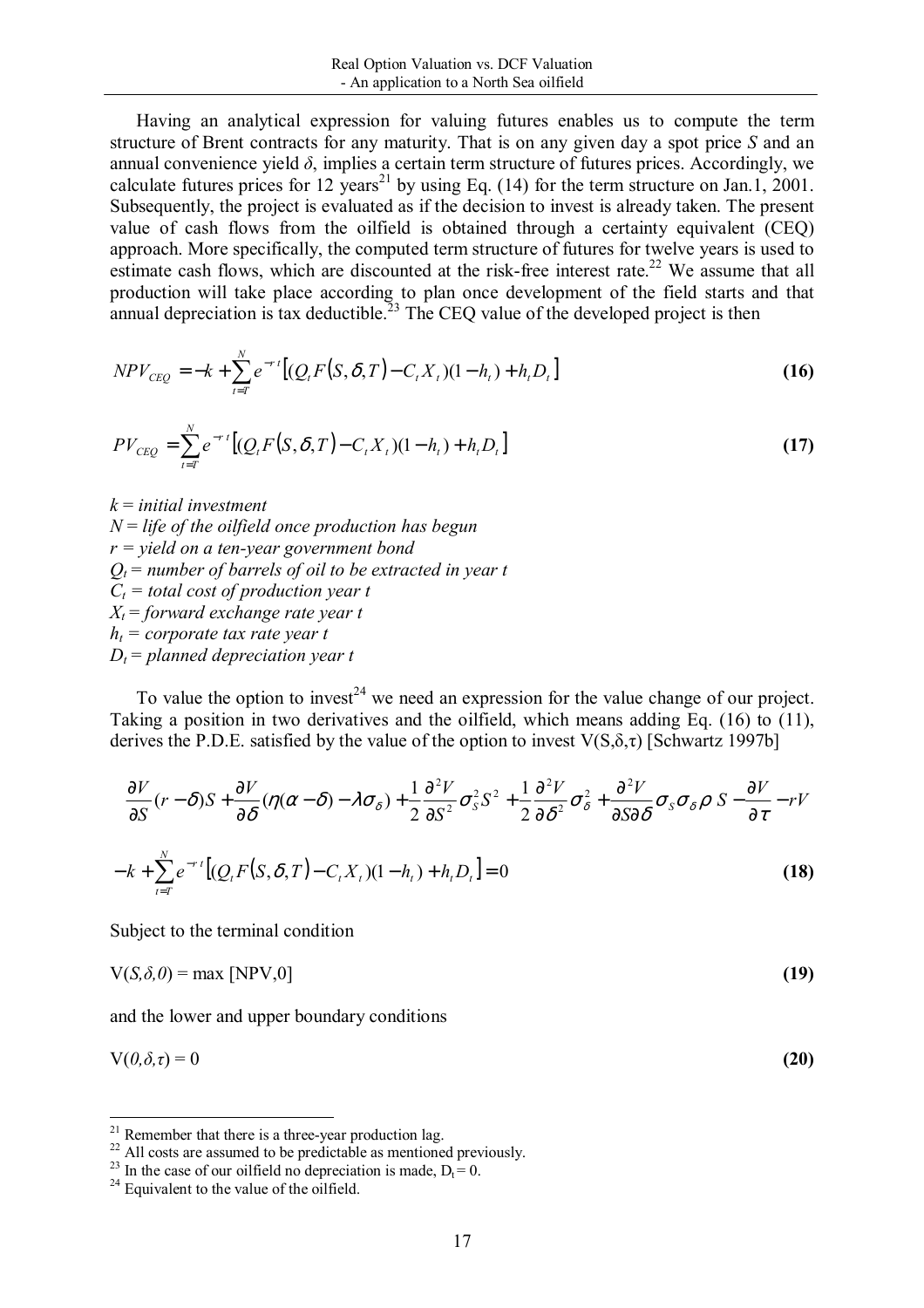| $V(S, \delta, \tau) / PV \rightarrow 1$ , as $PV \rightarrow \infty$ . |  |  |  |
|------------------------------------------------------------------------|--|--|--|
|------------------------------------------------------------------------|--|--|--|

$$
V(S,\delta,\tau) \to PV \text{ as } \delta \to -\infty \tag{22}
$$

 $V(S, \delta, \tau) = 0$  as  $\delta \rightarrow \infty$  (23)

The above lower and upper boundary conditions state that the option to delay is worthless if the spot rate is zero or if benefits of owning crude oil become infinitely large. While the other boundary conditions proclaim that if the present value of future cash flows goes to infinity or the convenience yield becomes infinitely small, the value of the option will equal the CEQ value of the project.

There does not exist a closed form analytical solution to the P.D.E. (18), describing the option to invest. Therefore the P.D.E. is solved numerically subject to the above five boundary conditions, for our estimated parameters. The numerical method used is an explicit finite difference method.<sup>25</sup> Since the option to delay is an American option we iterate backwards at each discrete point in time, to investigate whether investment is optimal, for all possible values of the convenience yield and the Brent spot rate.

We wish to emphasize that two different DCF valuations are carried out. A certainty equivalent estimation, used as input in the option valuation, and a risk-adjusted method described in the previous section. Thereby the option premium is better pictured, considering that professionals regularly use risk-adjusted methods. The difference lies in the forecasted oil price and the used discount rate, all other parameters are subject to the same assumptions. Obviously these two techniques can imply quite different oilfield values. Certainty equivalent values can never be higher than the corresponding real option value, according to the terminal condition in Eq. (19). However, the risk-adjusted valuation can imply either a higher or lower value than the option value, considering that it has not been developed in the same risk-free framework.

#### **4.3 Estimation of Real Option Parameters**

Since the undeveloped oilfield will provide the leaseholder with cash flows over a decade long period, all model parameters shall be estimated over a historic period of the same length.

#### **4.3.1 Estimation of the convenience yield**

Evolution through time of non-traded assets like the convenience yield can be estimated using market data. Applying the well-known arbitrage relationship between futures and spot prices of commodities,  $F = Se^{(r-\delta)(T-t)}$ , enables the calculation of the convenience yield.<sup>26</sup> The Brent spot price is not observable<sup>27</sup> and is therefore approximated by the closest maturity futures contract traded on the IPE.<sup>28</sup> The futures contracts used are the two nearest maturity contracts throughout our ten-year estimation period. We use a three-month U.S. T-bill with the closest maturity to the futures contracts as a proxy for the interest rate. Rearranging Eq. (5) yields Eq.  $(24)$ ,<sup>29</sup> allowing us to determine the implied annualized convenience yield each week using futures data over the period Jan.1990-Dec.1999.

<sup>&</sup>lt;sup>25</sup> The numerical solution was programmed in Matlab. We would like to thank Daniel Appelö, NADA KTH, Sweden, for helping us programming the numerical solution.

<sup>&</sup>lt;sup>26</sup> Assuming a constant convenience yield and no interest rate uncertainty.

<sup>&</sup>lt;sup>27</sup> Producing companies trade most of the volume on a spot basis, with virtually no formal term contracts.

<sup>&</sup>lt;sup>28</sup> There are 17 monthly Brent futures contracts available on the International Petroleum Exchange.

 $29$  T=1/12 since we use the two nearest contracts.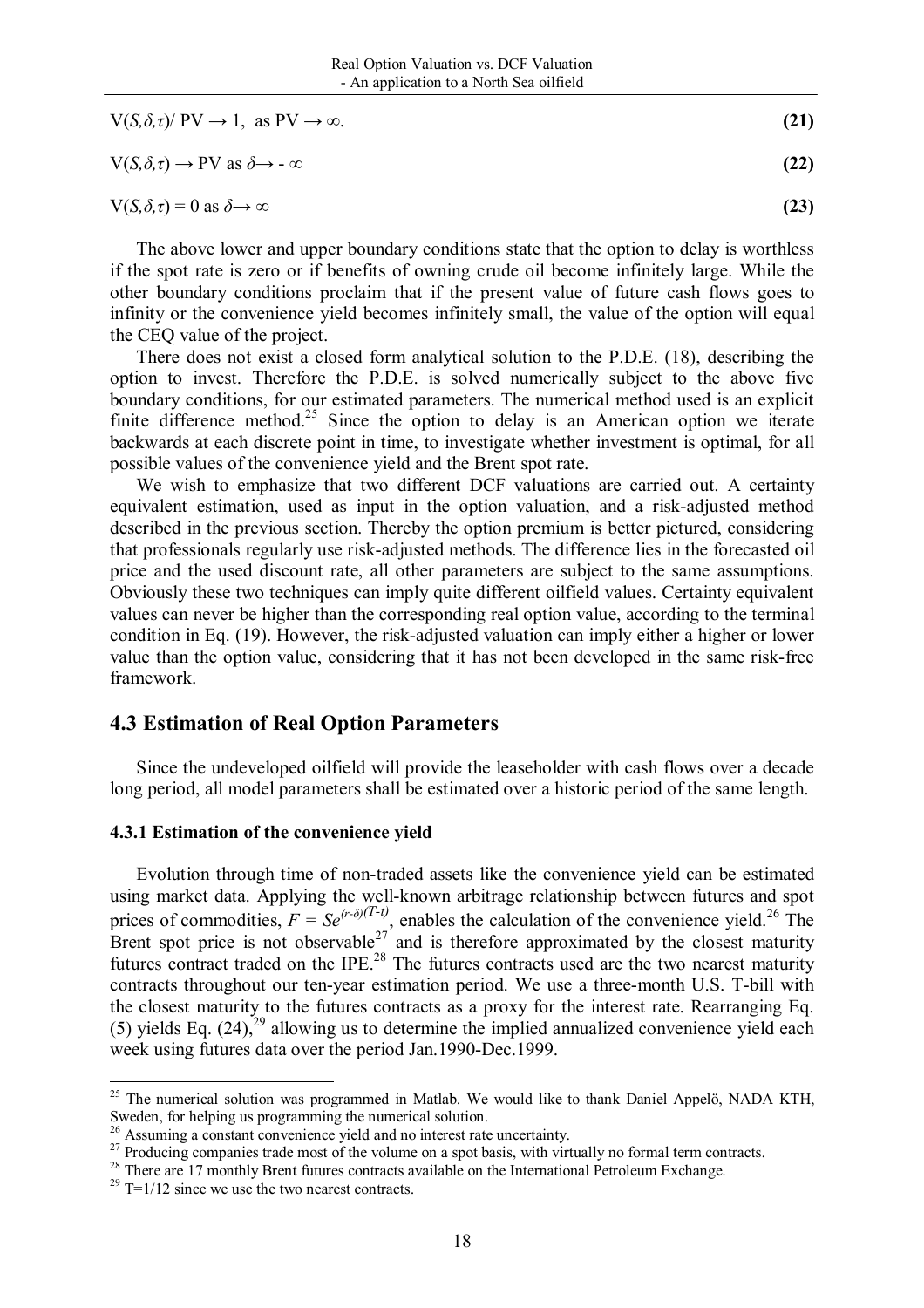$$
\delta_{T-1,T} = r_{T-1,T} - 12 \ln \left[ \frac{F(S,T)}{F(S,T-1)} \right]
$$
\n(24)

where,

 $\delta_{T-1,T}$  = annualized one-month convenience yield  $r_{T-1,T}$  = corresponding risk-free T-bill rate *F(S,T-1) = spot price approximated by the closest maturity futures contract* 

#### **4.3.2 Appraising joint stochastic process parameters**

The advantage of holding crude oil is an increasing function of the spot price. Bearing in mind the strong relationship between the Brent price and the convenience yield accentuates the need to consider that the spot price and the convenience yield have correlated residuals. Hence, it is important to use an effective method when measuring parameters. Consequently, parameters  $\eta$ ,  $\alpha$ , and  $\sigma_{\delta}$  are estimated by performing a seemingly unrelated regression (S.U.R.), following Gibson et al. (1990). A seemingly unrelated regression considers the correlation between residuals of two regressions to achieve more precise estimates. Provided that there is no correlation between the residuals of Eq. (25) and (26) the S.U.R. will yield the same result as an OLS regression. Otherwise estimated parameters will differ for the two regression techniques. Weekly time series data of the state variables are run simultaneously against their lagged values, to estimate the coefficients  $\beta_0$ ,  $\beta_1$ , and b between Jan.1990-Dec.1999. Eq. (25) is the linear discretized approximation of Eq. (9) namely

$$
\Delta \delta_t = \beta_0 + \beta_1 \delta_{t-1} + e_t
$$
\n
$$
\ln(S_t / S_{t-1}) = a + b \ln(S_{t-1} / S_{t-2}) + \varepsilon_t
$$
\n(25)

Implying that the evolution of the convenience yield through time can be considered as observations of the linear relationship between  $\Delta \delta_t$  and  $\delta_{t-1}$  in the presence of the noise,  $e_t$ , which has the distribution ∼N(0,1). According to Dixit et al. (1994) the long run mean of the convenience yield  $\alpha$  and the annualized reversion rate,  $\eta$ , is given by

$$
\alpha = -(\beta_0 / \beta_1) \tag{27}
$$
  
\n
$$
\eta = -\ln(1 + \beta_1) / \Delta t \tag{28}
$$

Moreover, they demonstrate that the standard deviation of an Ornstein-Uhlenbeck process is defined by

$$
\sigma = \sigma_e \sqrt{\frac{\ln(1+\beta_1)}{(1+\beta_1)^2 - 1}}
$$
\n(29)

where,

*σe = standard error of β1 in the regression*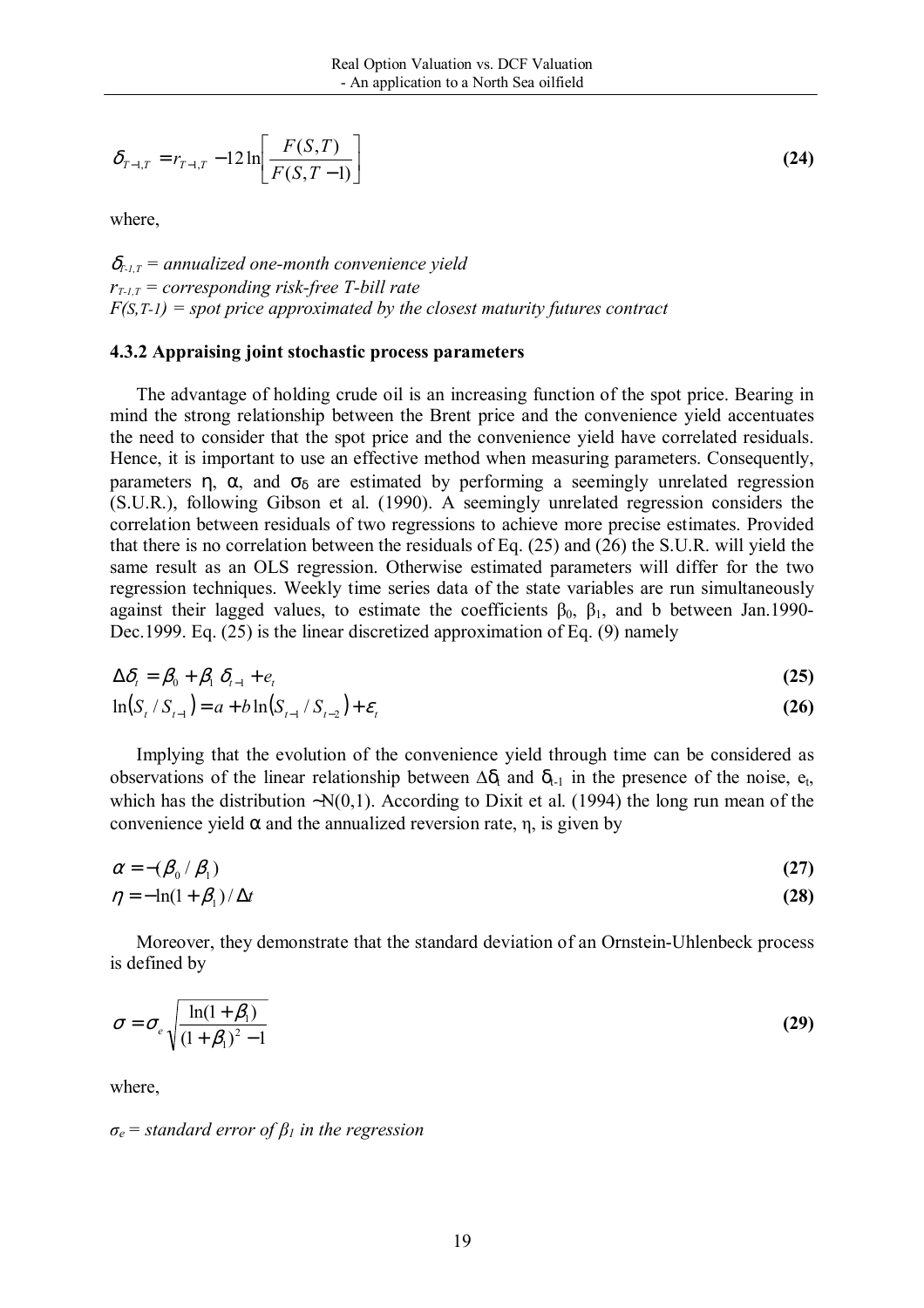Studying time series data for the ten-year estimation period generates the standard deviation of the Brent spot price and the correlation between the two state variables. Accordingly, there is only one remaining parameter to appraise, the exogenous market price of convenience yield risk, λ.

#### **4.3.3 Estimation of market price of convenience yield risk**

Estimation of the exogenous market price of risk,  $\lambda$ , is performed correspondingly. We use prices of Brent futures contracts traded on the IPE and compare market prices to our own estimates generated by the valuation model. Minimizing the sum of squared errors (SSE) for the chosen contracts by varying  $\lambda$  derives the optimal value of the market price of risk. More specifically, we use the analytical solution in Eq. (14) to the P.D.E. (12) subject to the corresponding boundary condition Eq. (13). For a total of 1566 weekly futures observations, the corresponding annualized convenience yield and T-bill rate are used to compute theoretical prices for each week. Since focus should be on the long run market price of risk we estimate it using weekly futures prices over the ten-year period. We only intend to use contracts traded under fair liquidity, to ascertain that the contracts are fairly priced. Therefore contracts with daily volume consistently below 300 contracts during the estimation period are not considered. Furthermore, there was practically no trading of longer maturity contracts in the beginning of the estimation period Jan.1990-Dec.1999. As a result we are only able to use futures with maturity of two to four months.

Research by Gibson et al. (1990) indicates that the two-factor model's assumption of a constant market price of risk is unsatisfactory, meaning that it is a highly volatile parameter. Nevertheless, precise contract valuation can still be achieved despite the unrealistic assumption. So to verify whether our optimized  $\lambda$  is sensible, we test the out of sample pricing ability<sup>30</sup> by pricing futures between Jan. 2000-Jul. 2000. All longer maturity futures with reasonable liquidity are included. Accordingly, we use out of sample contracts with maturities between two to eight months. For each contract the mean pricing error (MPE) and the root mean square error (RMSE) are computed, enabling us to determine whether there exists a general overpricing and the magnitude of it. The errors implied by our parameter estimates are then compared to the residuals of Gibson et al. (1990) and Schwartz (1997a). Given that the performance of our analysis for shorter contracts matches the former studies, we presume that the relative performance should not be worse for long-term contracts.

Unlike Schwartz (1997a), we were unable to obtain any long-term oil forward contracts. Thus, we do not estimate parameters from long-run forwards and are therefore unable to test our short-run parameter estimates on the valuation of long-run contracts.

# **5. EMPIRICAL ANALYSIS**

# **5.1 Real Option Parameters**

Performing a reliable real option valuation requires controlling the distribution assumptions of the state variables. To examine whether the random walk and lognormal distribution of Brent prices is supported by the data we analyze the time series of our approximation for the spot price, according to Eq. (26). The logarithms of the price ratios are regressed against their lagged values, results are reported in Table 3.

  $30$  Again using Eq. (14).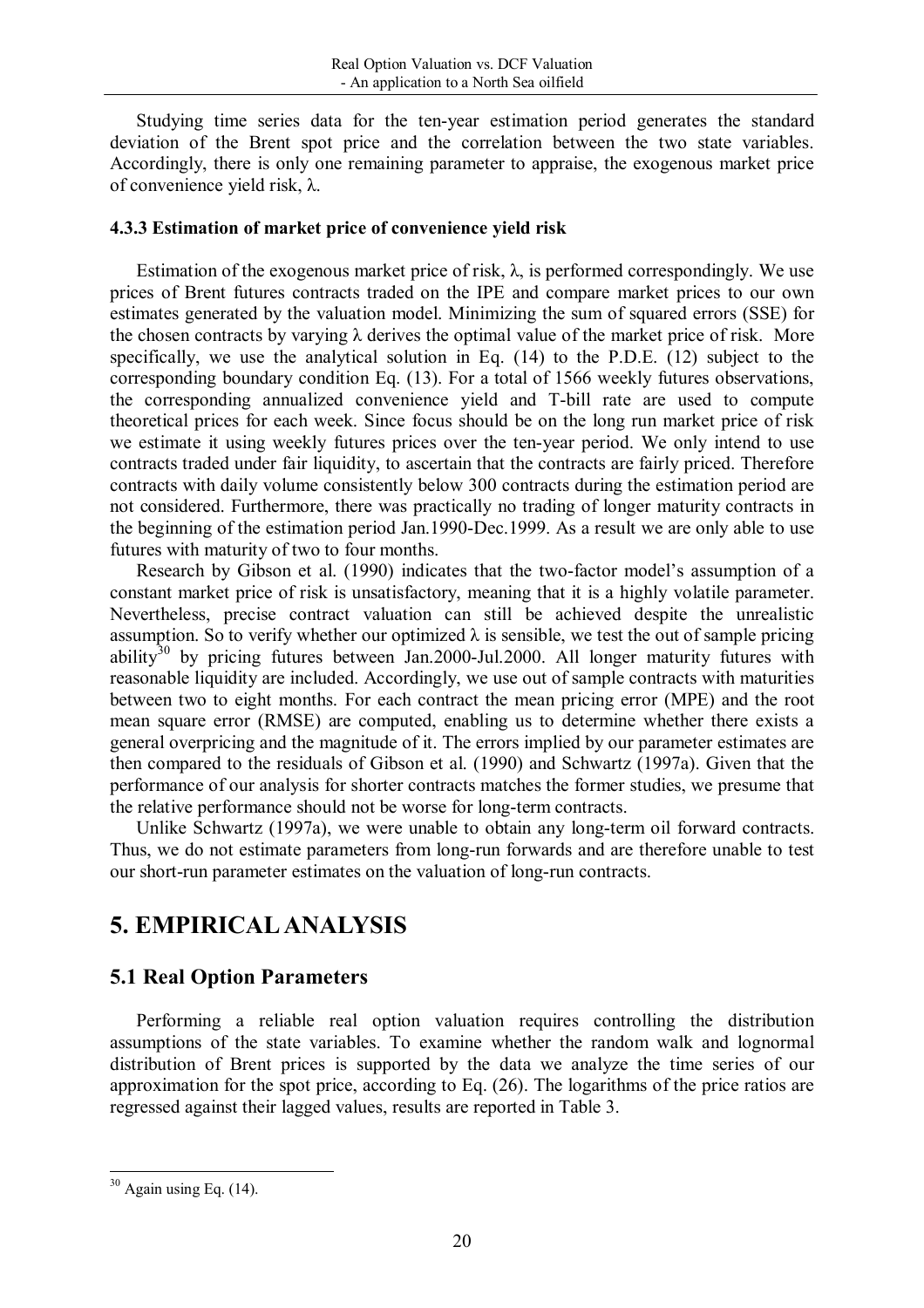| Time Series Properties of $ln(St/St-1)$                                                                 |           |         |      |      |        |     |  |  |  |  |
|---------------------------------------------------------------------------------------------------------|-----------|---------|------|------|--------|-----|--|--|--|--|
| The table reports the regression parameters using weekly price notations between Jan.1990-Dec.1999.     |           |         |      |      |        |     |  |  |  |  |
| Parameters are also reported for two subperiods to detect any variation through time.                   |           |         |      |      |        |     |  |  |  |  |
| $N^{\mathcal{C}}$<br>$R^2$<br>$\sigma_{\! \rm c}^{\rm b}$<br>$DW^{\mathfrak{a}}$<br>Period<br>t(b)<br>h |           |         |      |      |        |     |  |  |  |  |
| Jan. 90- Dec. 99                                                                                        | $-0.1047$ | $-241$  | 1.98 | 0.01 | 33.66% | 520 |  |  |  |  |
| Jan. 90- Dec. 94                                                                                        | $-0.1396$ | $-227$  | 1.96 | 0.02 | 35.51% | 258 |  |  |  |  |
| Jan. 95 - Dec. 99                                                                                       | $-0.0631$ | $-1.01$ | 1.99 | 0.00 | 31.94% | 258 |  |  |  |  |
| OLS model: $ln(S_t/S_{t-1}) = a + b ln(S_{t-1}/S_{t-2}) + \varepsilon_t$                                |           |         |      |      |        |     |  |  |  |  |
|                                                                                                         |           |         |      |      |        |     |  |  |  |  |

**Table 3**

 $\frac{a}{b}$  DW denotes the Durbin-Watson statistic.

 $\sigma_S$  denotes the annualized standard deviation of ln(S<sub>t-1</sub>/ S<sub>t-2</sub>) over the period. N denotes the number of observations.

Table 3 indicates that the notion of spot prices following a random walk is not fully supported by the regression parameters. Nonetheless, dividing our sample into two estimation periods suggests that the drift term is not significant for the entire period. Studying the explanatory power of the regression suggests that historic returns are unable to explain future returns. Observing Fig. 2 provides no evidence contradicting the random walk assumption and there seems to be no indication of strong mean reversion in spot prices. So we draw the conclusion that the significance of the drift term is just noise. The volatility of the spot price is fairly constant over the entire sample. Supporting the underlying assumption of constant spot price volatility in the real option framework.

**Figure 2 The Spot Price of Brent in Dollars** 

The below figure displays the evolution of the Brent spot price, approximated by the nearest maturity contract on the International Petroleum Exchange, between Jan.1990-Dec.2000.

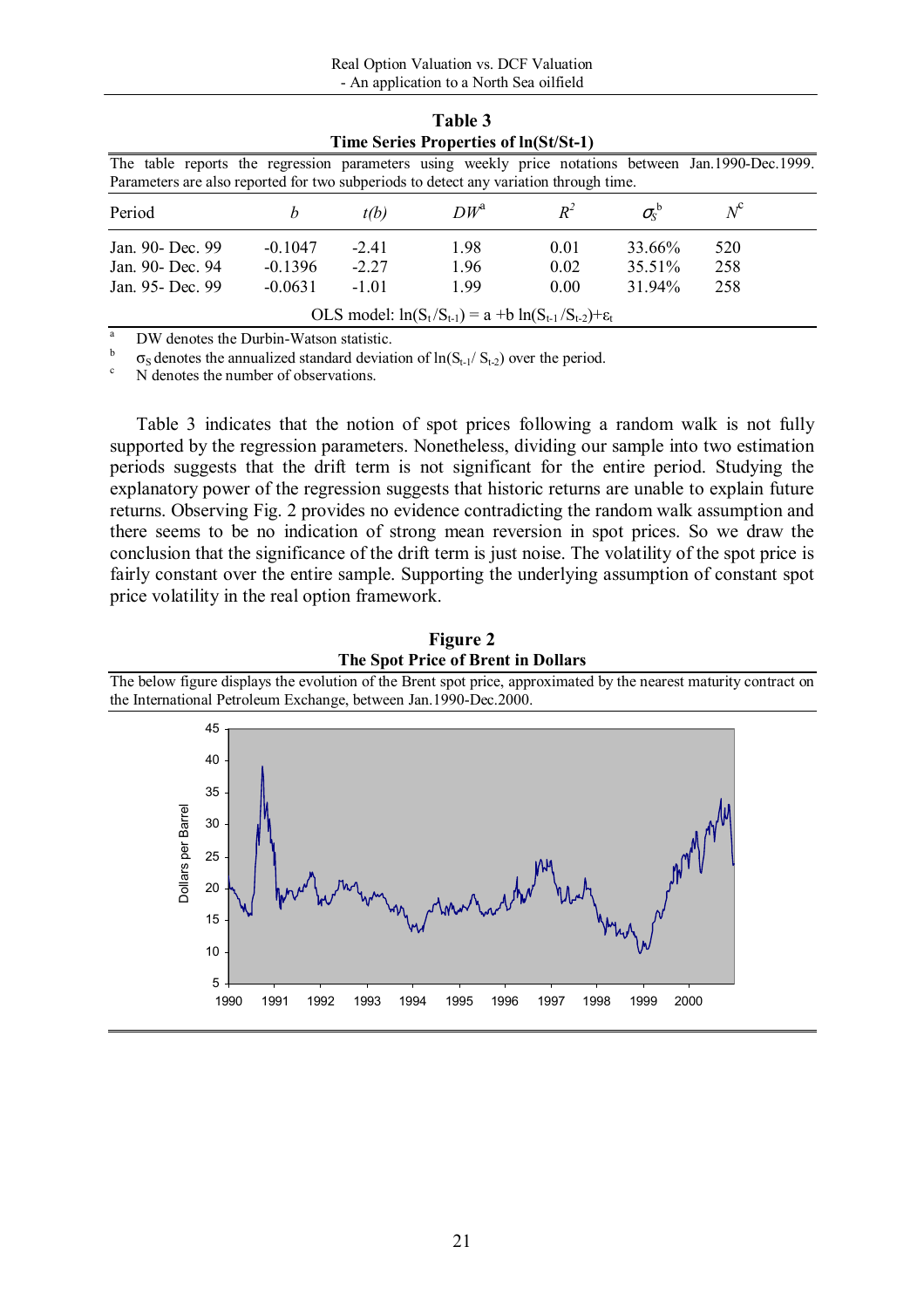| Table 4                                                                          |
|----------------------------------------------------------------------------------|
| <b>Estimation of the Parameters of the Joint Stochastic Process</b> <sup>a</sup> |
| Followed by $\Delta\delta$ and $\ln(S_t/S_{t-1})$                                |

The table reports the parameters of the seemingly unrelated regression performed using weekly price notations between Jan.1990-Dec.1999. Parameters are also reported for two subperiods to detect any variation through time. The logarithmic spot price change and the change in the convenience yield were regressed jointly against their lagged values.

| Period                             |                  | t(n)         | $\alpha$         | $t(\alpha)$  | $\sigma_{\delta}^{\ b}$   | $\rho_{S,\delta}$ | $DW^{\text{c}}$ | $\boldsymbol{R}^2$ | $N^{\alpha}$ |
|------------------------------------|------------------|--------------|------------------|--------------|---------------------------|-------------------|-----------------|--------------------|--------------|
| Jan. 90-Dec. 99<br>Jan. 90-Dec. 94 | 5.2988<br>5.7551 | 5.58<br>3.98 | 0.1183<br>0.0884 | 2.16<br>1.28 | 67.14% 0.56<br>$102.16\%$ | 0.49              | 2.50<br>2 3 7   | 0.06<br>0.07       | 520<br>258   |
| Jan. 95-Dec. 99                    | 48533            | 3.93         | 0 1449           | 1.65         | 87.29%                    | 0.64              | 2.61            | 0.05               | 258          |

The seemingly unrelated regression model was fitted to estimate the coefficients of  $\Delta \delta_t$  and ln(S<sub>t-1</sub>/ S<sub>t-2</sub>)

jointly regressing, respectively, the former variable  $\delta_{t-1}$  and the latter on its lagged value. b

The estimates of  $\eta$  and  $\sigma_{\delta}$  have been annualized.

<sup>c</sup> The Durbin-Watson statistic applies to the first state variable in the S.U.R-model:  $\delta_t - \delta_{t-1} = \beta_0 + \beta_1 \delta_{t-1} + \varepsilon_t$ .

N denotes the number of observations.

The summary of the seemingly unrelated regression in Table 4 verifies that the mean reversion of the convenience yield is strong and fairly stable across the entire sample. In line with previous research indicating significant mean reversion [Gibson et al. (1990) and Bessembinder et al. (1995)]. For our ten-year estimation period any disturbance from the convenience yield mean of 11.83% was corrected within approximately ten weeks. Furthermore, the convenience yield is proven to be highly volatile with large volatility shifts occurring during the sample period. Also, the correlation between spot prices and the convenience yield is high and positive as expected by the theory of storage. So when the supply of oil is limited the spot price is high and the benefits of having an oil inventory are likewise. Figure 3 strongly supports the notion of a stochastic mean reverting convenience yield.

**Figure 3 Evolution of the Annualized Oil Convenience Yield**

The below figure describes the annualized convenience yield, calculated using Eq. (24) for weekly futures prices between the period Jan.1990-Dec.2000 from the International Petroleum Exchange.

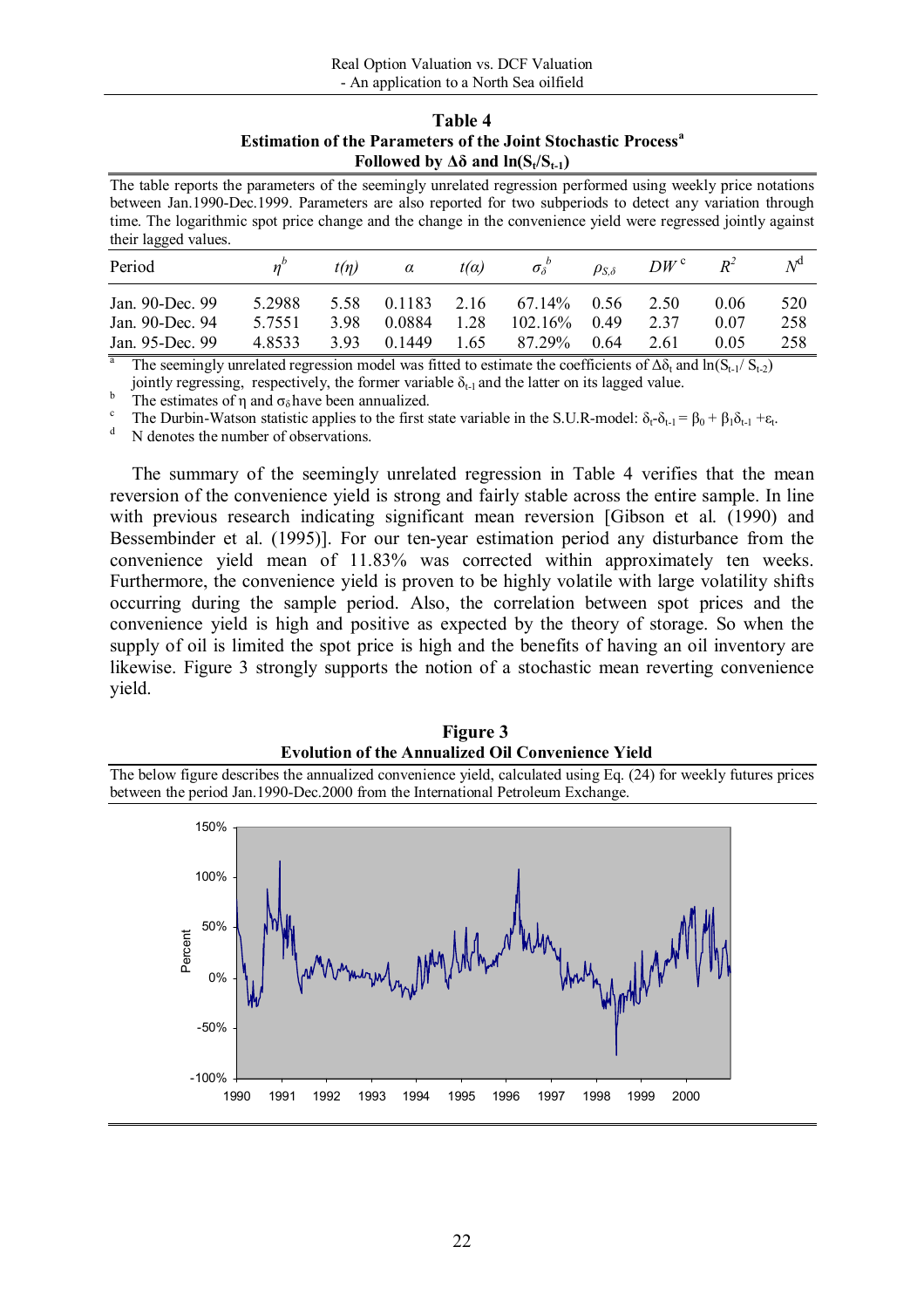| Table 5                                                                                |
|----------------------------------------------------------------------------------------|
| Summary Statistics on Pricing Errors in Optimizing the Market Price of Risk, $\lambda$ |

The table indicates the optimized value of the market price of risk. Estimation of the optimal  $\lambda$  was performed by minimizing SSE for contracts with maturities of two to four months over a ten-year period.

| Period                      |        | $MPE^a$ | RMSE <sup>b</sup> | SSE <sup>c</sup> | Λ    |  |  |  |  |
|-----------------------------|--------|---------|-------------------|------------------|------|--|--|--|--|
| All contracts <sup>d</sup>  | 0.1461 | $-0.01$ | 0.34              | 185.96           | 1566 |  |  |  |  |
| Period: Jan. 1990-Dec. 1999 |        |         |                   |                  |      |  |  |  |  |

<sup>a</sup> MPE refers to the mean pricing error in Dollars. Where N denotes number of observations,  $\hat{F}$  the theoretical futures price, and  $F$  the actual futures price.

$$
MPE = \frac{1}{N} \sum_{n=1}^{N} (\hat{F}_n - F_n),
$$

<sup>b</sup> RMSE refers to the root mean square error in Dollars.

$$
RMSE = \sqrt{\frac{1}{N} \sum_{n=1}^{N} (\hat{F} - F)^2}
$$

c SSE refers to the sum of square errors.

<sup>d</sup> All contracts refers to the three nearest maturity contracts following the first futures contract, used as an approximation for the spot price.

The computed  $\lambda$  of 0.1461 was optimized from 1566 weekly futures contracts with two to four months maturity length over our ten-year estimation period. Furthermore, the optimized market price of convenience yield risk led to a within sample MPE of \$-0.01 and to an RMSE of \$0.34. According to Table 5 the optimized market price of convenience yield risk is positive, implying that investors demand a higher return for bearing convenience yield risk. Strongly disagreeing with classic economic theory. Eq. (5) clearly points out that the presence of convenience yield risk, positively correlated with spot prices, should decrease variability in any portfolio, thereby reducing the investors required return. As a consequence, the risk premium of the convenience should be negative. Gibson et al. (1990) find that the market price of risk for the period of Jan.1984-Nov.1988 for all available contracts is highly negative. In contrast, Schwartz (1997a) detects a positive market price of risk, $31$  for the period of Jan.1985-Feb.1995, somewhat higher than our estimate.

#### **5.2 Out of Sample Pricing Performance**

Acknowledging the presence of measurement errors in the parameter estimation induces us to test the performance in pricing out of sample futures contracts, between the period Jan.2000-Jul.2000, by again applying Eq. (14). The selected contracts had maturities between two to eight months. Table 6 clearly indicates that the performance of the model for our estimated parameters worsens for contracts with longer maturity. Gibson et al. (1990) make the same observation and prove that the pricing performance is improved using weekly updates of  $\lambda$ . However, in applying real option models we assume a constant  $\lambda$ . Therefore we choose not to update the market price of risk, since we are not interested in improving valuation of short-term contracts. The market price of convenience yield risk is clearly not a constant, although treated as one. Nevertheless, the optimized  $\lambda$  does very well in predicting the term structure, residuals typically range from 2-4%.

Comparing the out of sample pricing errors in Table 6 to the pricing errors of Gibson et al. (1990), indicates that our parameter estimates are clearly better in pricing both the first and

 $31$  Schwartz is yet to comment this issue.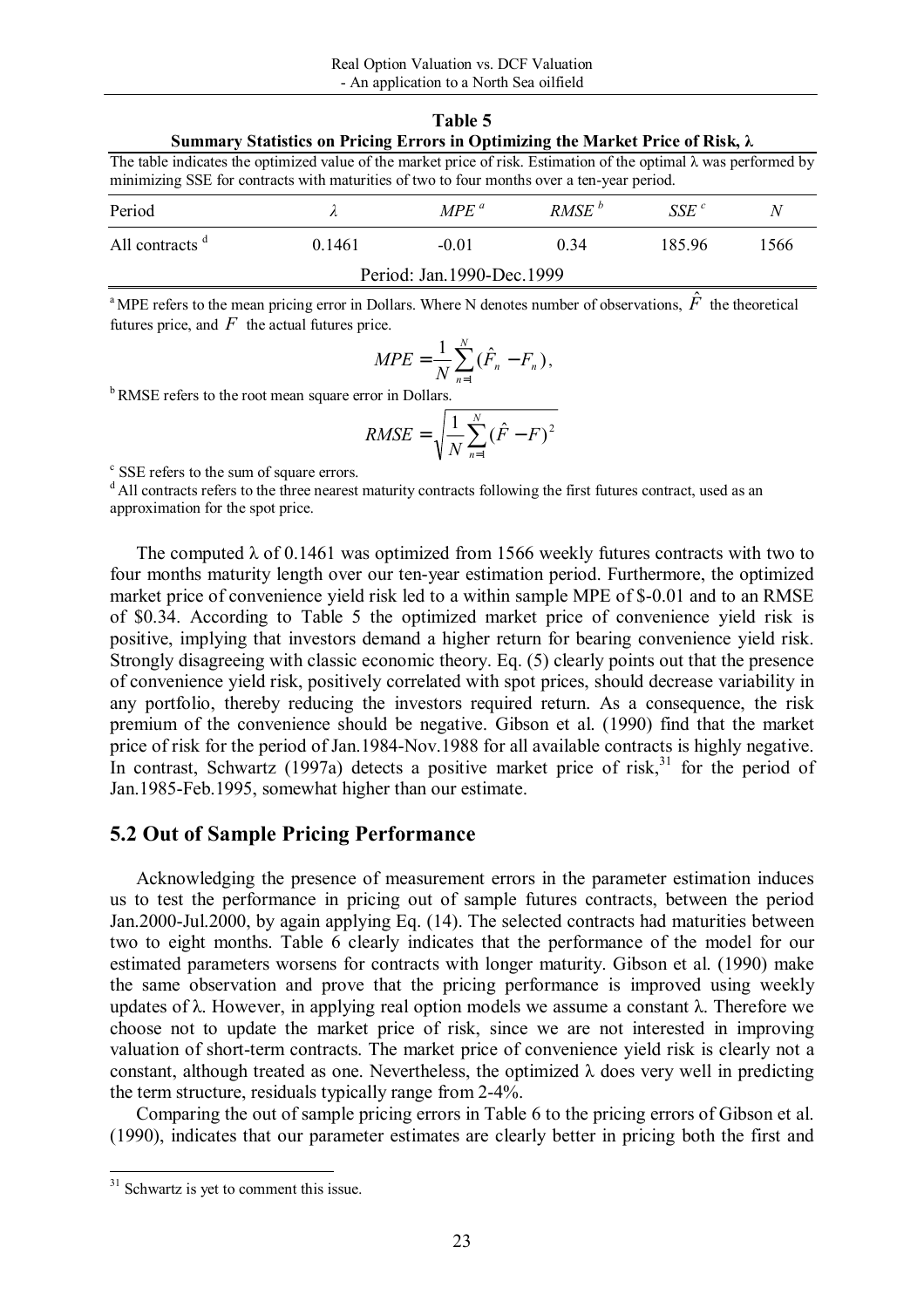second period group contracts.<sup>32</sup> The pricing errors using our parameters are typically half the relative size of Gibson et al. (1990). For contracts with maturity of two months our appraisal performs slightly better than Schwartz  $(1997a)$  estimates,<sup>33</sup> although the generated estimates are far from the accuracy of Schwartz for longer futures. A plausible explanation could be that we use the parameter appraisal method of Gibson et al. (1990) while the Schwartz study used Kalman Filtering. Furthermore, the former studies use several contracts to estimate  $\lambda$ , among them some contracts of longer maturity. Whereas this study computes the implied market price of risk from contracts with a maximum of four months maturity.

**Table 6**  $\overline{a}$ 

| <b>Summary of Pricing Errors in Valuing out of Sample Futures Contracts</b>                                                                                                                                                                                     |            | Table 6                                       |            |                |  |
|-----------------------------------------------------------------------------------------------------------------------------------------------------------------------------------------------------------------------------------------------------------------|------------|-----------------------------------------------|------------|----------------|--|
| The table below summarizes the performance of the two-factor model in weekly pricing of futures contracts, for<br>the period of Jan.2000-Jul.2000. The test includes contracts with up to eight months maturity. MPE and RMSE<br>are expressed in U.S. Dollars. |            |                                               |            |                |  |
| Contracts                                                                                                                                                                                                                                                       | <b>MPE</b> | <b>RMSE</b>                                   | <b>SSE</b> | $\overline{N}$ |  |
| Futures contract 2                                                                                                                                                                                                                                              | 0.10       | 0.41                                          | 4.34       | 26             |  |
| Futures contract 3                                                                                                                                                                                                                                              | 0.31       | 0.45                                          | 5.19       | 26             |  |
| Futures contract 4                                                                                                                                                                                                                                              | 0.49       | 0.60                                          | 9.37       | 26             |  |
| All first period contracts <sup>a</sup>                                                                                                                                                                                                                         | 0.30       | 0.49                                          | 18.91      | 78             |  |
| Futures contract 5                                                                                                                                                                                                                                              | 0.67       | 0.78                                          | 16.15      | 26             |  |
| Futures contract 6                                                                                                                                                                                                                                              | 0.85       | 0.98                                          | 25.17      | 26             |  |
| Futures contract 7                                                                                                                                                                                                                                              | 1.05       | 1.18                                          | 35.99      | 26             |  |
| Futures contract 8                                                                                                                                                                                                                                              | 1.25       | 1.37                                          | 49.07      | 26             |  |
| All second period contracts b                                                                                                                                                                                                                                   | 0.95       | 1.10                                          | 126.37     | 104            |  |
|                                                                                                                                                                                                                                                                 |            | In Percentage of Mean Spot Price <sup>c</sup> |            |                |  |
| Futures contract 2                                                                                                                                                                                                                                              | 0.38%      | 1.84%                                         |            | 26             |  |
| Futures contract 3                                                                                                                                                                                                                                              | 1.15%      | 1.67%                                         |            | 26             |  |
| Futures contract 4                                                                                                                                                                                                                                              | 1.84%      | 2.24%                                         |            | 26             |  |
| All first period contracts                                                                                                                                                                                                                                      | 1.12%      | 1.84%                                         |            | 78             |  |
| Futures contract 5                                                                                                                                                                                                                                              | 2.49%      | 2.94%                                         |            | 26             |  |
| Futures contract 6                                                                                                                                                                                                                                              | 3.19%      | 3.68%                                         |            | 26             |  |

 $^{\circ}$  All contracts in the first period refers to futures 2, 3, and 4.

<sup>b</sup> All contracts in the second period refers to futures 5, 6, 7, and 8.

 $\degree$  Mean spot price, \$26.77, is calculated as the arithmetical mean of the spot price for the period Jan. 2000 to Jul.2000.

Period: Jan.2000 - Jul.2000

Futures contract 7 3.90% 4.40% 26 Futures contract 8 4.67% 5.13% 5.13% 26 All second period contracts  $3.56\%$  4.12% 104

The reason for including MPE in our tests of the pricing ability was to gain insight to whether there is a general over- or underpricing of contracts. Table 6 indicates a general overpricing of all contracts, in line with previous studies.

Nonetheless, the accurate valuation using our parameters indicates that the estimation procedure has been performed properly. Although we are unable to test the parameters in

 $32$  Taking into account that oil prices were higher during our estimation period and bearing in mind that we include a contract more in our second period group.

<sup>&</sup>lt;sup>33</sup> Taking into account that oil prices were higher during our estimation period.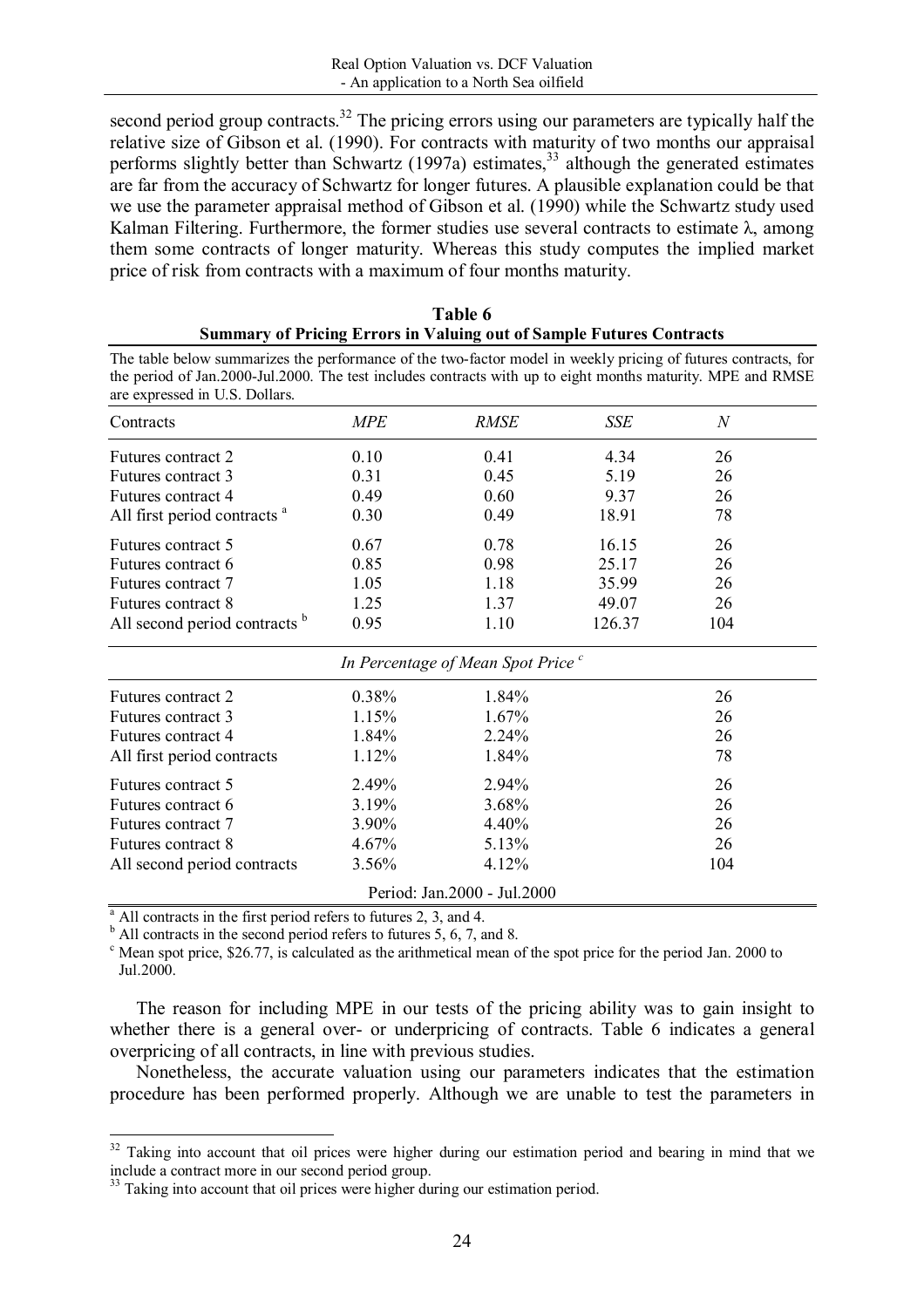pricing long run forward contracts we can presume that the relative performance of our model is unlikely to do much worse, when it comes to valuing long maturity contracts.

Results lend support to Schwartz (1997a) study, indicating a positive market price of convenience yield risk on NYMEX. As a consequence, the notion of a positive market price of risk is strengthened by evidence from two exchanges, over two different estimation periods during the 1990s, and using two different parameter estimation methods. In addition, the pricing ability is clearly superior in studies indicating a positive  $\lambda$ . Clearly this issue demands increased research and the economic logic behind a positive market price of risk should be further explored.

## **5.3 Value of the Oilfield**

Risk-adjusted methods can provide a correct value if all assumptions are reasonable. However, discounting future cash flows with a discount rate always correctly reflecting the future risk of the project is nearby impossible. Petroleum investment in particular involves a great deal of uncertainty and flexibility. As a consequence, the classical DCF model has considerable difficulties in picturing the evolution of risk through the project. Despite these limitations practitioners in the oil industry extensively use it, for reasons of simplicity. By forecasting the oil price through project life the manager arrives at an oilfield value reflecting his believes of future spot prices. Usually managers predict a constant spot price for the entire project. As mentioned previously we used the long-run target price of OPEC, namely \$20 in our valuation. Table 11 in Appendix B indicates an oilfield value of \$51.725 million using the risk-adjusted method. Verifying that the oilfield has a positive NPV and suggesting that investment should be undertaken. The break-even value of the oilfield corresponds to a forecasted spot price of \$15.69 per barrel. So the operator should invest when the oil price rises above the break-even price.

Project value obviously depends on whether executives possess an optimistic view of the future or not, implying that the DCF value is sensitive to the forecasted oil price. Table 7 explicitly declares that project value is very responsive to changes in the long-run oil price.

|                                                                                                                                                                                                  | Table 7                             |                         |                        |                     |                   |                 |                  |                   |                   |  |
|--------------------------------------------------------------------------------------------------------------------------------------------------------------------------------------------------|-------------------------------------|-------------------------|------------------------|---------------------|-------------------|-----------------|------------------|-------------------|-------------------|--|
|                                                                                                                                                                                                  | <b>Sensitivity of the DCF Model</b> |                         |                        |                     |                   |                 |                  |                   |                   |  |
| The data summarizes the sensitiveness of the risk-adjusted DCF valuation to changes in the spot rate, holding all<br>other parameters constant. All values are reported in million U.S. Dollars. |                                     |                         |                        |                     |                   |                 |                  |                   |                   |  |
|                                                                                                                                                                                                  | <b>DCF</b> Valuation                |                         |                        |                     |                   |                 |                  |                   |                   |  |
| Spot price $\hat{S}$ 9                                                                                                                                                                           |                                     | 12                      | 15                     | 18                  | $20^{\circ}$      | 21              | 24               | 27                | 30                |  |
| Value<br>Change                                                                                                                                                                                  | $-80.234$<br>$-255.1\%$             | $-44.048$<br>$-185.2\%$ | $-7.862$<br>$-115.2\%$ | 28 3 25<br>$45.2\%$ | 51.725<br>$0.0\%$ | 64.511<br>24.7% | 100.697<br>94 7% | 136.883<br>164.6% | 172 070<br>232.7% |  |

<sup>a</sup> OPEC's long-run target price used as a foundation in our valuation.

 Figure 2 shows that far from any long-run oil price can be assumed to be reasonable. Nevertheless, managers have the final word regarding this issue, since they ultimately control all operating decisions.

 Any model avoiding subjective projections about future spot prices constitutes a more reliable approach. The certainty equivalent criterion suggests predicting the term structure of forward prices, assuming a predetermined oil extraction rate and certain forecasted costs. Thereby an equivalent position can be taken in Brent forward contracts of matching maturity. Subsequently, resulting cash flows are discounted by a risk-free rate, considering that all cash flows are now known.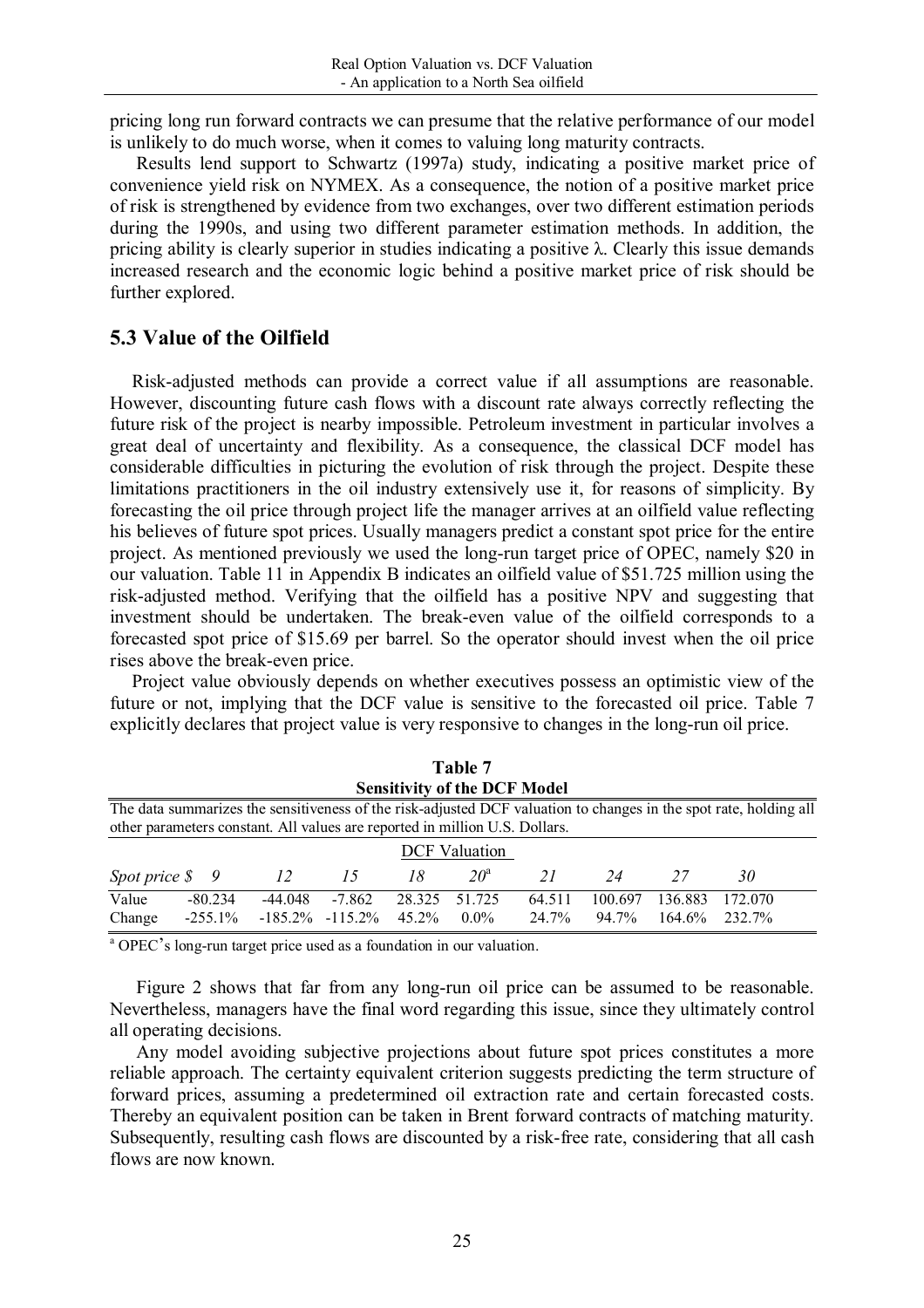The certainty equivalent value implied by Eq. (16) is presented in Fig. 4 for different spot rates and convenience yield levels. We wish to stress that the break-even price of the CEQ valuation is approximately \$19, clearly above the risk-adjusted break-even price. Hence, the decision rule differs for the two methods, which is attributable to the predicted term structure of the Brent price. The term structure is downward sloping for our parameters reported in Table 8, implying that the spot price forecast is more optimistic than the computed term structure. $34$ 

|                                                                                                                                                                                  |         |          |  |                     | Table 8                                |  |                                               |                                     |                  |  |
|----------------------------------------------------------------------------------------------------------------------------------------------------------------------------------|---------|----------|--|---------------------|----------------------------------------|--|-----------------------------------------------|-------------------------------------|------------------|--|
| <b>Review of Parameters Used in the Real Option Valuation</b>                                                                                                                    |         |          |  |                     |                                        |  |                                               |                                     |                  |  |
| This table reports the estimated parameters used in the real option valuation as expressed in Eq. (18). The<br>parameters have previously been reported in Table 2, 3, 4, and 5. |         |          |  |                     |                                        |  |                                               |                                     |                  |  |
|                                                                                                                                                                                  |         |          |  |                     | $S^a$ $\delta^a$ $r^a$ $\alpha$ $\eta$ |  | $\rho_{S,\delta}$ $\lambda$ $\sigma_{\delta}$ |                                     | $\sigma_{\rm S}$ |  |
|                                                                                                                                                                                  | \$24.30 | $5.20\%$ |  | 5.00% 0.1183 5.2988 |                                        |  |                                               | $0.56$ $0.1461$ $67.14\%$ $33.66\%$ |                  |  |

<sup>a</sup> The spot price, convenience yield, and instantaneous risk-free interest rate are all collected on Jan.1, 2001.<br>The current rate of the ten-year government bond approximates the long run risk-free interest rate applied estimation of the term structure.

 Applying the CEQ approach amounts to an oilfield value of \$41.524 million, slightly below the risk-adjusted value. We derive the real option value of delaying investment by solving the P.D.E. satisfying the oilfield value. Considering the level of the state variables on Jan.1, 2001, implies an option value of \$56.720 million. Indicating only a modest premium over the risk-adjusted value.

 Table 9 summarizes the option value for different levels of the spot price and convenience yield. As expected the value of the option to invest increases with the oil price. Furthermore, economic theory proclaims that the value to delay investment should always decrease as the convenience yield increases. Table 9 indicates that increasing the convenience yield for higher Brent prices leads to decreasing oilfield value. However, the value to invest diminishes first at very high levels of the convenience yield, since the impact of lower oil prices is greater than the increased benefit of holding oil.<sup>35</sup>

 Table 9 also displays the option premium, referring to the CEQ valuation, for different values of the state variables. For low spot prices the premium is substantial and often exceeds one hundred percent. Confirming the notion that real option value can be substantial even when the CEO and risk-adjusted value are negative. Increasing Brent prices slowly decrease the premium and it disappears at a spot price of approximately \$27 per barrel, for any convenience yield level. For reasonable ranges of the state variables the premium varies considerably from 20-1000%. Suggesting that overlooking flexibility in petroleum projects can lead to substantial undervaluation of assets and miss-allocation of resources in the economy.

 $34$  In theory a risk-adjusted value and CEQ value should be equal. Provided that the increase in variability of cash flows is precisely captured by the increase in the discount rate. However, this is usually not achievable in reality. <sup>35</sup> Although, there is no economic logic behind high benefits of holding crude oil at low oil prices.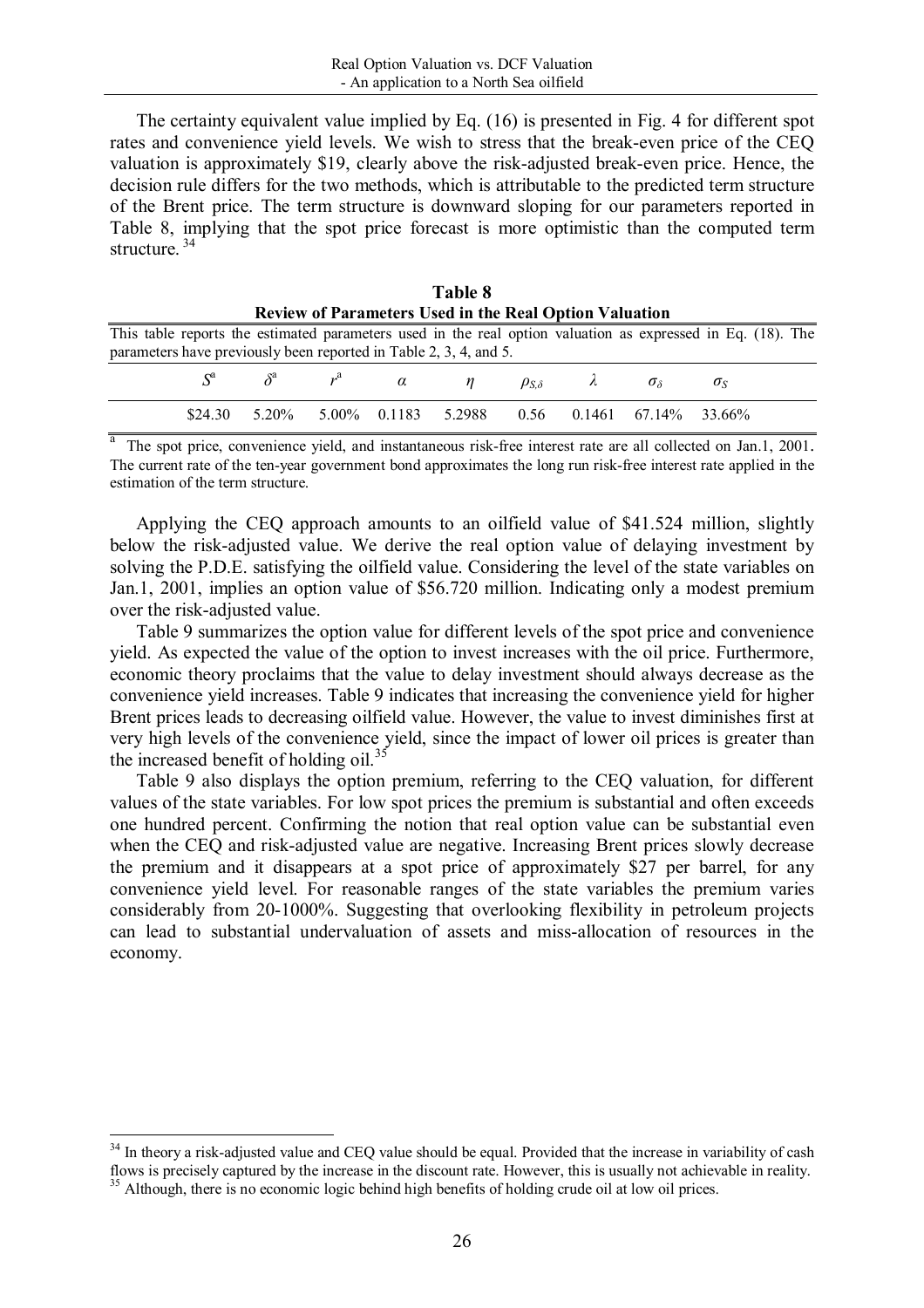**Table 9 The Real Option Value of the Oilfield** 

The table reports oilfield values implied by the real option valuation for different oil price and convenience yield levels. All other parameters are held constant. The option premium is defined as the relative difference between the real option and the certainty equivalent DCF valuation. All values are reported in U.S. Dollars.

| Spot price \$ | $4.00\%$   | 5.20%      | 11.83%                | 15.00%     | 20.00%     | 30.00%     |
|---------------|------------|------------|-----------------------|------------|------------|------------|
| 9             | 15 093 000 | 19 017 000 | 35 945 000            | 41 313 000 | 46 597 000 | 47 762 000 |
| 12            | 26 207 000 | 32 767 000 | 59 016 000            | 65 964 000 | 70 646 000 | 62 782 000 |
| 15            | 32 480 000 | 38 713 000 | 67 627 000            | 75 065 000 | 76 751 000 | 56 836 000 |
| 18            | 31 635 000 | 28 794 000 | 61 465 000            | 63 434 000 | 57 920 000 | 29 791 000 |
| 20            | 31 542 000 | 28 267 000 | 56 296 000            | 55 261 000 | 45 178 000 | 13 607 000 |
| 21            | 36 982 000 | 44 860 000 | 65 994 000            | 64 788 000 | 52 984 000 | 15 990 000 |
| 24            | 47 820 000 | 57 380 000 | 83 359 000            | 82 388 000 | 70 015 000 | 34 430 000 |
| 27            | 68 204 000 | 67 612 000 | 64 368 000            | 62 831 000 | 60 426 000 | 55 684 000 |
| 30            | 97 256 000 | 96 599 000 | 92 994 000            | 91 287 000 | 88 615 000 | 83 345 000 |
| Spot price \$ |            |            | Premium <sup>36</sup> |            |            |            |
| 21            | 266.23%    | 365.45%    | 827.53%               | 994.39%    | 1208.57%   | 4334.52%   |
| 24            | 22.14%     | 48.56%     | 133.22%               | 139.67%    | 117.18%    | 22.87%     |
| 27            | 0%         | 0%         | $0\%$                 | $0\%$      | $0\%$      | $0\%$      |
| 30            | $0\%$      | $0\%$      | $0\%$                 | $0\%$      | $0\%$      | 0%         |

 Figure 4 displays the value created by delaying investment for different convenience yield ranges. Investment is optimal at a Brent price of \$26.72 per barrel for both the actual convenience yield of 0.0520 and the mean convenience yield. Comparing the values for different convenience yields indicates that investment should be undertaken for oil price ranges between 25-27 U.S. Dollars. Strongly contrasting with the decision rule suggested by the CEQ and the risk-adjusted DCF valuation. Indicating that investment should be undertaken when Brent prices are 18-19 U.S. Dollars and 15.69 U.S. Dollars respectively.

 The option curves are not exponentially upward sloping, an explanation for this inconsistency could be that the oilfield generates different quantities of oil each year. Thereby cash flows vary considerably to the extent that a smooth solution to the P.D.E. is not achievable. Previous studies have used yearly fixed annuities to model cash flows, enabling a smooth solution of oilfield value. We are of the opinion that these simplifications unable a realistic description of the inherent flexibility in the petroleum industry, where a vast majority of extractable oil is often developed in the earliest years of the project. Consequently, our option curve, although not smooth, describes the flexibility in a more realistic way.

 We conclude by saying that the premium today over the CEQ estimate is approximately 37%, whereas the premium over the risk-adjusted value is 10%. Still, for lower oil prices absolute premiums will be larger since both cash flow methods then indicate a negative value. Drawing any conclusions for higher oil prices is however difficult, since managers predictions about future Brent prices will be decisive to whether there exists an option premium. The only valid conclusion is that the premium will slowly disappear as the spot price rises. Nonetheless, whether there is a premium or not does not preclude the usage of real option models, since they maximize value by accounting for the strategic aspect of investing.

 Given that the CEQ value can be negative the relative premium becomes misleading, therefore we only present the premium whenever CEQ is positive.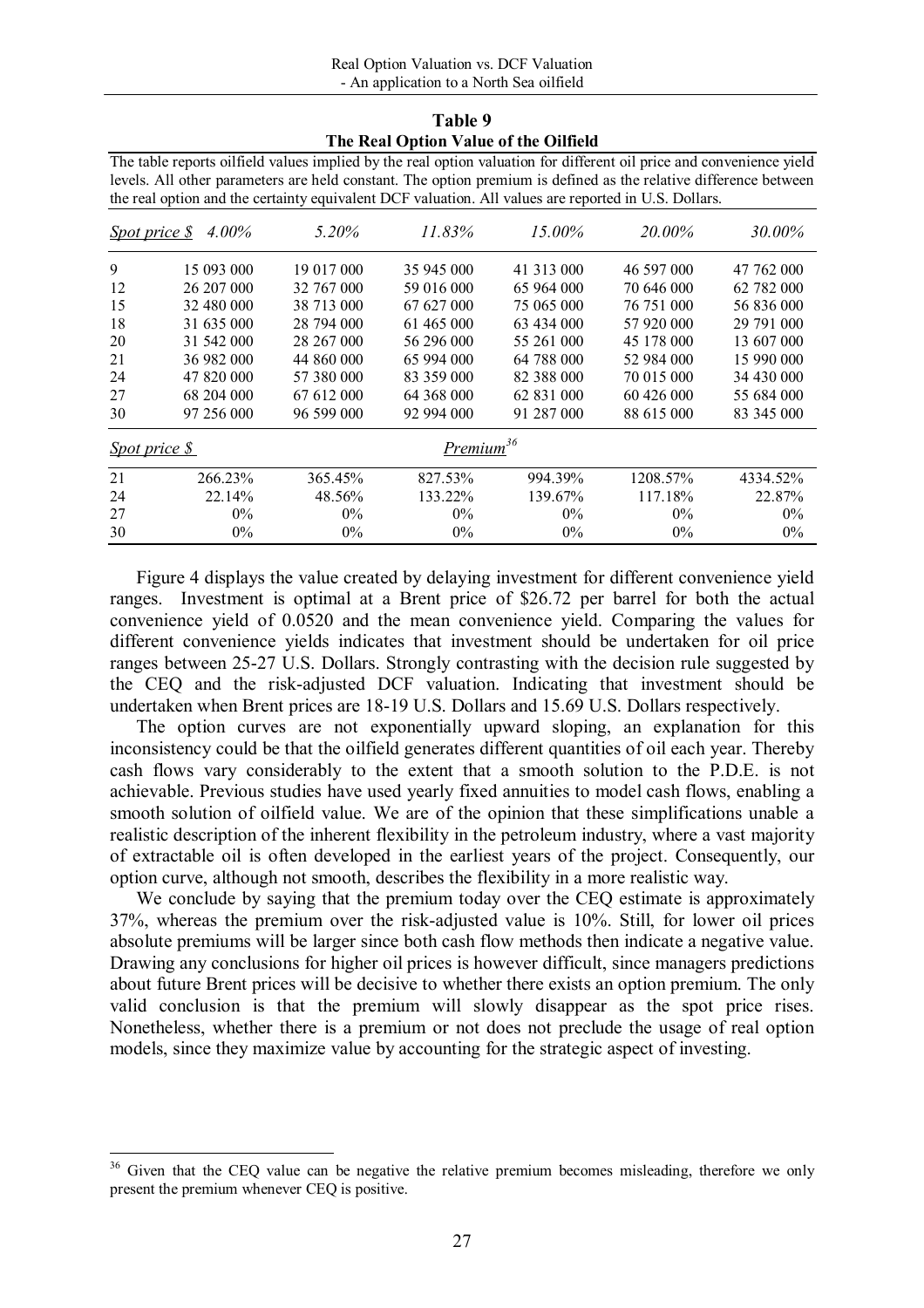#### **Figure 4 Real Option Valuation vs. Certainty Equivalent Value**

These three figures compare the evolution of the real option value and the certainty equivalent value, using different spot prices and a constant convenience yield. Option values are pictured by the dotted line, whereas the unbroken line presents the CEQ value. Any value difference should be interpreted as the option premium in absolute terms. Oilfield values are reported in million U.S. Dollars.



#### *Convenience yield of 0.0520*

#### *Convenience yield of 0.1183*



#### *Convenience yield of 0.2000*

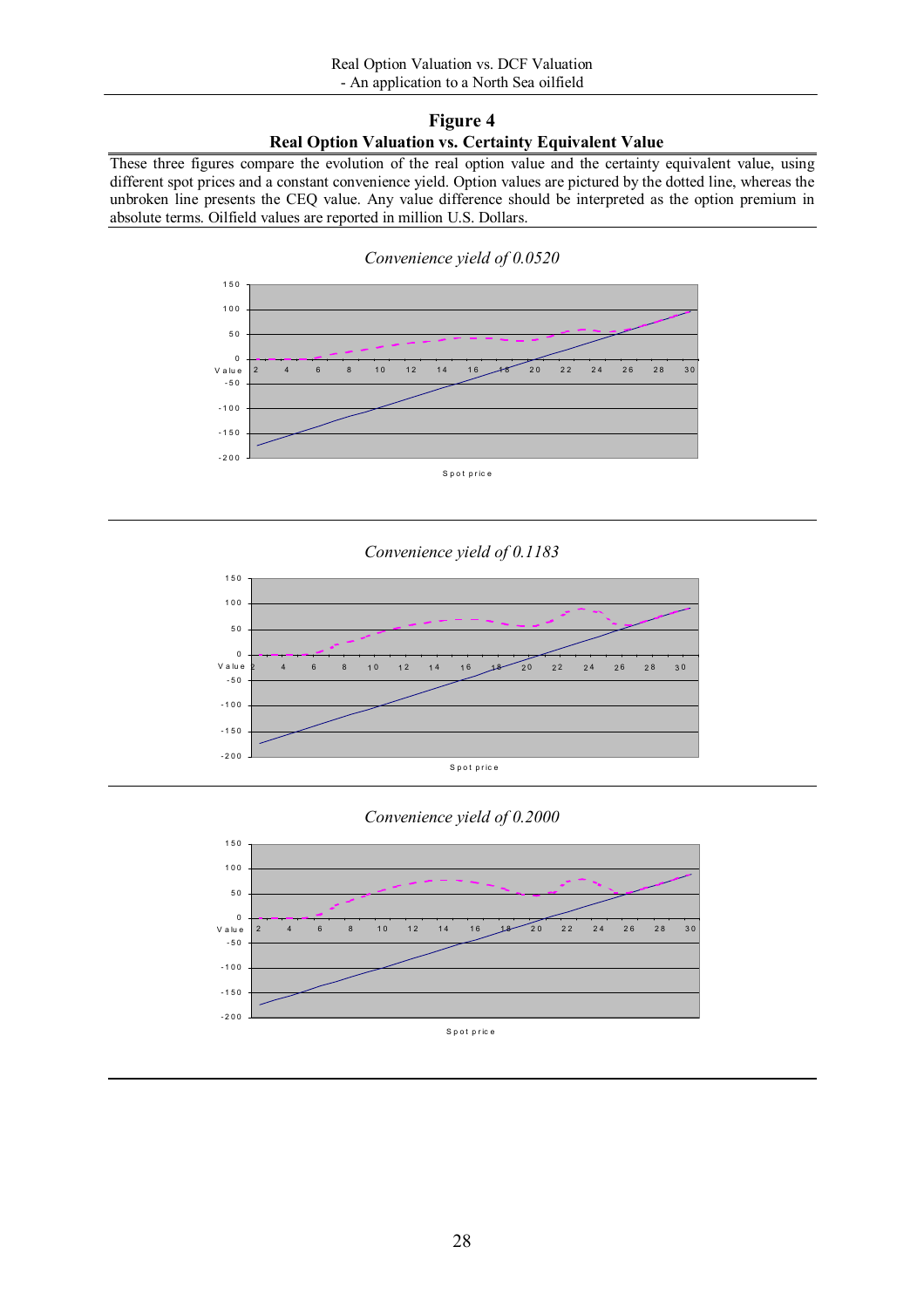# **5.4 Sensitivity Analysis**

To test the applicability of all three models a sensitivity analysis is carried out. Table 10 indicates that the CEQ valuation is more responsive to changes in all parameters accept the volatility of the state variables.

| Table 10<br><b>Sensitivity of the Real Option and DCF Model</b>                                                                                                                                                                        |                                                                                                                 |          |        |           |           |        |                                                                                                                |
|----------------------------------------------------------------------------------------------------------------------------------------------------------------------------------------------------------------------------------------|-----------------------------------------------------------------------------------------------------------------|----------|--------|-----------|-----------|--------|----------------------------------------------------------------------------------------------------------------|
| This table reports the sensitivity of the models to changes in real option (R.O.) parameters. The value on Jan.1,<br>2001 is calculated using the corresponding spot price of \$24.3 and convenience yield of 0.052, holding all other |                                                                                                                 |          |        |           |           |        |                                                                                                                |
|                                                                                                                                                                                                                                        | price of \$20. Thereby it is only responsive to one parameter. All values are reported in million U.S. Dollars. |          |        |           |           |        | parameters constant. The DCF valuation is calculated according to our earlier assumption using a constant spot |
| R.O. Valuation<br><b>CEO</b> Valuation<br><b>DCF</b> Valuation<br>Premium                                                                                                                                                              |                                                                                                                 |          |        |           |           |        |                                                                                                                |
| $\mathbf{r}$                                                                                                                                                                                                                           | Value                                                                                                           | Change   | Value  | Change    |           | Value  | Change                                                                                                         |
| $4.00\%$                                                                                                                                                                                                                               | 61.462                                                                                                          | $8.36\%$ | 37.789 | $-8.99\%$ | $62.65\%$ | 58 474 | 13.05%                                                                                                         |

| R.O. Valuation<br><b>CEO</b> Valuation                                                   | Premium  |        | <b>DCF</b> Valuation |
|------------------------------------------------------------------------------------------|----------|--------|----------------------|
| Value<br>Value<br>Change<br>Change<br>r                                                  |          | Value  | Change               |
| 37.789<br>$-8.99\%$<br>4.00%<br>61.462<br>8.36%                                          | 62.65%   | 58 474 | 13.05%               |
| $5.00\%$ <sup>a</sup><br>56.720<br>$0.00\%$<br>41.524<br>$0.00\%$                        | 36.60%   | 51.725 | $0.00\%$             |
| $6.00\%$<br>44.991<br>55.266<br>$-2.56%$<br>8.35%                                        | 22.84%   | 46 756 | $-9.61%$             |
| $\sigma_{\delta}$                                                                        |          |        |                      |
| 37.14%<br>114.620<br>102.08%<br>38.485<br>$-7.32%$                                       | 197.83%  | 51.725 | $0.00\%$             |
| $67.14\%$ <sup>a</sup><br>56.720<br>$0.00\%$<br>$0.00\%$<br>41.524                       | 36.60%   | 51.725 | $0.00\%$             |
| 97.14%<br>47.842<br>$-15.65%$<br>47.842<br>15.22%                                        | $0.00\%$ | 51.725 | $0.00\%$             |
| $\sigma_S$                                                                               |          |        |                      |
| 20.66%<br>$-10.04%$<br>22.88%<br>51.026<br>51.026                                        | $0.00\%$ | 51.725 | $0.00\%$             |
| 33.66% <sup>a</sup><br>$0.00\%$<br>41.524<br>56.720<br>$0.00\%$                          | 36.60%   | 51.725 | $0.00\%$             |
| 46.66%<br>89.079<br>57.05%<br>32.474<br>$-21,79%$                                        | 174.31%  | 51.725 | $0.00\%$             |
| $\rho_{\delta S}$                                                                        |          |        |                      |
| 21.12%<br>0.36<br>54.473<br>$-3.96%$<br>50.294                                           | 8.31%    | 51.725 | $0.00\%$             |
| $0.56^{\rm a}$<br>$0.00\%$<br>41.524<br>$0.00\%$<br>56.720                               | 36.60%   | 51.725 | $0.00\%$             |
| 0.76<br>22.75%<br>69.623<br>33.140<br>$-20.19%$                                          | 110.09%  | 51.725 | $0.00\%$             |
| $\alpha$                                                                                 |          |        |                      |
| 7.83%<br>86.375<br>52.28%<br>86.375<br>108.01%                                           | $0.00\%$ | 51.725 | $0.00\%$             |
| $11.83\%$ <sup>a</sup><br>56.720<br>$0.00\%$<br>41.524<br>$0.00\%$                       | 36.60%   | 51.725 | $0.00\%$             |
| 15.83%<br>$-24.77%$<br>5.225<br>$-87.42%$<br>42.672                                      | 716.69%  | 51.725 | $0.00\%$             |
| $\eta^{37}$                                                                              |          |        |                      |
| 189.80%<br>163.970<br>294.88%<br>1.2988<br>163.970                                       | $0.00\%$ | 51.725 | $0.00\%$             |
| 5.2988 <sup>a</sup><br>56.720<br>$0.00\%$<br>41.524<br>$0.00\%$                          | 36.60%   | 51.725 | $0.00\%$             |
| 9.2988<br>45.337<br>$-20.07%$<br>37.313<br>$-10.14%$                                     | 21.50%   | 51.725 | $0.00\%$             |
| λ                                                                                        |          |        |                      |
| $-26.61%$<br>$-249.78%$<br>$-1.000$<br>41.624<br>$-62.194$                               |          | 51.725 | $0.00\%$             |
| $-0.500$<br>46.781<br>$-17.52%$<br>$-25.698$<br>$-161.89%$                               |          | 51.725 | $0.00\%$             |
| $0.1461^a$<br>56.720<br>$0.00\%$<br>41.524<br>$0.00\%$                                   | 36.60%   | 51.725 | $0.00\%$             |
| 0.500<br>62.08%<br>92.501<br>92.501<br>122.77%                                           | 0.00%    | 51.725 | $0.00\%$             |
| 1.000<br>190.500<br>235.86%<br>190.500<br>358.77%<br>$a \rightarrow$<br>$\sim$ $\cdot$ 1 | $0.00\%$ | 51.725 | $0.00\%$             |

a Estimated value of the parameter.

 $37$  The reason for presenting such a wide range of the mean reversion factor is the variety of different estimates in former studies.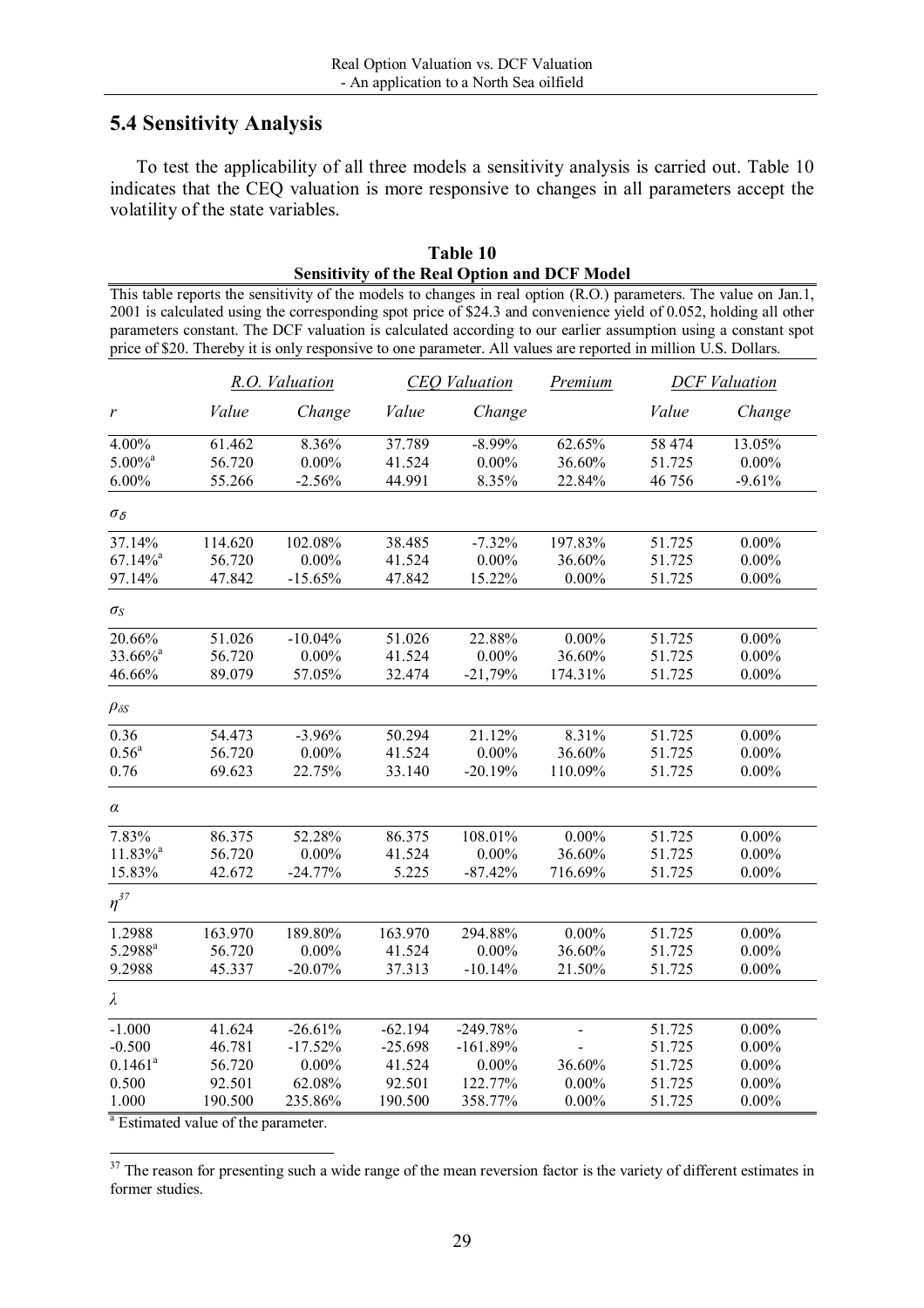Changing the risk-free interest rate has a significant affect on the risk-adjusted value, through the indirect effect on the WACC. The option value however, is less sensitive to changes in the long-run bond yield. Oilfield value decreases modestly with rising interest rates, contradicting the logic of the Black and Scholes formula. As pointed out by Fernandez (2001) a frequently made error in real option valuation is to assume that value increases with interest rates. In this case the cash flow structure of the project is affected more than the riskfree growth rate of the oil price.

 The standard deviation of the convenience yield has a notable affect only when benefits are decreasing. Decreases in variability of the benefits will all else equal, increase the option value of the oilfield. Uncertainty in future spot prices has a contrary effect, increasing the option value and the premium for rising volatility. Table 10 displays that lower spot rate volatility will hardly reduce value at all, although, the premium will diminish. We wish to stress that the positive correlation of the two state variables reduces variability in the oilfield value. Thereby the value becomes less sensitive to increased uncertainty.

 Previous studies assessments of oil price volatility correspond closely to the estimate of this study, in addition volatility shifts for subperiods are small, as shown by Table 3. Consequently, we argue that the often criticized assumption of constant spot rate volatility is in fact one of the most reasonable simplifications in the model.

The mean convenience yield,  $\alpha$ , has a significant effect on value since it has a strong influence on the term structure of futures prices. Accordingly, a decrease in  $\alpha$  implies higher prices of long-term contracts, which increases value. Moreover, lowering the mean reversion factor results in large value appreciation of the oil venture. As a result, the option premium diminishes for lower rates of mean reversion. Variability in the market price of risk,  $\lambda$ , is also crucial for project value. Decreasing the market price of risk from low levels has a modest effect, while drastic increases have a tremendous effect on value.

 Summarizing the applicability of the real option approach indicates that accurate appraisal of mean reversion parameters is crucial to arrive at reliable values.

# **5.5 Reliability and Validity**

The input data of our study are reliable in view of the fact that they are provided by Reuters and IPE. In addition, all illiquid contracts on the IPE have been abolished in our study, suggesting that the historic market prices are trustworthy.

Real option models typically demand estimation of several parameters, some of which are highly volatile. Thereby it becomes necessary to test the model in pricing futures and forward contracts, to enable conclusions concerning the reliability of the results. Tests of the pricing accuracy are satisfying and lead us to conclude that the estimation procedure has been performed properly. Nonetheless, the strength of the results in valuing long-term contingent claims rests on the assumption that parameter values of short-term futures and long-term forwards are similar. Clearly a questionable assumption, emphasizing the need to further explore implications of estimating parameters from contracts with shorter length than the project. Furthermore, the real option procedure implies making assumptions that sometimes contradict reality. In particular, parameters are estimated from historical data not necessarily describing the future. Also, some of the parameters are assumed constant over the life of the project. Namely the risk-free interest rate, the volatility of the state variables, correlation, and the market price of risk. The latter assumption is clearly arguable. As a final point security trading is assumed to be continuous and involve no transaction costs.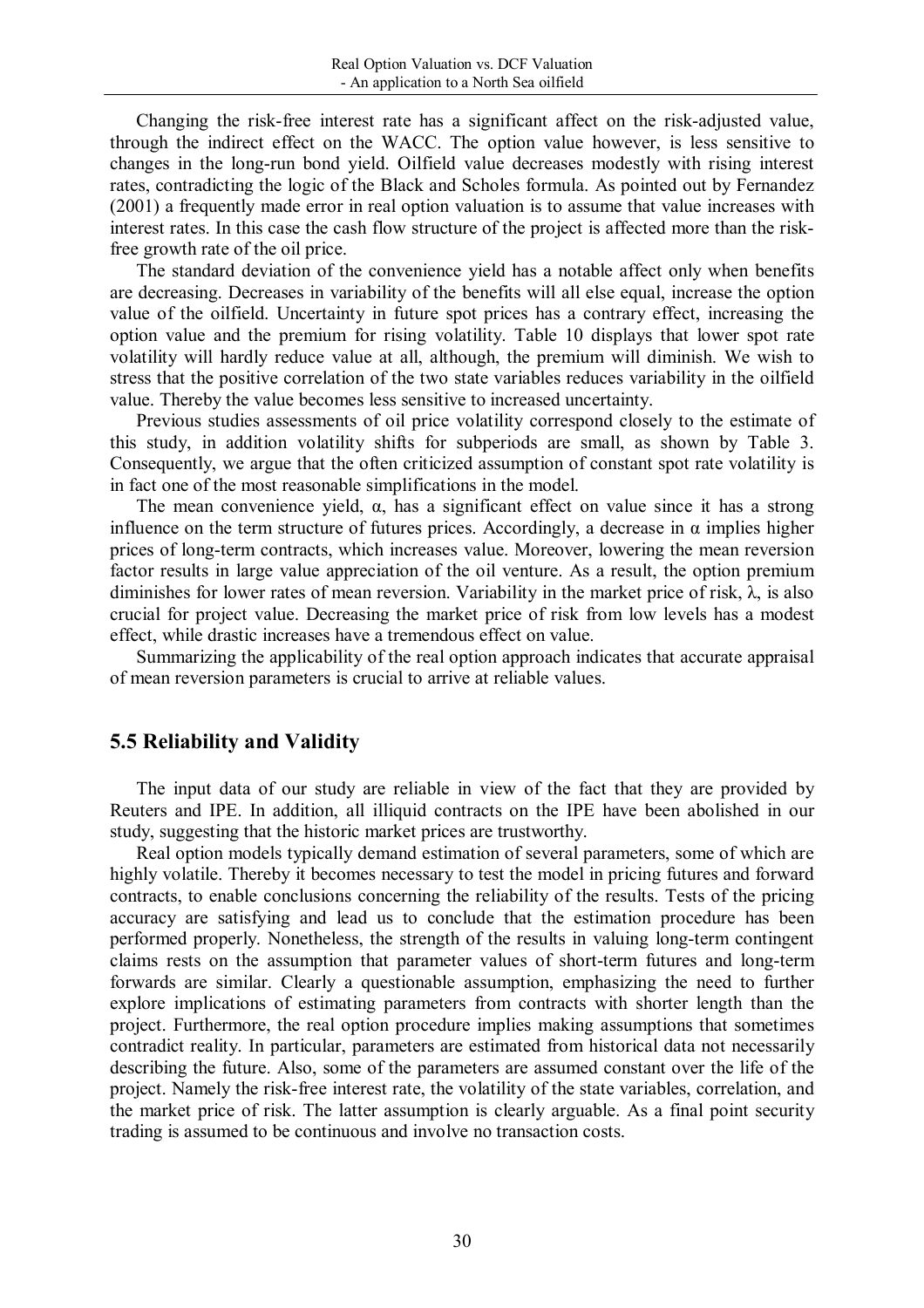# **6. SUMMARY AND CONCLUSIONS**

We examine whether the value of a North Sea oilfield differs depending on if real option valuation or DCF valuation is used. More specifically, we account for the option to delay investment, assuming that model uncertainty is inherent from the spot price of Brent and the convenience yield. Findings indicate an option value of \$56.720 million, implying a premium over the certainty equivalent value of approximately 37%. Although performing an additional risk-adjusted valuation indicates a more modest premium of 10%. Emphasizing the need to complement the real option method with a DCF valuation expressing the managers believes of future oil prices.

In general the real option premium varies considerably and ranges from 20-1000%, for reasonable values of the spot price and the convenience yield. However, it is impossible to draw any general conclusions about the premium over a risk-adjusted method, since this method is entirely dependent on the manager's outlook for future spot prices. Nevertheless, a substantial premium definitely exists for pessimistic price predictions, implying that information costs incurred applying option methods are negligible in relation to the discovered hidden values.

Acknowledging that the DCF method presents similar values to the option approach for high spot prices does not mean that the option criterion can be neglected. Bearing in mind that it also has implications for the strategic decision of when to optimally invest. The riskadjusted approach suggests that investment is optimal whenever oil prices surpass \$15.69 whereas the real option analysis suggests production at prices above \$26.72 per barrel. Reasonable values of the spot rate and the convenience yield imply an optimal investment price range of 25-27 Dollars per barrel. Accounting for the option to delay has considerable implications for both valuation and strategy. The two cash flow methods suggest that investment should be undertaken on Jan.1, 2001 while the real option approach indicates that development should be delayed further.

The main reason for not using the real option method is the complexity and the trouble of describing results to clients. Limitations of the real option framework are also inherent in the parameter estimation and the simplified view of reality. For example, petroleum properties are generally leased by several operators who have to agree on various decisions. In addition, the decision to invest can be influenced by the state of the firms other assets, in case the company is experiencing a shortage of funds. Moreover, geological conditions can also play an important part in investment decisions.

We also find evidence of a positive market price of convenience yield risk on the IPE, strongly disagreeing with economic theory. Findings thereby lend support to Schwartz (1997a) study, indicating a positive market price of convenience yield risk on NYMEX. As a consequence, the notion of a positive market price of risk is strengthened by evidence from two exchanges, using two different parameter appraisal methods over two different estimation periods, during the 1990s.

Since we did not consider all options available to an oilfield leaseholder an interesting extension to this study would be to include the abandonment option to further analyze the option premium. Another important area of research is the implications for valuation and hedging by modeling oil price changes as a mean reverting jump process. Furthermore, the consequence of using short-term contracts in the valuation of long-term assets needs more attention. Finally, we believe that more research is required focusing on whether the market capitalization of petroleum companies can be explained by standard DCF methods.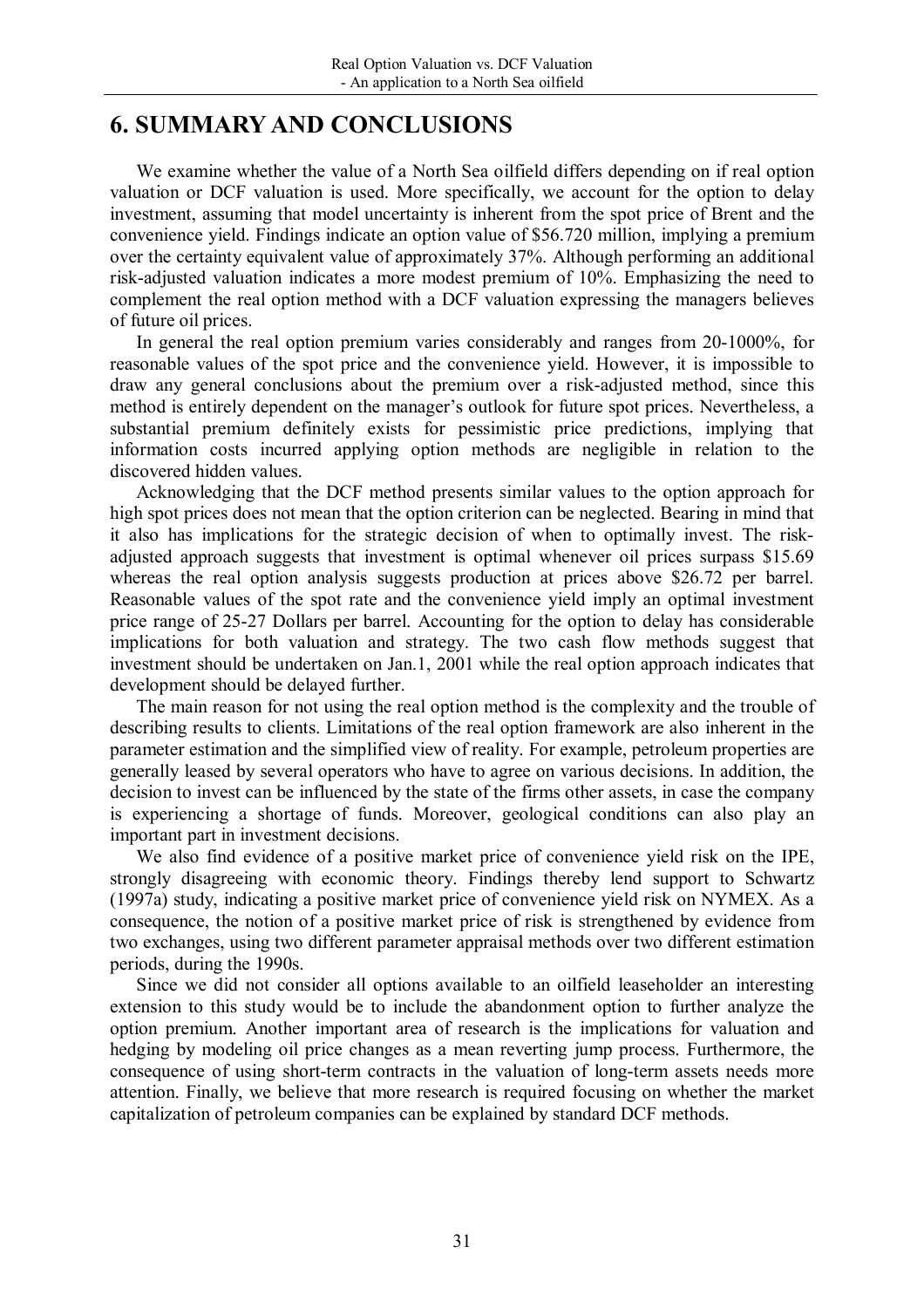# **Appendix A**

Generalized Ito's Lemma: 
$$
df = \left(\sum_{i} \frac{\partial f}{\partial x_i} a_i - \frac{\partial f}{\partial \tau} + \frac{1}{2} \sum_{i} \sum_{j} \frac{\partial^2 f}{\partial x_i \partial x_j} b_i b_j \rho_{ij}\right) dt + \sum_{i} \frac{\partial f}{\partial x_i} b_i dz_i
$$

where,

 $f =$  function depending on variables  $x_1, x_2, \ldots, x_n$  and time t.  $x_i$  = state variable following an Ito process with drift  $a_i$  and standard deviation  $b_i$ 

$$
dS = (\mu - \delta)Sdt + \sigma_1 Sdz_1
$$
  
\n
$$
d\delta = [\eta(\alpha - \delta)]dt + \sigma_{\delta} dz_{\delta}
$$
\n(1)

Define *f* as any financial security dependent on the spot price *S* and convenience yield  $\delta$ , the change in the security is then described by applying Ito's Lemma

$$
df = \left[ \frac{\partial f}{\partial S} (\mu - \delta) S + \frac{\partial f}{\partial \delta} (\eta (\alpha - \delta)) - \frac{\partial f}{\partial \tau} + \frac{1}{2} \left( \frac{\partial^2 f}{\partial S^2} \sigma_S^2 S^2 + \frac{\partial^2 f}{\partial \delta^2} \sigma_S^2 + 2 \frac{\partial^2 f}{\partial S \partial \delta} \sigma_S \sigma_S \rho S \right) \right] dt +
$$
  
+ 
$$
\frac{\partial f}{\partial S} \sigma_S S dz_S + \frac{\partial f}{\partial \delta} \sigma_S dz_\delta
$$
 (3)

Subsequently we express the relative change by dividing both sides by *f* 

$$
\frac{df}{f} = \left[ \left( \frac{\partial f}{\partial S} (\mu - \delta) S + \frac{\partial f}{\partial \delta} (\eta (\alpha - \delta)) - \frac{\partial f}{\partial \tau} + \frac{1}{2} \left( \frac{\partial^2 f}{\partial S^2} \sigma_S^2 S^2 + \frac{\partial^2 f}{\partial \delta^2} \sigma_S^2 + 2 \frac{\partial^2 f}{\partial S \partial \delta} \sigma_S \sigma_S \rho S \right) \right) / f \right] dt +
$$
  
+ 
$$
\left( \frac{\partial f}{\partial S} \sigma_S S / f \right) dz_S + \left( \frac{\partial f}{\partial \delta} \sigma_S / f \right) dz_S
$$
(4)

For simplicity define

$$
\kappa = \left(\frac{\partial f}{\partial S}(\mu - \delta)S + \frac{\partial f}{\partial \delta}(\eta(\alpha - \delta)) - \frac{\partial f}{\partial \tau} + \frac{1}{2}\left(\frac{\partial^2 f}{\partial S^2}\sigma_S^2 S^2 + \frac{\partial^2 f}{\partial \delta^2}\sigma_S^2 + 2\frac{\partial^2 f}{\partial S \partial \delta}\sigma_S \sigma_S \rho S\right)\right)/f
$$
\n(5)

$$
W_1 = \frac{\partial f}{\partial S} \sigma_S S / f \tag{6}
$$

$$
W_2 = \frac{\partial f}{\partial \delta} \sigma_{\delta} / f \tag{7}
$$

Brennan and Schwartz (1979) propose forming a portfolio *P* by investing amounts of *x1*,  $x_2$ , and  $x_3$  in three bonds of maturity  $\tau_1$ ,  $\tau_2$ , and  $\tau_3$ . The rate of return on this portfolio is

$$
\frac{df}{f} = [x_1\kappa + x_2\kappa + x_3\kappa]dt + [x_1W_1 + x_2W_1 + x_3W_1]dz_1 + [x_1W_2 + x_2W_2 + x_3W_2]dz_2
$$
\n(8)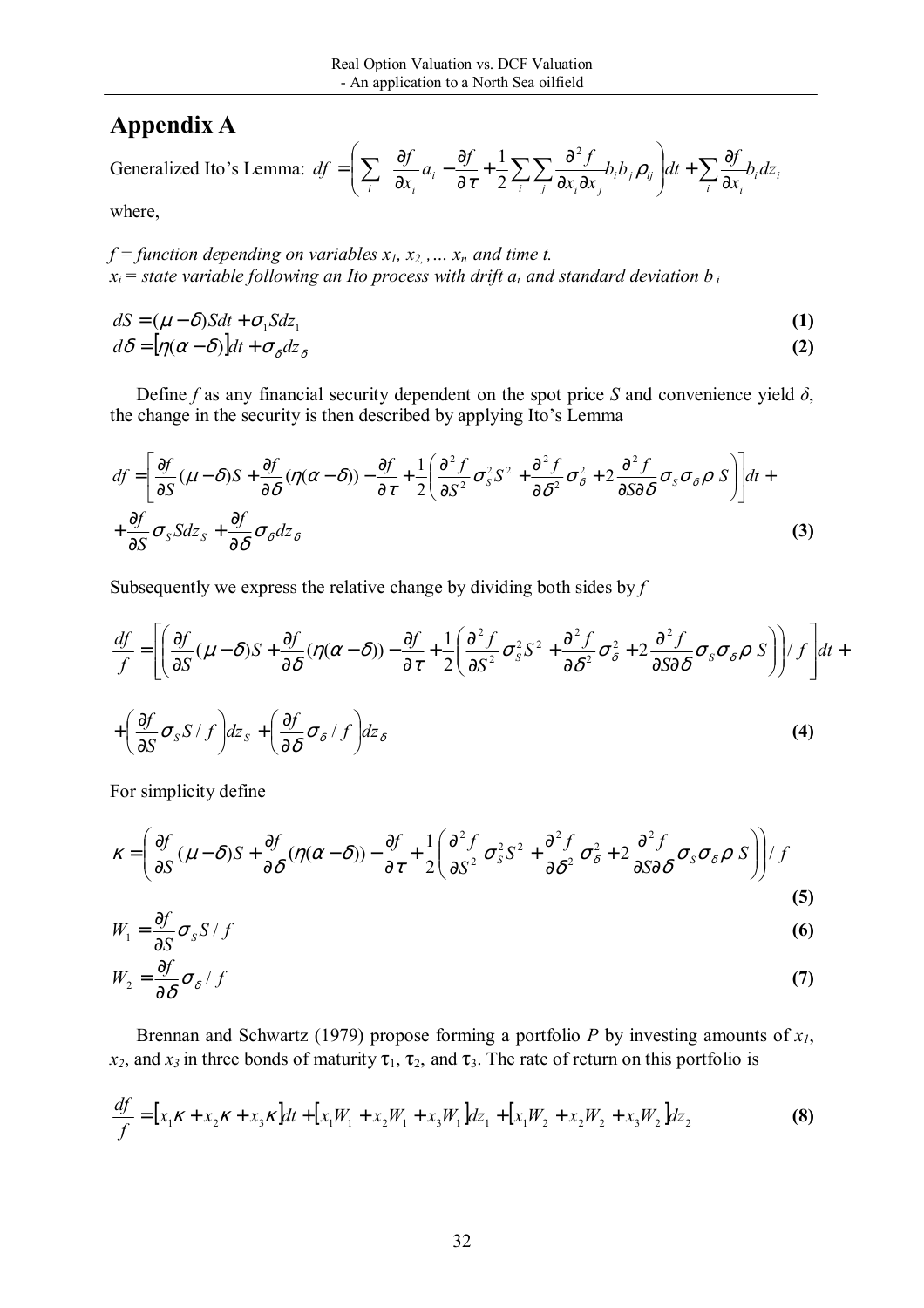To achieve a non-stochastic rate of portfolio return we need to adjust portfolio proportions so that the coefficients of  $dz_1$  and  $dz_2$  in Eq. (8) are zero

$$
x_1 W_1 + x_2 W_1 + x_3 W_1 = 0
$$
\n(9)

$$
x_1 W_2 + x_2 W_2 + x_3 W_2 = 0 \tag{10}
$$

To prevent arbitrage the return on this portfolio must be risk-less over short time intervals, that is the return is equal to *r*, the instantaneous risk-free interest rate. As a consequence, the portfolio risk premium is zero

$$
x_1(k(\tau_1) - r) + x_2(k(\tau_2) - r) + x_3(k(\tau_3) - r) = 0
$$
\n(11)

The no arbitrage condition Eq. (11) and the two zero risk conditions Eq. (9) and (10) will have a solution only if

$$
\kappa - r = \lambda_s W_1 + \lambda W_2 \tag{12}
$$

#### *λ = market price of convenience yield risk*

Subsequently, Eq. (5), (6), and (7) are substituted into Eq. (12) resulting in

$$
\left[ \left( \frac{\partial f}{\partial S} (\mu - \delta) S + \frac{\partial f}{\partial \delta} (\eta (\alpha - \delta)) - \frac{\partial f}{\partial \tau} + \frac{1}{2} \left( \frac{\partial^2 f}{\partial S^2} \sigma_S^2 S^2 + \frac{\partial^2 f}{\partial \delta^2} \sigma_S^2 + 2 \frac{\partial^2 f}{\partial S \partial \delta} \sigma_S \sigma_S \rho S \right) \right) / f \right] - r =
$$
  
=  $\lambda_S \frac{\partial f}{\partial S} \sigma_S S / f + \lambda \frac{\partial f}{\partial \delta} \sigma_S / f$  (13)

Simplifying and moving all terms to the left hand side

$$
\frac{\partial f}{\partial S} S((\mu - \delta) - \lambda_s \sigma_s) + \frac{\partial f}{\partial \delta} (\eta (\alpha - \delta) - \lambda \sigma_s) + \frac{1}{2} \frac{\partial^2 f}{\partial S^2} \sigma_s^2 S^2 + \frac{1}{2} \frac{\partial^2 f}{\partial \delta^2} \sigma_s^2 + \frac{\partial^2 f}{\partial S \partial \delta} \sigma_s \sigma_s \rho S - \frac{\partial f}{\partial \tau} - rf = 0
$$
\n(14)

Keeping in mind that

$$
\mu - \delta - \lambda_{\rm s} \sigma_{\rm s} = r - \delta \tag{15}
$$

Consequently, Eq. (14) thereby results in the below P.D.E. satisfying any derivative dependent on the evolution of the Brent spot rate and the convenience yield

$$
\frac{\partial f}{\partial S}S(r-\delta) + \frac{\partial f}{\partial \delta}(\eta(\alpha-\delta) - \lambda \sigma_{\delta}) + \frac{1}{2}\frac{\partial^2 f}{\partial S^2}\sigma_S^2S^2 + \frac{1}{2}\frac{\partial^2 f}{\partial \delta^2}\sigma_{\delta}^2 + \frac{\partial^2 f}{\partial S\partial \delta}S\sigma_S\sigma_{\delta}\rho - \frac{\partial f}{\partial \tau} - rf = 0
$$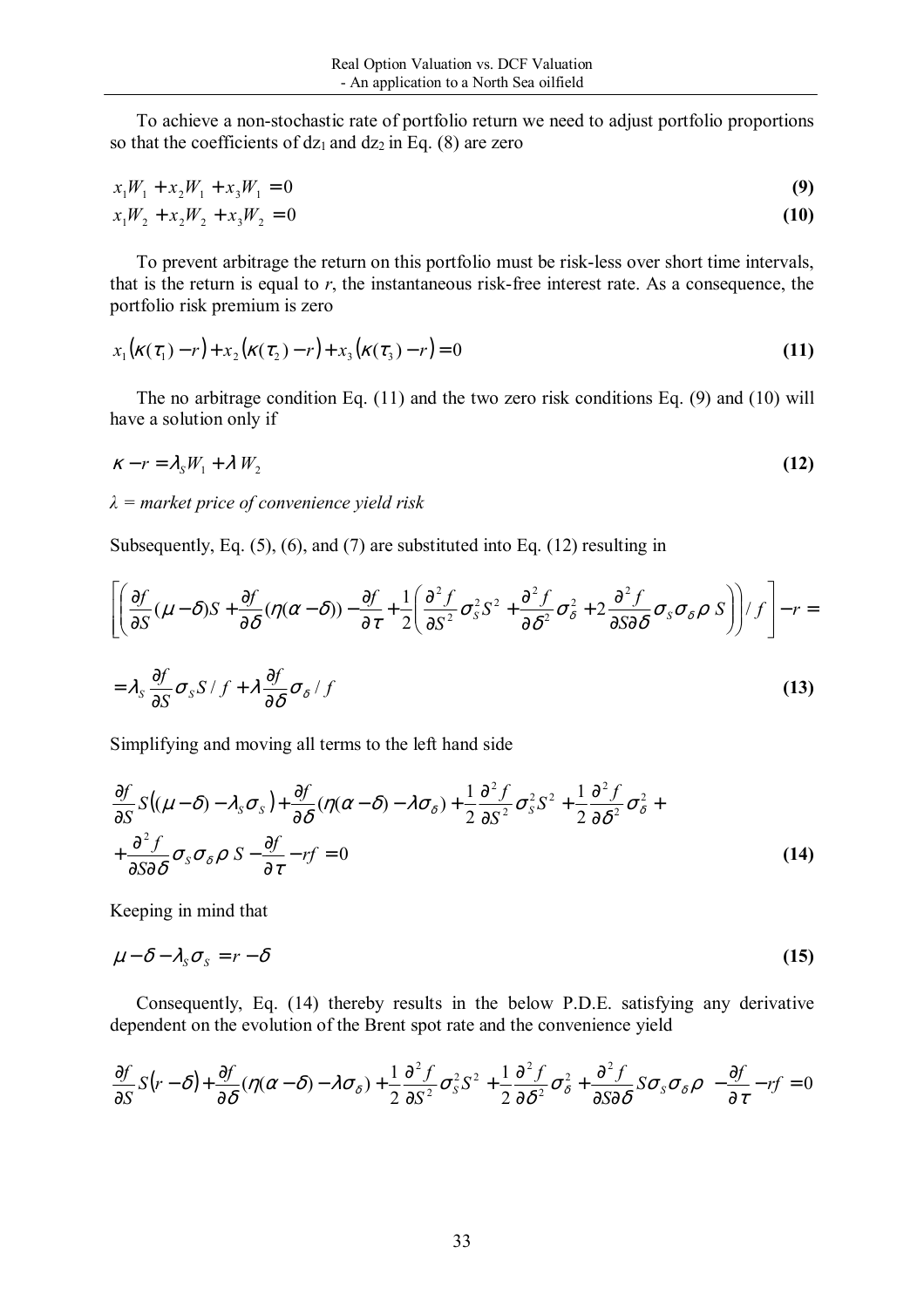# **Appendix B**

|      | TAUR TI                                       |       |        |                     |                                                                           |             |                                                                                                                    |  |
|------|-----------------------------------------------|-------|--------|---------------------|---------------------------------------------------------------------------|-------------|--------------------------------------------------------------------------------------------------------------------|--|
|      | Discounted Cash Flow Valuation 2001-2013 (\$) |       |        |                     |                                                                           |             |                                                                                                                    |  |
|      |                                               |       |        |                     |                                                                           |             | The table reports the estimated future cash flows using a constant oil price of \$20 and a exchange rate estimated |  |
|      |                                               |       |        |                     |                                                                           |             | through interest rate parity, meaning that forward exchange rates depend on the interest rate difference between   |  |
|      |                                               |       |        |                     | the countries. All cash flows are received in the beginning of each year. |             |                                                                                                                    |  |
| Year | <i>Barrels</i>                                | Oil   | Forw.  | Operating           | <i>FCF</i>                                                                | Tax         | After Tax                                                                                                          |  |
|      | per Year                                      | Price | Rate   | $exp.$ <sup>c</sup> |                                                                           |             | <i>DCF</i>                                                                                                         |  |
|      |                                               |       | (\$/£) | (\$)                |                                                                           |             | $(\$\)$                                                                                                            |  |
| 2001 |                                               |       |        | $-132662000^a$      | $-132662000$                                                              |             | $-132662000$                                                                                                       |  |
| 2002 |                                               |       |        |                     |                                                                           |             |                                                                                                                    |  |
| 2003 |                                               |       |        |                     |                                                                           |             |                                                                                                                    |  |
| 2004 | 7 793 487                                     | 20    | 1.483  | $-25,542,000$       | 130 328 000                                                               | $-19550000$ | 91 155 000                                                                                                         |  |
| 2005 | 3 3 1 2 9 8 4                                 | 20    | 1.480  | $-12834000$         | 53 426 000                                                                | $-8010000$  | 35 016 000                                                                                                         |  |
| 2006 | 1988994                                       | 20    | 1.477  | $-9129000$          | 30 650 000                                                                | $-4600000$  | 18 825 000                                                                                                         |  |
| 2007 | 1 489 489                                     | 20    | 1.473  | $-7761000$          | 22 029 000                                                                | $-3300000$  | 12 678 000                                                                                                         |  |
| 2008 | 1 191 591                                     | 20    | 1.470  | $-6992000$          | 16 839 000                                                                | $-2530000$  | 9 082 000                                                                                                          |  |
| 2009 | 1 074 237                                     | 20    | 1.467  | $-6723000$          | 14 762 000                                                                | $-2210000$  | 7 460 000                                                                                                          |  |
| 2010 | 965 911                                       | 20    | 1.463  | $-6491000$          | 12 827 000                                                                | $-1920000$  | 6 0 75 0 00                                                                                                        |  |
| 2011 | 869 621                                       | 20    | 1.460  | $-6308000$          | 11 084 000                                                                | $-1660000$  | 4 9 1 9 0 0 0                                                                                                      |  |
| 2012 | 625 886                                       | 20    | 1.457  | $-6$ 138 000        |                                                                           | $-96000$    | 2 653 000                                                                                                          |  |
| 2013 | 156 472                                       | 20    | 1.454  | $-9133000^b$        | $-6003000$                                                                | $\theta$    | $-2752000$                                                                                                         |  |
|      | Net Present Value                             |       |        |                     |                                                                           |             | \$51725000                                                                                                         |  |

# **Table 11**

 $a<sup>a</sup>$  Capital expenditure in Dollars made at the beginning of year 2001.

**b** Abandonment cost year 2013.

c Operating expenses in Dollars were computed using the above forward rates.

#### **Table 12 The Beta Estimation<sup>a</sup>**

| This table reports the Betas collected from Bloomberg and Yahoo finance. The Beta used in the DCF |  |  |  |
|---------------------------------------------------------------------------------------------------|--|--|--|
| valuation is an arithmetic mean of the collected Betas.                                           |  |  |  |

| Company               | Bloomberg | Yahoo |  |
|-----------------------|-----------|-------|--|
| Anglo Siberian        | 0.50      | 0.48  |  |
| <b>BG</b> Group Plc   | 0.53      | 0.36  |  |
| BP Amoco              | 0.83      | 0.97  |  |
| Cairn Energy          | 0.57      | 0.40  |  |
| Edinburgh Oil and Gas | 0.58      | 0.95  |  |
| Enterprise Oil        | 0.68      | 0.46  |  |
| JKX Oil and Gas       | 0.45      | 0.62  |  |
| Northern Petroleum    | 0.90      | 1.19  |  |
| Premier Oil Plc       | 0.62      | 0.60  |  |
| Shell                 | 0.93      | 1.28  |  |
| Soco Intl.            | 0.56      | 0.53  |  |
| Mean beta             |           | 0.70  |  |

<sup>a</sup> Betas were collected on Mar.10, 2002.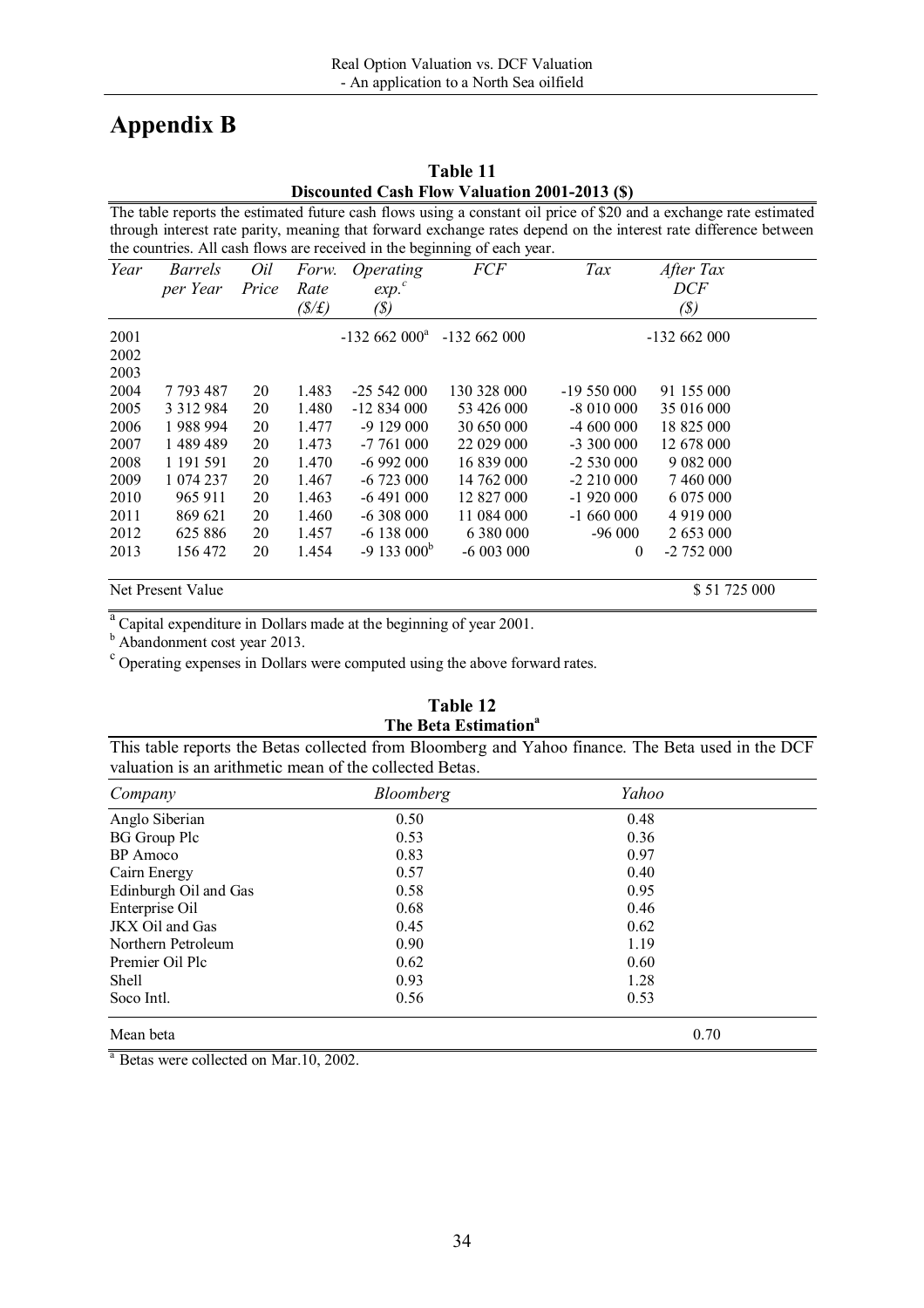# **Appendix C**

The syntax in Matlab has been separated into nine parts to create a simple overview. **Main:** Uses the previously defined partial derivatives and performs the numerical solution. **Rhside:** Summarizes the boundary conditions and defines the size of the steps.

CEQ\_Funn...-
$$
k + \sum_{n}^{N} e^{-rt}[(Q_{i}F(S, \delta, T) - C_{i}X_{i})(1-h_{i}) + h_{i}D_{i}]
$$
  
\nV\_d\_Fun...  $\frac{\partial V}{\partial \delta}(\eta(\alpha - \delta) - \lambda \sigma_{\delta})$   
\nV\_d\_H\_Fun...  $\frac{\partial V}{\partial \delta}(\alpha - \delta) - \lambda \sigma_{\delta}$   
\nV\_S\_Fun...  $\frac{\partial V}{\partial S}(\alpha - \delta)S$   
\nV\_S\_i-S\_Fun...  $\frac{\partial V}{\partial S}(\alpha - \delta)S$   
\nV\_S\_i-S\_Fun...  $\frac{\partial V}{\partial S}(\alpha - \delta)S$   
\nV\_S\_i-S\_Fun...  $\frac{\partial V}{\partial S}(\alpha - \delta)S$   
\nV\_Fun...  $rV$   
\nMain:  
\nE=[];  
\nparameters  
\n[0  
\n0.05  
\n0.1183  
\n0.2988  
\n0.41 : D\_t  
\n0.160  
\n0.1461  
\n0.6714  
\n0.6714  
\n0.6714  
\n0.6714  
\n0.6714  
\n0.6714  
\n0.6714  
\n0.6714  
\n0.6714  
\n0.6714  
\n0.6714  
\n0.6714  
\n0.6714  
\n0.6714  
\n0.6714  
\n0.6714  
\n0.6714  
\n0.6714  
\n0.6714  
\n0.6714  
\n0.6714  
\n0.6714  
\n0.6714  
\n0.6714  
\n0.6714  
\n0.6714  
\n0.6714  
\n0.6714  
\n0.6714  
\n0.6714  
\n0.6714  
\n0.6714  
\n0.6714  
\n0.6714  
\n0.6714  
\n0.6714  
\n0.6714  
\n0.6714  
\n0.6714  
\n0.6714  
\n0.6714  
\n0.6714  
\n0.6714  
\n0.6714  
\n0.6714  
\n0.6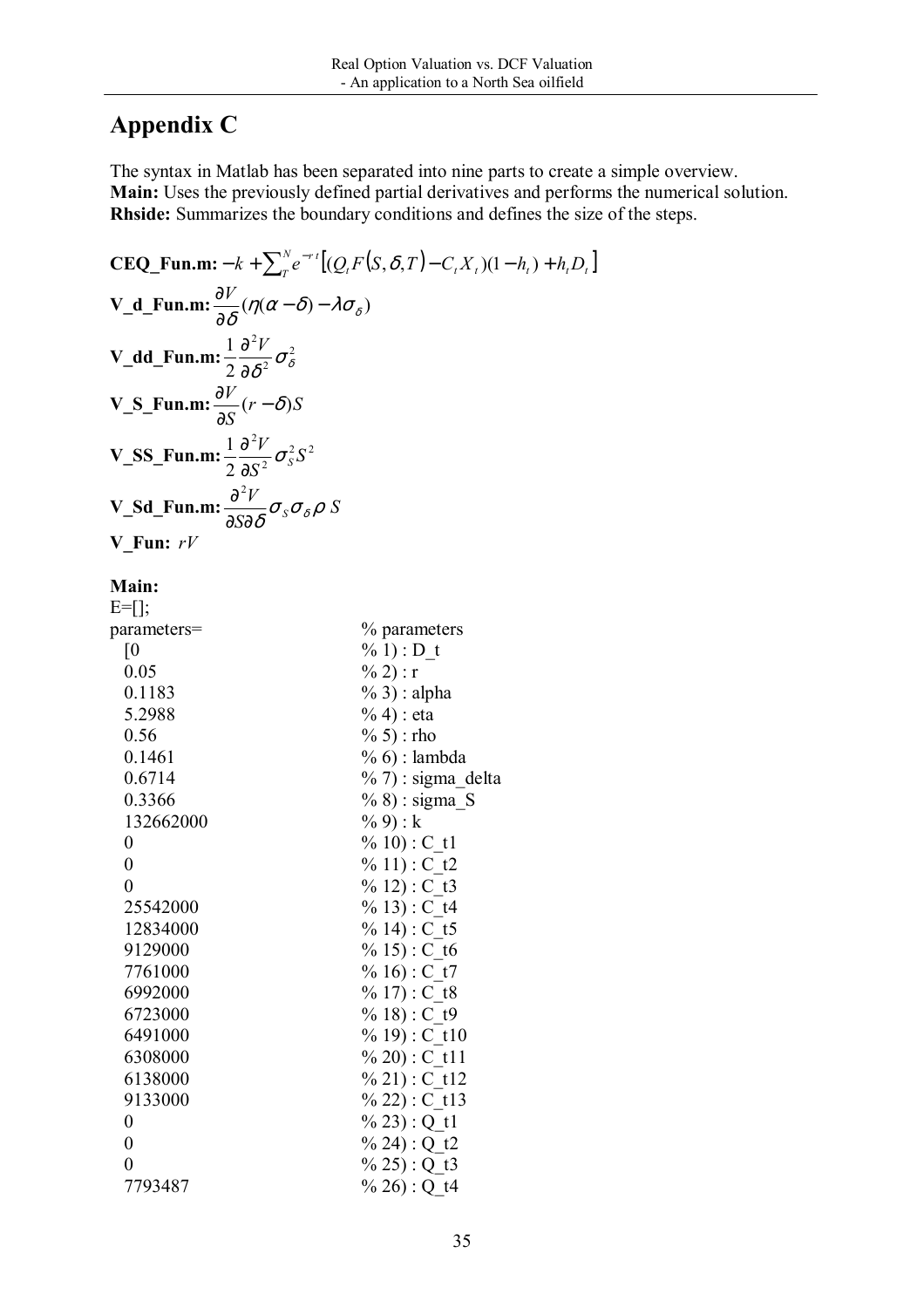| 3312984                                                     | $\%$ 27): Q t5                                                                     |
|-------------------------------------------------------------|------------------------------------------------------------------------------------|
| 1988994                                                     | $\%$ 28): Q t6                                                                     |
| 1489489                                                     | $\%$ 29): Q t7                                                                     |
| 1191591                                                     | $\% 30$ : Q t8                                                                     |
| 1074237                                                     | $\% 31$ : Q t9                                                                     |
| 965911                                                      | $\%$ 32): Q t10                                                                    |
| 869621                                                      | $\%$ 33): Q t11                                                                    |
| 625886                                                      | % 34) : Q t12                                                                      |
| 156472                                                      | $\% 35$ : Q t13                                                                    |
| 0.15                                                        | $\% 36$ : h t                                                                      |
| 12                                                          | $\% 37$ : N                                                                        |
| $1$ ;                                                       | % 38): $X$ t                                                                       |
| for refin= $5$                                              |                                                                                    |
| for refint=1                                                |                                                                                    |
| $%$ grid;                                                   |                                                                                    |
| delta $min=0$ ;                                             |                                                                                    |
| delta $max=1$ ;                                             |                                                                                    |
| S max=45;                                                   |                                                                                    |
| S min=0;                                                    |                                                                                    |
| N delta= $2^{\wedge}$ refin+1;                              |                                                                                    |
| N $S=2^{\prime}refin+1$ ;                                   |                                                                                    |
| hdelta=(delta max-delta min)/(N delta-1);                   |                                                                                    |
|                                                             |                                                                                    |
| $hS = (S$ max-S min)/(N S-1);                               |                                                                                    |
| dtau=0.001/refint;                                          |                                                                                    |
|                                                             | [delta,S]=meshgrid(delta min+hdelta:hdelta:delta max-hdelta,S min+hS:hS:S max-hS); |
| delta $(N S-1)/4$ , $(N$ delta-1 $)/4$ );                   |                                                                                    |
| $f = zeros(size(S));$                                       |                                                                                    |
| $tau=0$ ;                                                   |                                                                                    |
| CEQ=CEQ Fun(delta, S, parameters);                          |                                                                                    |
| $CEQ=CEQ.*(CEQ>0);$                                         |                                                                                    |
| for tau=0:dtau:11000*dtau/refint-dtau                       |                                                                                    |
| s1=dtau*feval('rhside',f,tau,hdelta,hS,delta,S,parameters); |                                                                                    |
|                                                             | s2=dtau*feval('rhside',f+s1/2,tau+dtau/2,hdelta,hS,delta,S,parameters);            |
|                                                             | s3=dtau*feval('rhside',f+s2/2,tau+dtau/2,hdelta,hS,delta,S,parameters);            |
|                                                             | s4=dtau*feval('rhside',f+s3,tau+dtau,hdelta,hS,delta,S,parameters);                |
| $f=f+(s1+2*s2+2*s3+ s4)/6;$                                 |                                                                                    |
| $f=f.*(f>0);$                                               |                                                                                    |
| f=f.*(CEQ <f)+ceq.*(ceq>f);</f)+ceq.*(ceq>                  |                                                                                    |
| subplot(1,2,1)                                              |                                                                                    |
| surf(delta, S, f);                                          |                                                                                    |
| title(tau+dtau)                                             |                                                                                    |
| drawnow                                                     |                                                                                    |
| subplot(1,2,2)                                              |                                                                                    |
| surf(delta, S, CEQ Fun(delta, S, parameters));              |                                                                                    |
| title(tau+dtau)                                             |                                                                                    |
| drawnow                                                     |                                                                                    |
| end                                                         |                                                                                    |
| end                                                         |                                                                                    |
| end                                                         |                                                                                    |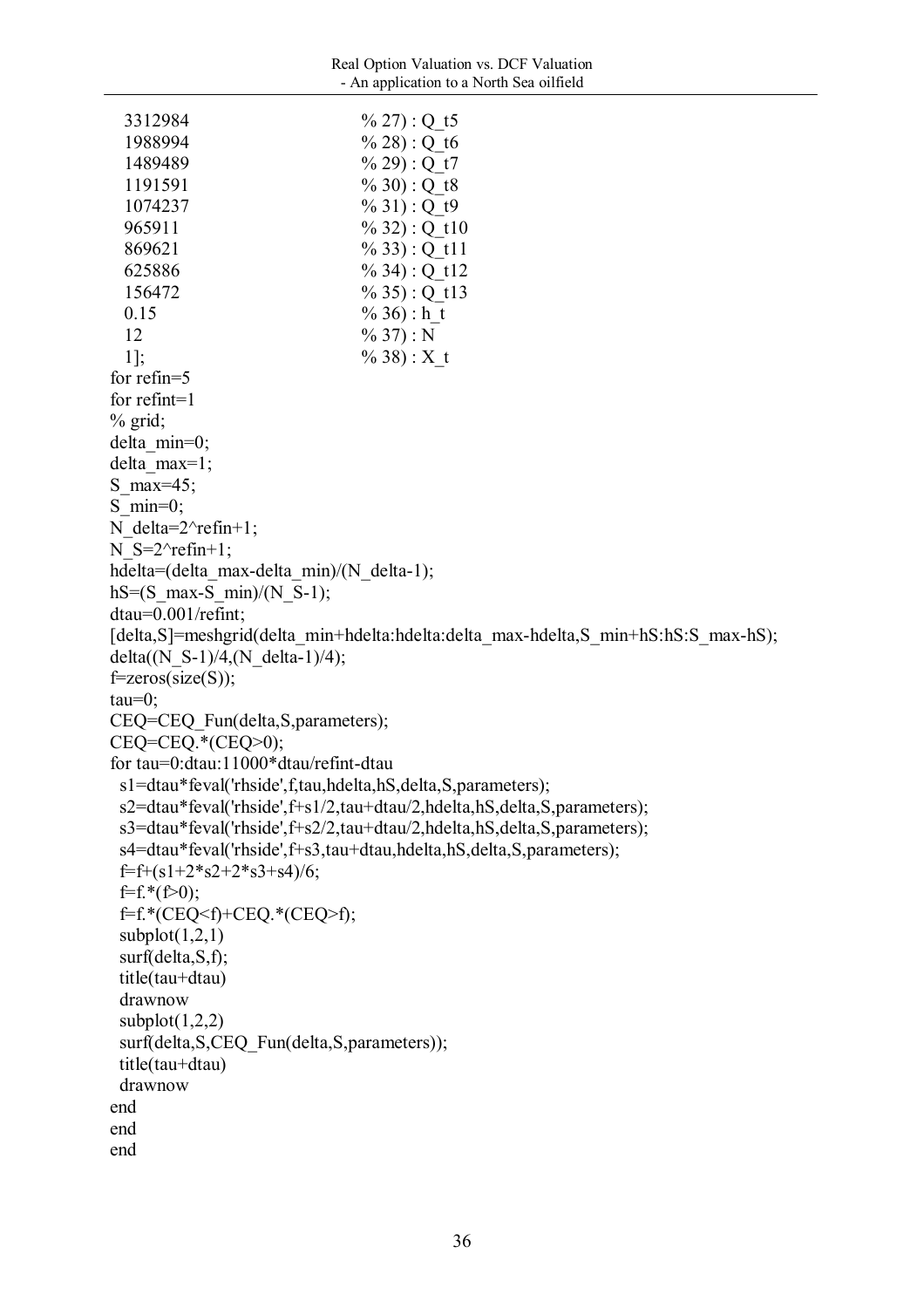## **Rhside:**

function dfdtau=rhside(f,t,hdelta,hS,delta,S,parameters); k=parameters(9); % expanding the solution matrix with the BC. bc1=[0 S(1,:) 0]\*0; % S=S min  $bc2=S(.1)*0$ ; % delta=delta min bc3=CEQ Fun(delta(1,end)+hdelta,S(:,1),parameters)+k; % delta=delta max bc4=CEQ\_Fun( $\lceil \text{delta}(1,1) \rceil$ -hdelta delta $(1,:)$  delta $(1,end)$ +hdelta],S(end)+hS,parameters)+k; %  $S=S$  max f=[bc1;[bc2 f bc3];bc4];

%%  $f=V$ 

V=f(2:end-1,2:end-1); V\_dd=(f(2:end-1,3:end)-2\*V+f(2:end-1,1:end-2))/(hdelta^2); V\_SS=(f(3:end,2:end-1)-2\*V+f(1:end-2,2:end-1))/(hS^2); V\_Sd=(f(3:end,3:end)-f(1:end-2,3:end)+f(1:end-2,1:end-2)-f(3:end,1:end-2))/(4\*hS\*hdelta); V  $d=(f(2:end-1,3:end)-f(2:end-1,1:end-2))/(2*hdelta);$ V  $S=(f(3:end.2:end-1)-f(1:end-2,2:end-1))/(2*hS);$ 

dfdtau=V  $SS*V$  SS Fun(t,delta,S,parameters)+... V dd\*V dd  $Fun(t,\text{delta},S,\text{parameters})+...$  V\_Sd\*V\_Sd\_Fun(t,delta,S,parameters)+... V  $S*V$  S Fun(t,delta, S, parameters)+... V  $d*V$  d Fun(t,delta, S, parameters)+....  $V*V$  Fun(t,delta, S, parameters)+... F\_Fun(t,delta,S,parameters);

## **CEQ\_Fun.m:**

```
function F=CEO Fun(delta,S,parameters);
k=parameters(9);
N=parameters(37);
r =parameters(2);
X t= parameters(38);
h t=parameters(36);
D t=parameters(1);
alpha=parameters(3); 
lambda=parameters(6); 
sigma S=parameters(8);
eta=parameters(4); 
sigma_delta=parameters(7);
rho=parameters(5); 
t=(0:N);
alpha_hat=alpha-lambda*sigma_delta/eta; 
CEO=0*S-k:
for n=1: length(t)T=tr(n):
 A=(r-alpha hat+sigma delta.^2/eta^2/2-sigma S.*sigma delta*rho/eta)*T+...
 sigma_delta.^2/4*(1-exp(-2*eta*T))/eta^3+...
 (alpha hat*eta+sigma S.*sigma delta*rho-sigma delta.^2/eta)*(1-exp(-eta*T))/eta^2;
```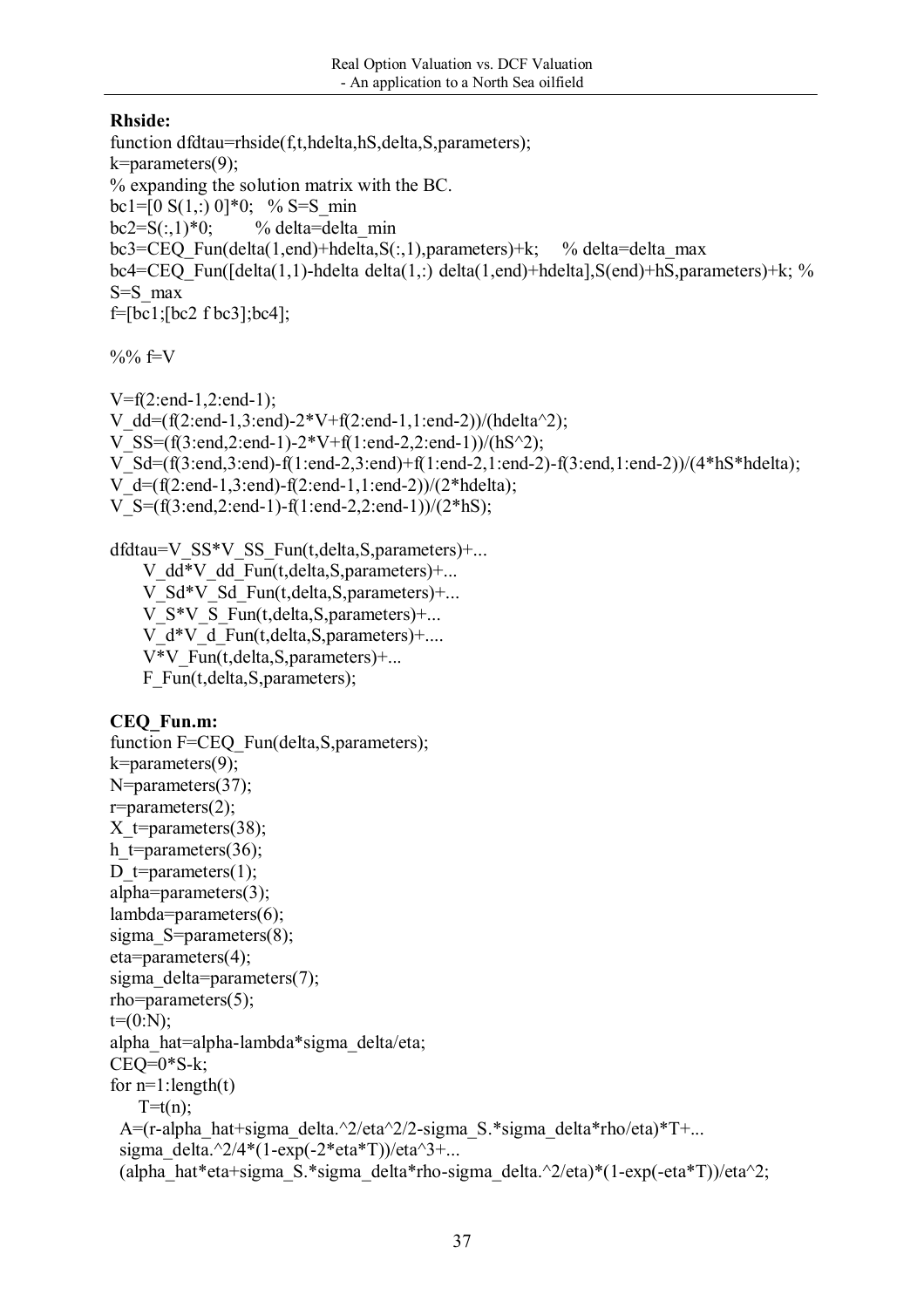C t=parameters $(9+n)$ ; Q t=parameters $(22+n)$ ; CEQ=CEQ+exp(-r\*T)\*((Q\_t\*S.\*exp(-delta\*(1-exp(-eta\*T))/eta+A)-C\_t\*X\_t)\*(1h\_t)+h\_t\*D\_t); end F=CEQ;

## **V\_d\_Fun.m:**

function  $F=V/d$  Fun(t,delta,S,parameters); eta=parameters(4); alpha=parameters(3); lambda=parameters(6); sigma\_delta=parameters(7); F=(eta\*(alpha-delta)-lambda\*sigma\_delta);

### **V\_dd\_Fun.m:**

function  $F=V$  dd  $Fun(t,\text{delta},S,\text{parameters})$ sigma\_delta=parameters(7); F=sigma\_delta $^2/2$ ;

#### **V\_S\_Fun.m:**

function F=V\_S\_Fun(t,delta,S,parameters);  $r =$ parameters $(2)$ ;  $F=(r-delta).*S;$ 

#### **V\_SS\_Fun.m:**

function F=V\_SS\_Fun(t,delta,S,parameters) sigma S=parameters(8); F=sigma $S^2*S.^2/2$ ;

#### **V\_Sd\_Fun.m:**

function F=V\_Sd\_Fun(t,delta,S,parameters); sigma S=parameters(8); sigma\_delta=parameters $(7)$ ; rho=parameters(5); F=sigma\_S\*sigma\_delta\*rho\*S;

#### **V\_Fun**:

function  $F=V$  Fun(t,delta,S,parameters);  $r =$ parameters $(2)$ ;  $F=-r$ ;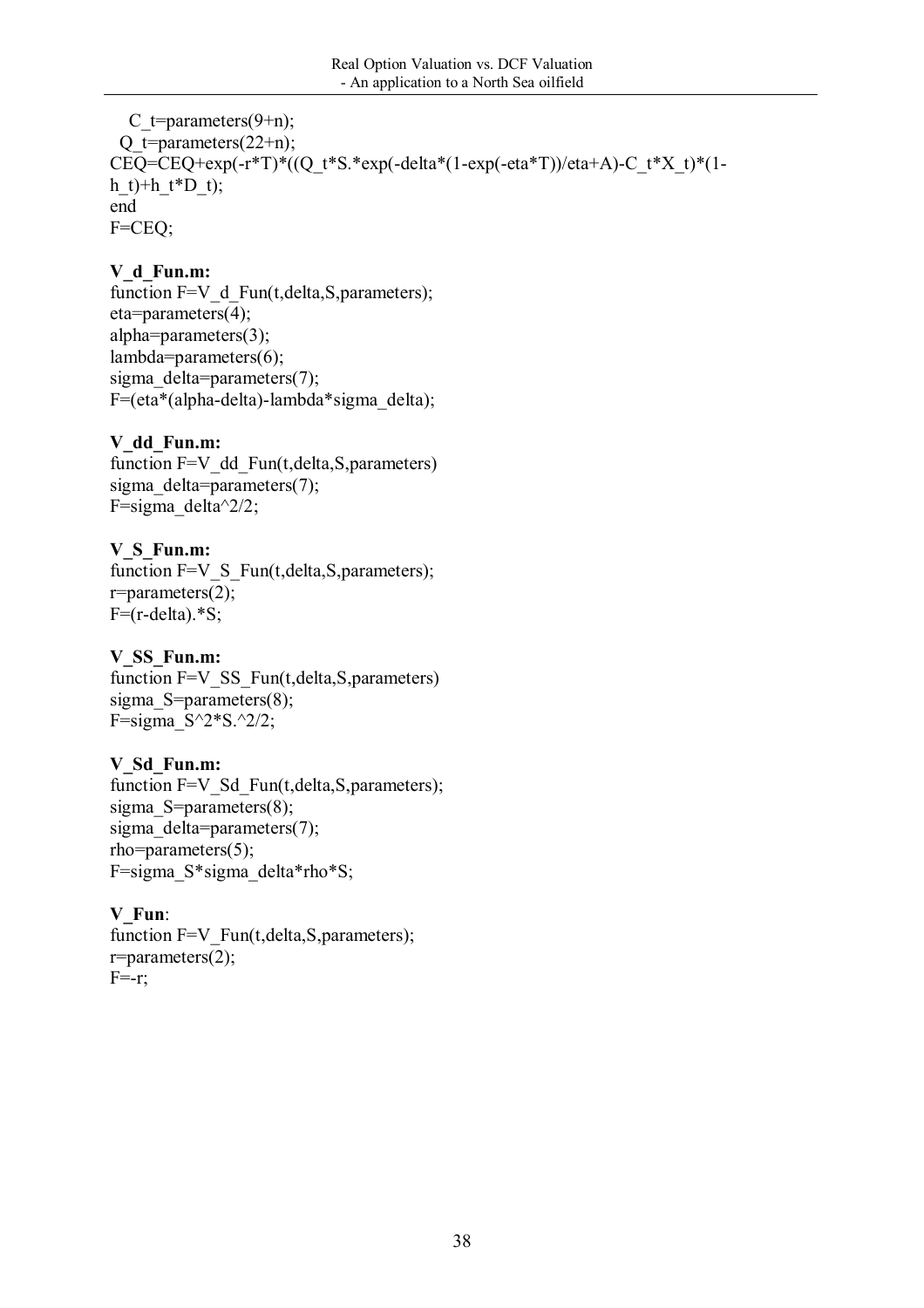# **References**

Bessembinder, H., Coughenour J. F., Seguin P. J., Monroe Smoller M., (1995). Mean reversion in equilibrium asset prices: evidence from the futures term structure. *Journal of Finance* 50, 361-375.

Brandt, W., Crowley D., Hodder M., Juiniti R., Ohara S., Rushton S., 1998. Deepening the search for offshore hydrocarbons. *Oilfield Review* 10, 2-21.

Brennan, M. J., Schwartz E. S., 1979. A continuous time approach to the pricing of bonds. *Journal of Banking and Finance* 3, 133-155.

Brennan, M. J., Schwartz E. S., 1985. Evaluating natural resource investments. *The Journal of Business* 58, 135-157.

Butler, Kirt C., 2000. Multinational Finance, 2nd edition. South-Western College Publishing.

Copeland, T., Koller T., Murrin J., 2000. Valuation, Measuring and Managing the Value of Companies, 3rd edition. McKinsey & Company, Inc.

Cortazar G., Schwartz E. S., 1998. Monte Carlo evaluation model of an undeveloped oil field. Finance Working Paper. Anderson Graduate School of Management, UCLA.

Dixit, A. K., Pindyck R. S., 1994. Investment under Uncertainty. Princeton University Press.

Fernández P., 2001. Valuing Real Options: Frequently Made Errors. Working Paper. IESE Business School, Madrid.

Gibson, R., Schwartz E. S., 1990. Stochastic convenience yield and the pricing of oil contingent claims. *Journal of Finance* 45, 959-976.

Hayes, R., Abernathy W., 1980. Managing our way to economic decline. *Harvard Business Review* 58, 67-77.

Hull, J. C., 2000. Options, Futures & Other Derivatives, 4th edition. Prentice Hall.

Hurn, A. S., Wright R. E., 1994. Geology or economics? testing models of irreversible investment using North Sea oil data. *The Economic Journal* 104, 363-371.

Jamshidian, F., Fein M., 1990. Closed-form solutions for oil futures and European options in the Gibson-Schwartz model: a note. Working Paper. Merrill Lynch Capital Markets.

Lindblom, M., Turgay N., 2000. En studie av realoptioner. *Bachelor's thesis*, School of Business, Stockholm University.

Laughton, D. Jacoby H., 1993. Reversion, timing options and long-term decision-making. *Financial Management* 22, 225-240.